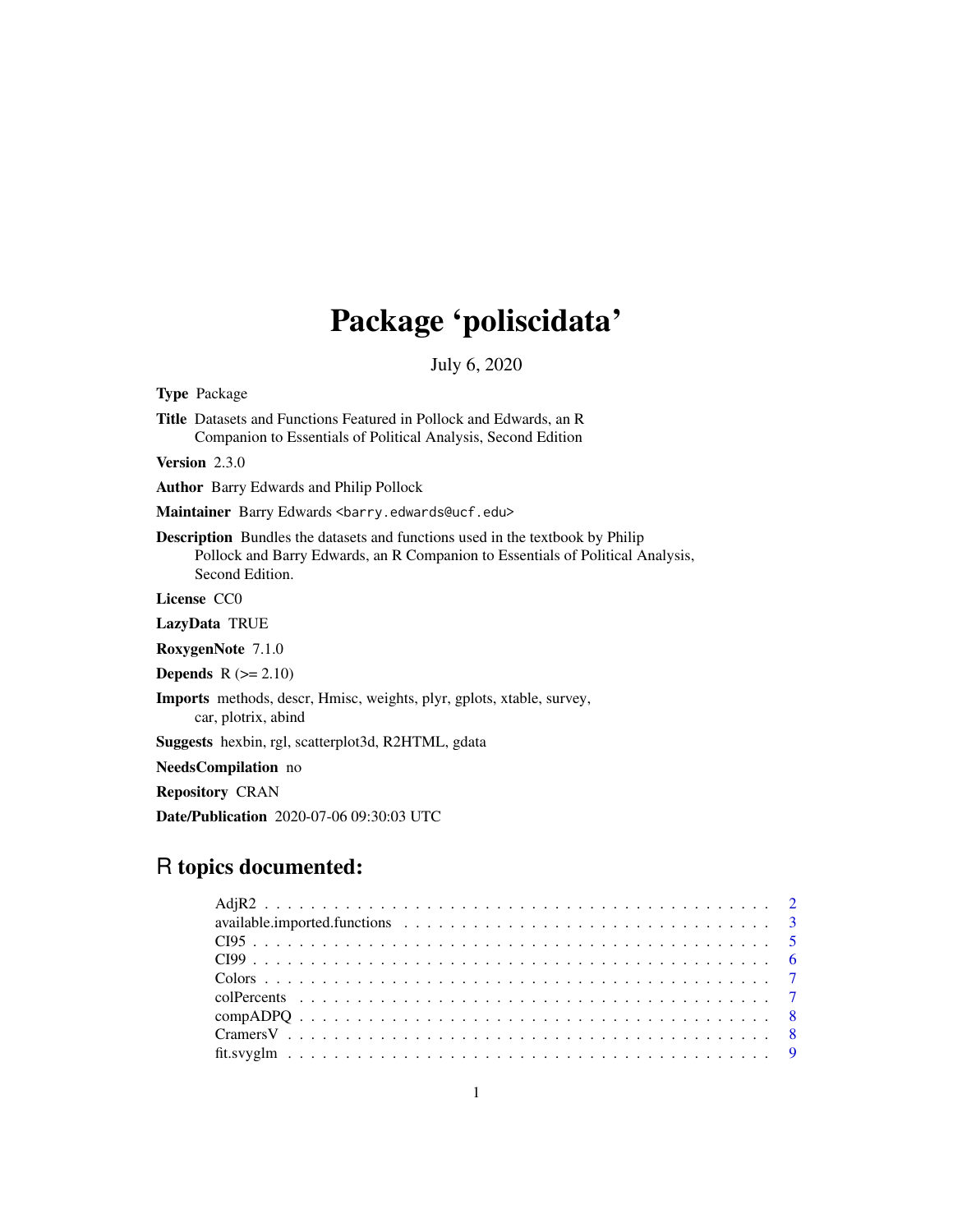<span id="page-1-0"></span>

| freqC                                                                                          | 9  |
|------------------------------------------------------------------------------------------------|----|
|                                                                                                |    |
|                                                                                                | 10 |
|                                                                                                | 16 |
|                                                                                                | 17 |
|                                                                                                | 18 |
| iplotC                                                                                         | 18 |
| $lineType \ldots \ldots \ldots \ldots \ldots \ldots \ldots \ldots \ldots \ldots \ldots \ldots$ | 19 |
| logregR2                                                                                       | 19 |
| $nes \dots \dots$                                                                              | 20 |
| $nesD \ldots \ldots$                                                                           | 32 |
| orci                                                                                           | 32 |
|                                                                                                | 33 |
|                                                                                                | 34 |
|                                                                                                | 34 |
|                                                                                                | 35 |
|                                                                                                | 35 |
|                                                                                                |    |
|                                                                                                | 36 |
|                                                                                                | 37 |
|                                                                                                | 37 |
|                                                                                                | 38 |
| sort $C$ .                                                                                     | 38 |
| states                                                                                         | 39 |
|                                                                                                | 43 |
| svybyC                                                                                         | 44 |
|                                                                                                | 44 |
|                                                                                                | 45 |
|                                                                                                | 45 |
| world                                                                                          | 46 |
| worldD                                                                                         | 49 |
|                                                                                                | 50 |
|                                                                                                | 50 |
| wtd.mode                                                                                       | 51 |
| $wtd.sd \ldots$                                                                                | 52 |
| wtd.ttestC                                                                                     | 52 |
|                                                                                                |    |
|                                                                                                | 53 |
|                                                                                                | 54 |
| xtp.chi2                                                                                       | 55 |
|                                                                                                |    |
|                                                                                                | 56 |

# **Index**

AdjR2

Calculates adjusted R-Squared statistic

# **Description**

Calculates adjusted R-Squared statistic based on user-defined inputs. This function can be used after estimating a model that does not report adjusted R-Squared statistic. For svyglm model fit statistics, see fit.svyglm function documentation.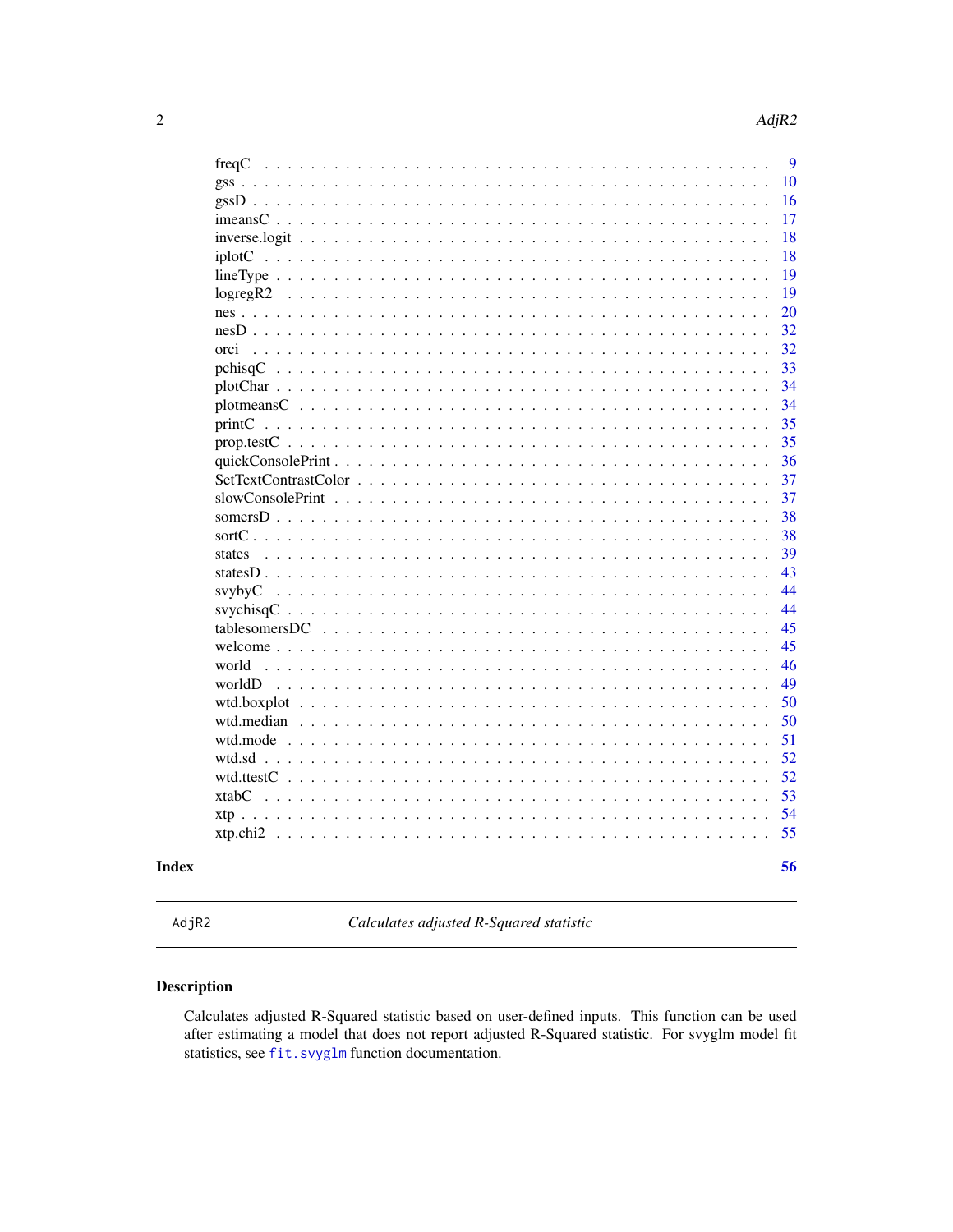#### <span id="page-2-0"></span>Usage

AdjR2(tdf, null.dev, resid.dev, k)

#### **Arguments**

| tdf       | The total degrees of freedom                       |
|-----------|----------------------------------------------------|
| null.dev  | The null deviance or total sum of squares          |
| resid.dev | The residual deviance or error sum of squares      |
| k         | The number of parameters used (to reduce deviance) |

# Value

Returns an adjusted R-Squared statistic, a numeric value between 0 and 1

#### Examples

```
AdjR2(200, 1500, 1100, 5)
```
AdjR2(tdf=200, null.dev=1500, resid.dev=1100, k=5)

available.imported.functions

*Imported Functions Made Available to Users*

#### <span id="page-2-1"></span>Description

The [compmeans](#page-2-1) function is imported from descr package. See [compmeans](#page-2-1) documentation for details.

The [crosstab](#page-2-1) function is imported from the descr package. See [crosstab](#page-2-1) documentation for details.

The [csv.get](#page-2-1) function is imported from the Hmisc package. See csv.get documentation for details.

The [cut2](#page-2-1) function is imported from the Hmisc package. See [cut2](#page-2-1) documentation for details.

The [ddply](#page-2-1) function is imported from the plyr package. See [ddply](#page-2-1) documentation for details.

The [describe](#page-2-1) function is imported from the Hmisc package. See [describe](#page-2-1) documentation for details.

The [freq](#page-2-1) function is imported from the descr package. See [freq](#page-2-1) documentation for details.

The [plotmeans](#page-2-1) function is imported from the gplots package. See [plotmeans](#page-2-1) documentation for details.

The [scatterplot](#page-2-1) function is imported from the car package. See [scatterplot](#page-2-1) documentation for details.

The [spss.get](#page-2-1) function is imported from the Hmisc package. See [spss.get](#page-2-1) documentation for details.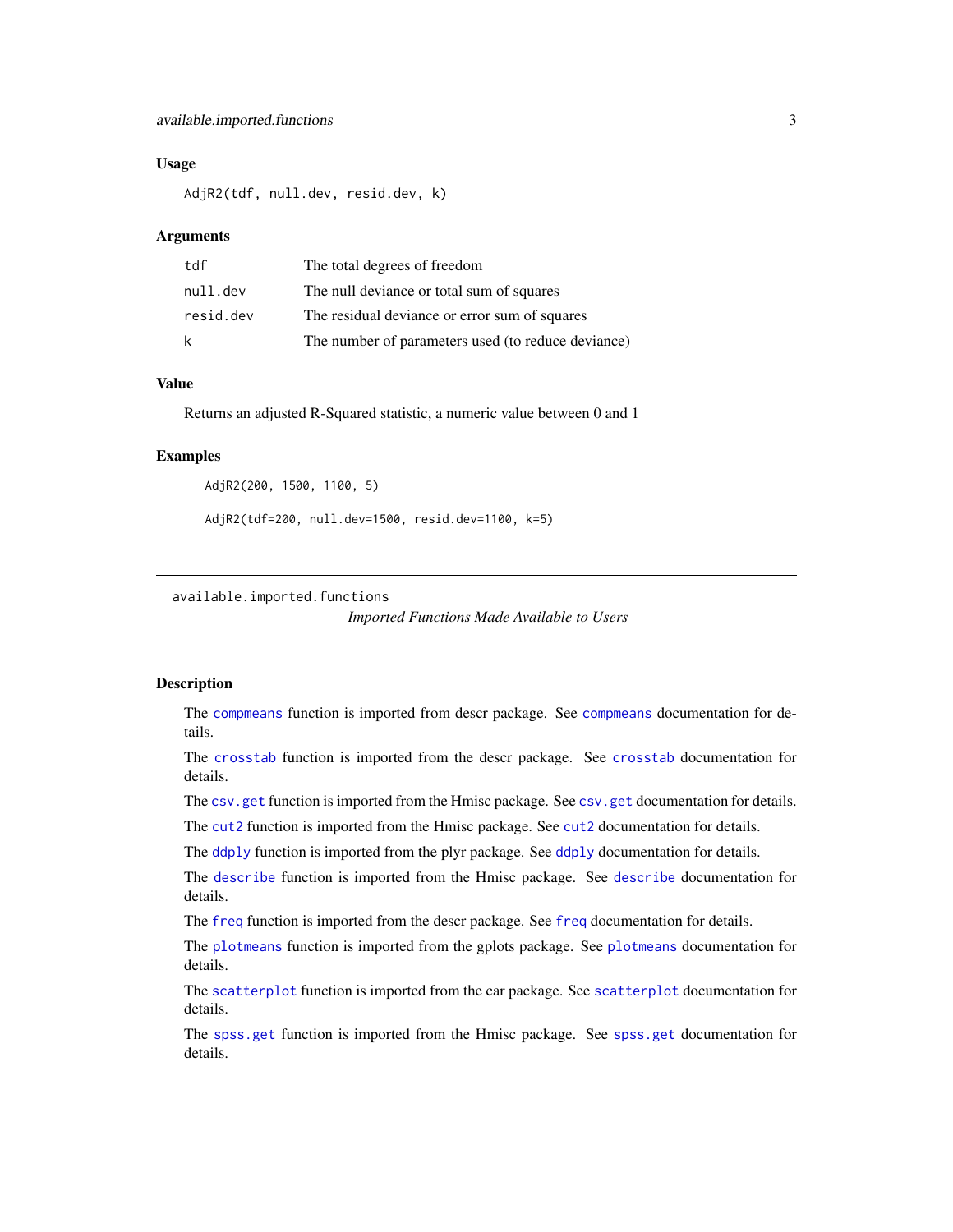<span id="page-3-0"></span>The [stata.get](#page-2-1) function is imported from the Hmisc package. See [stata.get](#page-2-1) documentation for details.

The svyboxplot function is imported from the survey package. See [svyhist](#page-0-0) documentation for details.

The [svyby](#page-2-1) function is imported from the survey package. See [svyby](#page-2-1) documentation for details.

The [svychisq](#page-2-1) function is imported from the survey package. See [svychisq](#page-2-1) documentation for details.

The [svydesign](#page-2-1) function is imported from the survey package. See [svydesign](#page-2-1) documentation for details.

The [svyglm](#page-2-1) function is imported from the survey package. See [svyglm](#page-2-1) documentation for details.

The svymean function is imported from the survey package. See [surveysummary](#page-0-0) documentation for details.

The [svyplot](#page-2-1) function is imported from the survey package. See [svyplot](#page-2-1) documentation for details.

The svytable function is imported from the survey package. See [svychisq](#page-2-1) documentation for details.

The [wtd.chi.sq](#page-2-1) function is imported from the weights package. See wtd.chi.sq documentation for details.

The [wtd.cor](#page-2-1) function is imported from the weights package. See [wtd.cor](#page-2-1) documentation for details.

The [wtd.hist](#page-2-1) function is imported from the weights package. See [wtd.hist](#page-2-1) documentation for details.

The wtd.mean function is imported from the Hmisc package. See [wtd.stats](#page-0-0) documentation for details.

The wtd.quantile function is imported from the Hmisc package. See [wtd.stats](#page-0-0) documentation for details.

The  $wtd.t.$  test function is imported from the weights package. See  $wtd.t.$  test documentation for details.

The wtd.var function is imported from the Hmisc package. See [wtd.stats](#page-0-0) documentation for details.

#### Usage

compmeans(...) crosstab(...) csv.get(...) cut2(...) ddply(...) describe(...)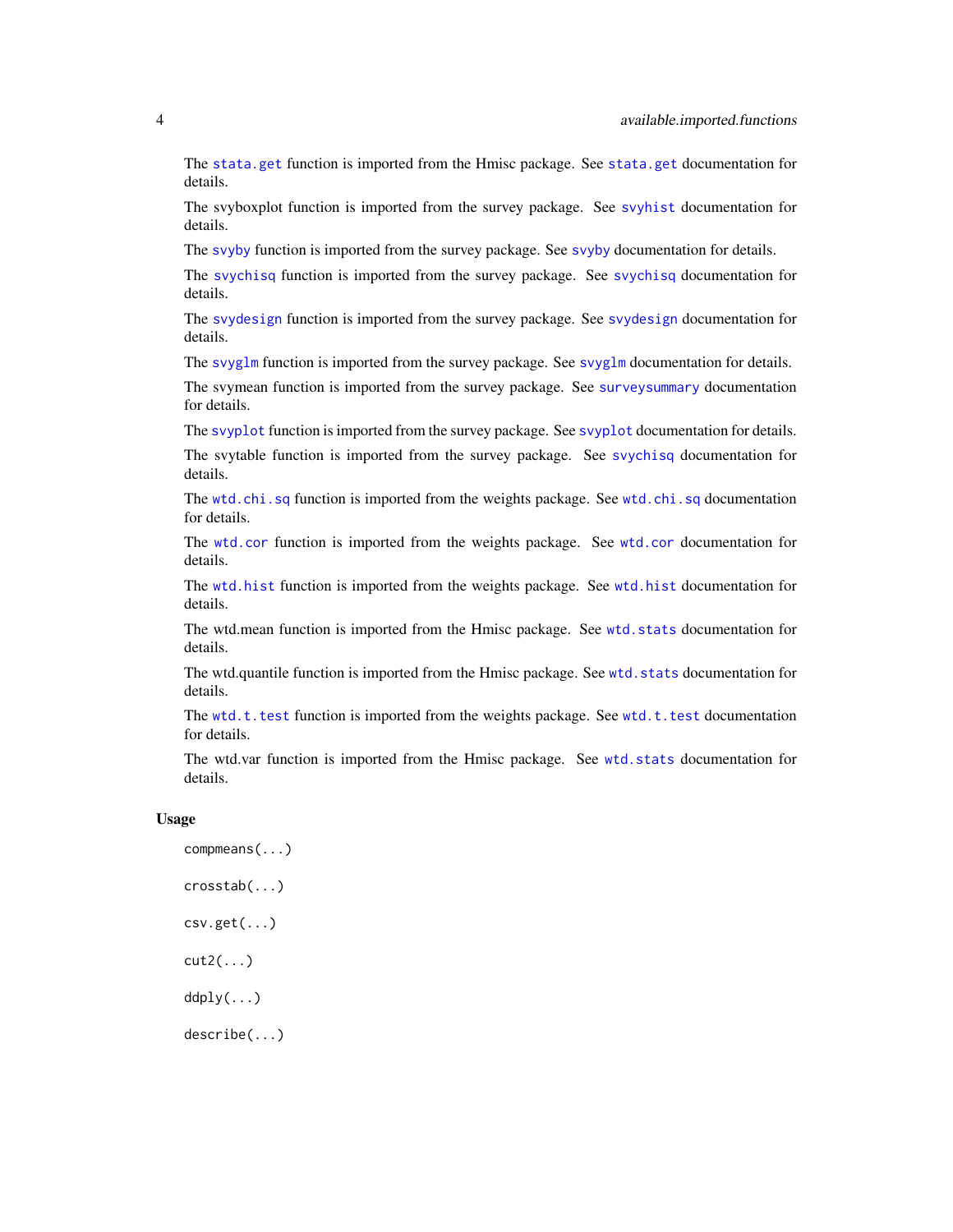#### <span id="page-4-0"></span> $CI95$  5

 $freq(...)$ 

plotmeans(...)

scatterplot(...)

spss.get(...)

stata.get(...)

svyboxplot(...)

svyby(...)

svychisq(...)

svydesign(...)

svyglm(...)

svymean(...)

svyplot(...)

svytable(...)

wtd.chi.sq(...)

wtd.cor(...)

```
wtd.hist(...)
```

```
wtd.mean(...)
```

```
wtd.quantile(...)
```
wtd.t.test(...)

wtd.var(...)

# Arguments

... See source package help file for details on function usage.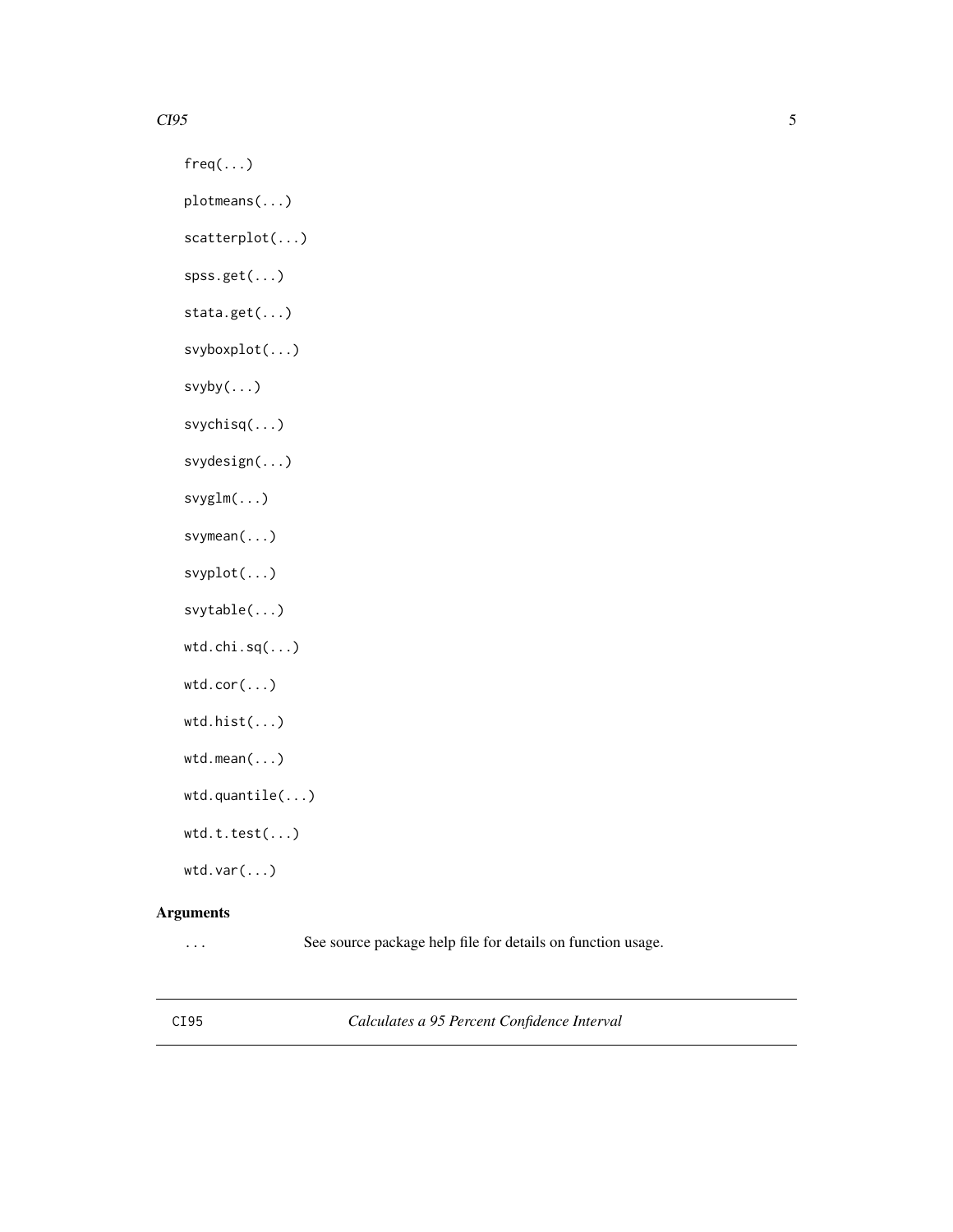<span id="page-5-0"></span>Prints the lower and upper boundaries of a 95 Percent confidence interval. Also see the CI95 function.

# Usage

CI95(m, se)

# Arguments

| m  | A single number equal to the mean value of a statistic.     |
|----|-------------------------------------------------------------|
| se | single number equal to the standard error of the statistic. |

# Value

Returns the 95

# Examples

CI95(10, 1)

CI95(m=8, se=2)

# CI99 *Calculates a 99 Percent Confidence Interval*

# Description

Prints the lower and upper boundaries of a 99 Percent confidence interval. Also see the CI95 function.

#### Usage

CI99(m, se)

# Arguments

| m  | A single number equal to the mean value of a statistic.     |
|----|-------------------------------------------------------------|
| se | single number equal to the standard error of the statistic. |

# Value

Returns the 99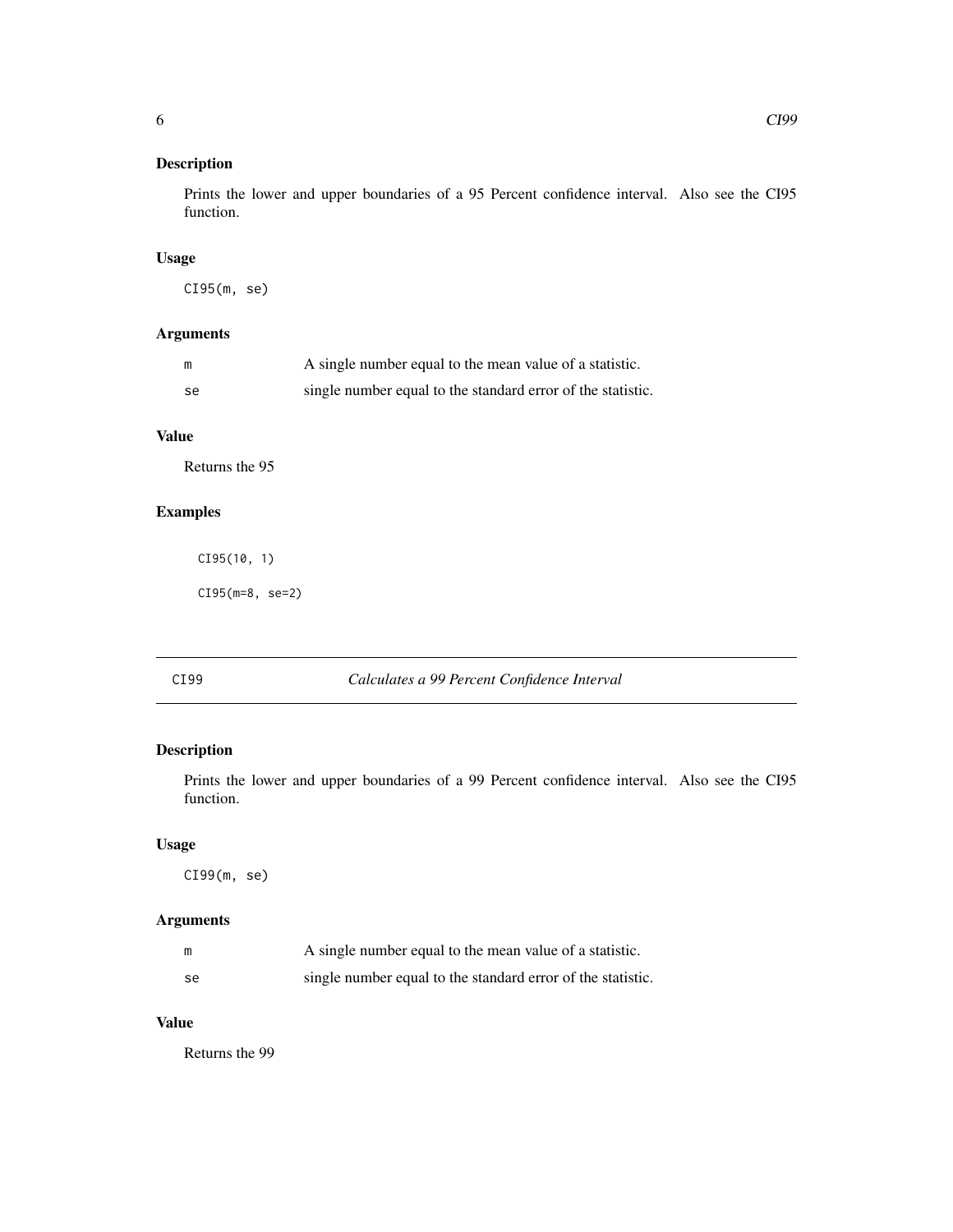#### <span id="page-6-0"></span>Colors 2008 **Colors** 2008 **Colors** 2008 **Colors** 2008 **Colors** 2008 **Colors** 2008 **Colors** 2008 **Colors** 2008 **Colors** 2008 **Colors** 2008 **Colors** 2008 **Colors** 2008 **Colors** 2008 **Colors** 2008 **Colors** 2008 **Colors** 2008

# Examples

CI99(10, 1) CI99(m=8, se=2)

<span id="page-6-1"></span>Colors *Displays R Colors*

# Description

Produces plot of colors available in R. Colored cells labels with numeric value that corresponds to that color. No values supplied to function.

#### Usage

Colors()

### Value

No value returned

# Examples

Colors()

colPercents *Column Percentages*

# Description

Generates column percentaged tables for multi-dimensional controlled cross-tabulations, based on function by John Fox. Used by [xtabC](#page-52-1) function.

#### Usage

```
colPercents(tab, digits = 2)
```
# Arguments

| tab    | A table of values                                  |
|--------|----------------------------------------------------|
| digits | Number of decimal places to display, default is 2. |

# Value

Table of column-percentaged values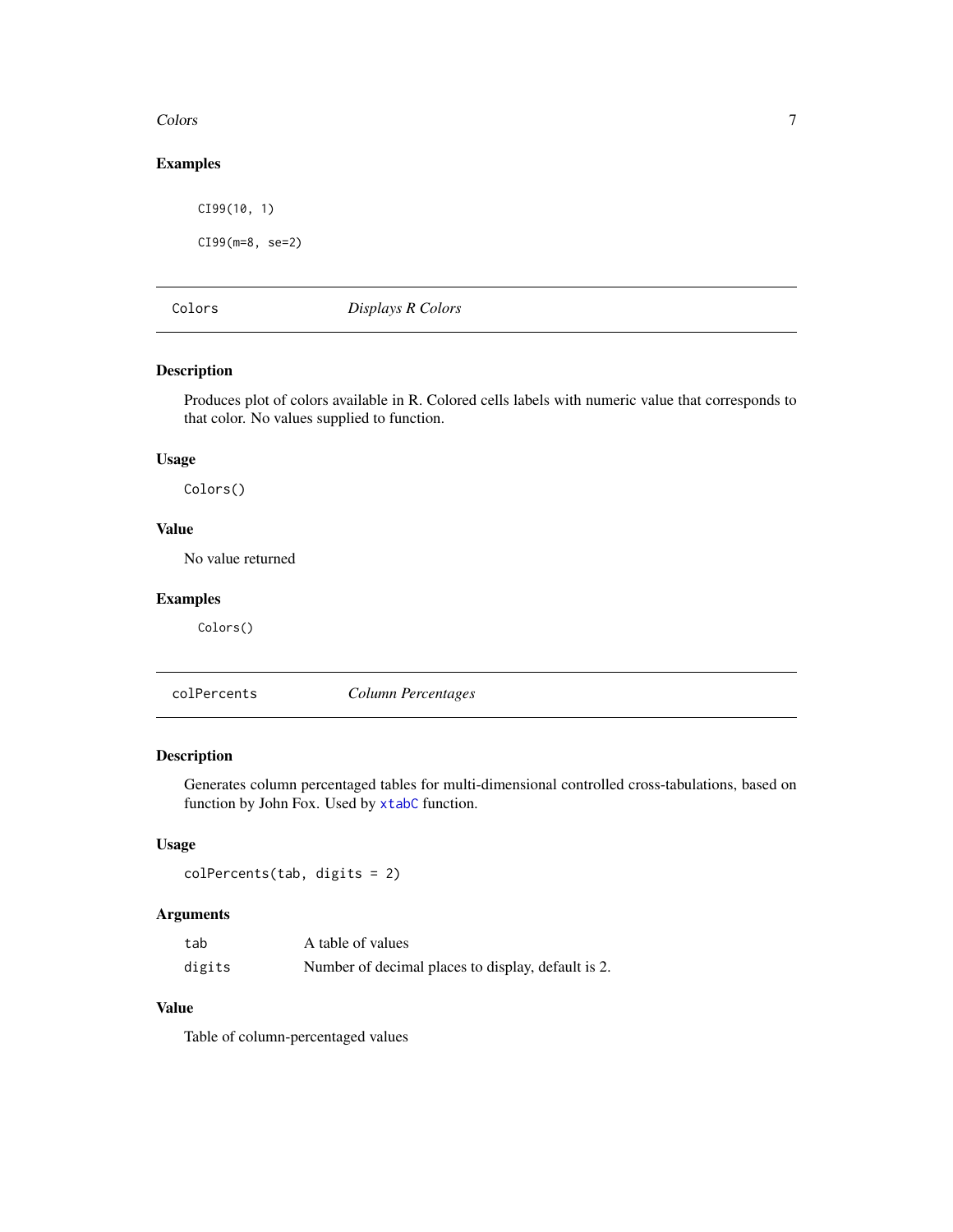<span id="page-7-0"></span>

This function is called by [tablesomersDC](#page-44-1) function.

#### Usage

compADPQ(x)

#### Arguments

x A matrix or data frame

#### Value

Returns a list of statistics

CramersV *Calculates Cramer's V*

#### Description

Calculates Cramer's V, a measure of association to gauge the strength of the relationship between two nominal-level variables. A score of 0 indicates no relationship; a score of 1 indicates a perfect relationship.

#### Usage

CramersV(chi, r, c, n)

#### Arguments

| chi          | A number equal to the Chi-Squared statistic |
|--------------|---------------------------------------------|
|              | A number equal to the number of rows        |
| $\mathsf{C}$ | A number equal to the number of columns     |
| n            | A number equal to the sample size           |

#### Value

The Cramer's V statistic, a number between 0 and 1.

#### Examples

CramersV(84.18, 2, 2, 1315)

CramersV(chi=84.18, r=2, c=2, n=1315)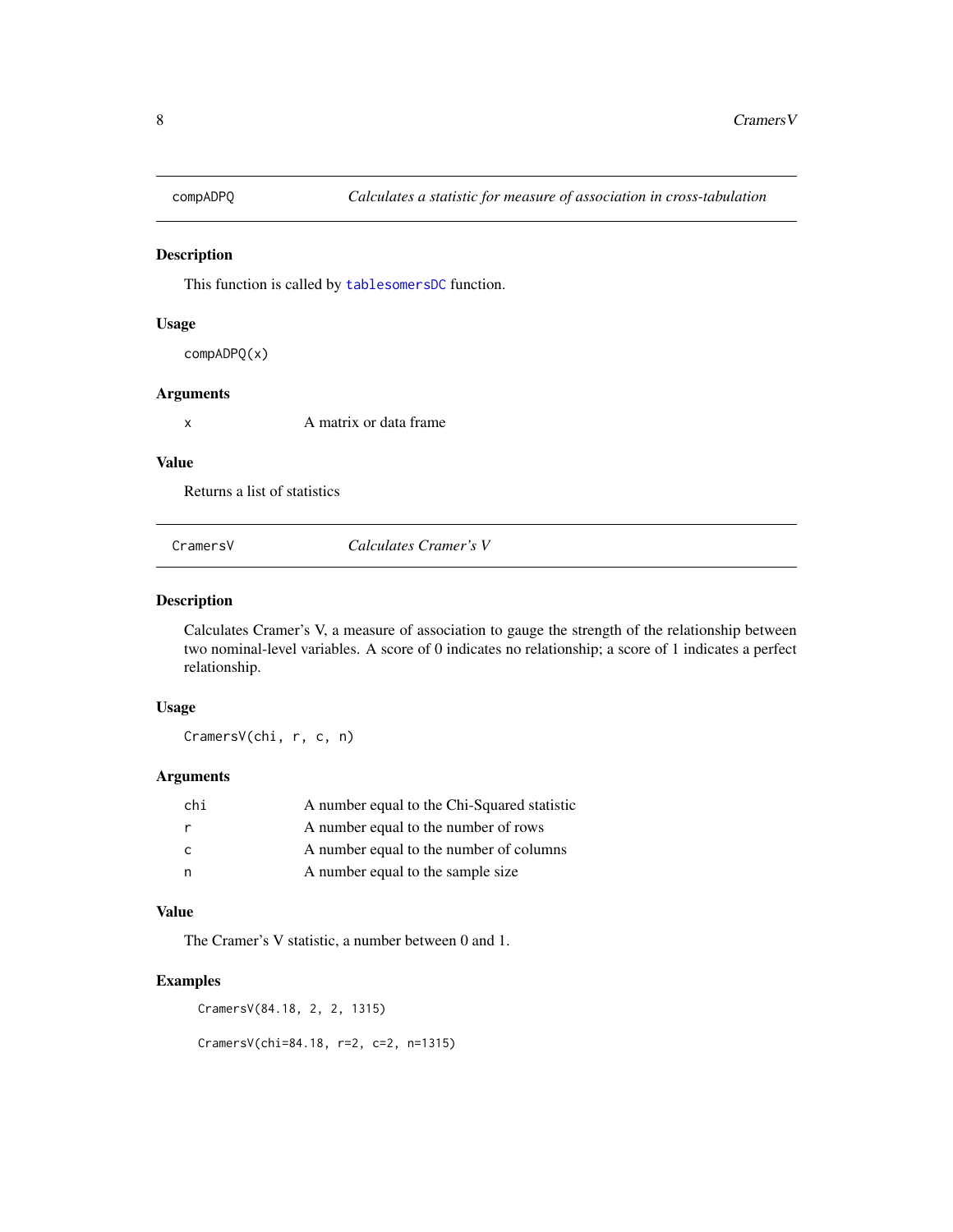<span id="page-8-1"></span><span id="page-8-0"></span>

Model fit statistics for a svyglm weighted regression model

#### Usage

```
fit.svyglm(svyglm, digits = 3)
```
# Arguments

| svyglm | An object of type svyglm. This object is the output of the svyglm functon. |
|--------|----------------------------------------------------------------------------|
| digits | Number of digits to report after decimal place, optional (default $= 3$ ). |

# Value

Returns a numeric vector of R-Squared and Adjusted R-sSquared statistics.

#### Examples

library(poliscidata)

```
obamaThermModel <- svyglm(obama_therm ~ gender, design=nesD, na.action="na.omit")
summary(obamaThermModel)
fit.svyglm(obamaThermModel)
```
freqC *Generates table and figure describing distribution of variable values.*

#### Description

Generates frequency distribution table and bar chart to describe distribution of variable values. Based on [freq](#page-2-1) function in descr package.

#### Usage

 $freqC(x, w, plot = TRUE)$ 

# Arguments

|      | A vector of variable values, should be in form dataset Svar     |
|------|-----------------------------------------------------------------|
| w    | Sample weights (optional), should be in form dataset \$weighvar |
| plot | Do you want a bar chart? (default set to TRUE)                  |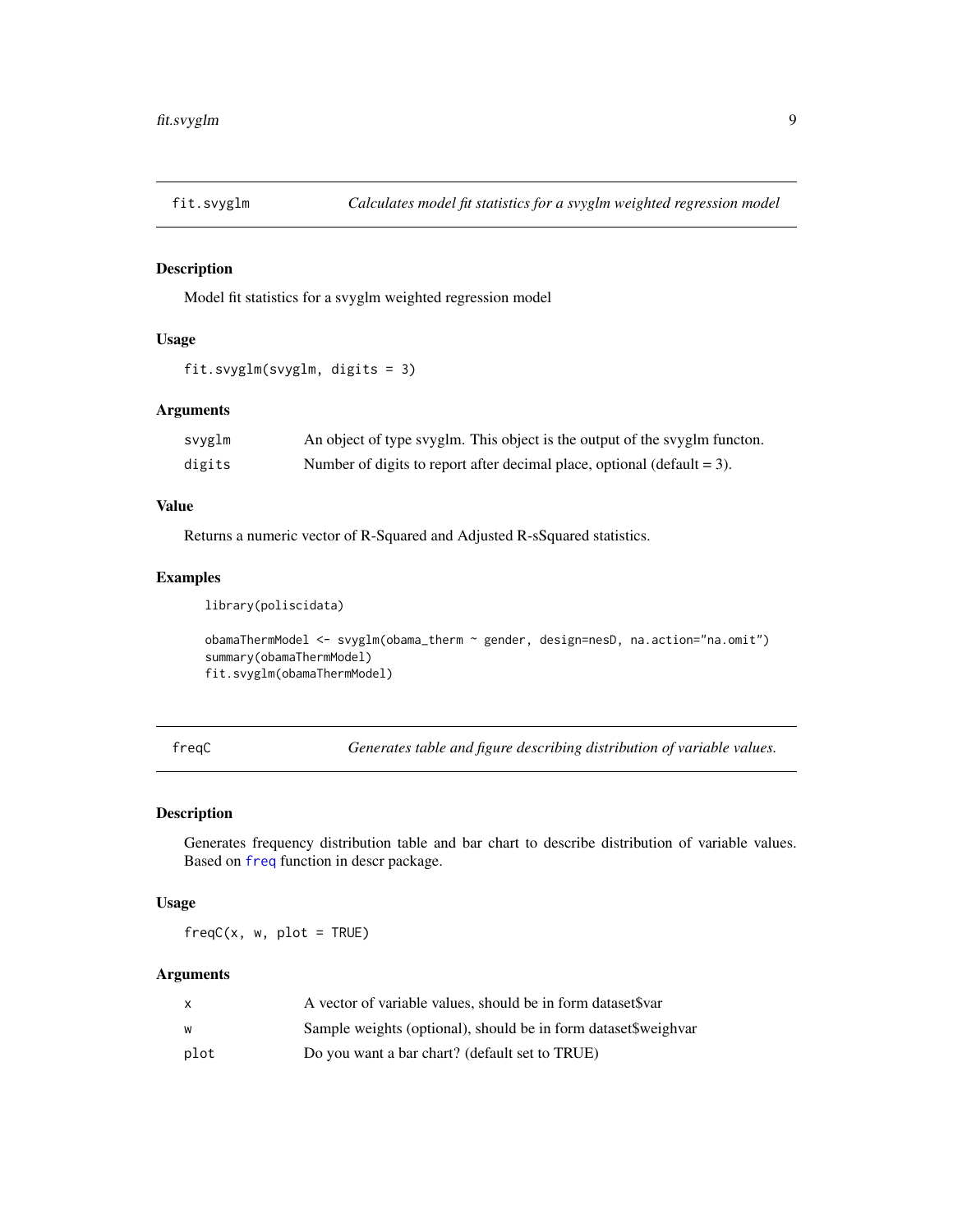# <span id="page-9-0"></span>Value

A frequency distribution table (a "freqtable" and "matrix" class object)

#### Examples

library(poliscidata)

freqC(gss\$zodiac, gss\$wtss)

freqC(x=gss\$zodiac, w=gss\$wtss)

<span id="page-9-1"></span>gss *GSS dataset for R Companion to Essentials of Political Analysis, Second Edition*

# **Description**

The General Social Survey polls individuals about their attitudes and beliefs. This dataset is used to demonstrate application of R to political analysis. See book Appendix for variable names and descriptions.

#### Usage

gss

# Format

A data frame with 1974 rows and 221 variables.

abany Abortion Permissible: Woman Wants For Any Reason abdefect Abortion Permissible: Strong Chance of Serious Defect abhlth Abortion Permissible: Woman's Health Seriously Endangered abnomore Abortion Permissible: Woman Married–Wants No More Children abortion Under How Many Conditions Abortion Permissible? abortion\_3 Under How Many Conditions Abortion Permissible? 3 Categories abpoor Abortion Permissible: Low Income–Can't Afford More Children abrape Abortion Permissible: Pregnant As Result of Rape absingle Abortion Permissible: Not Married affrmact Favor Preference in Hiring Blacks affrmact2 Support Affirmative Action? age Respondent's Age age.f Respondent's Age (as ordered factor) age2 Respondent's Age: 2 Categories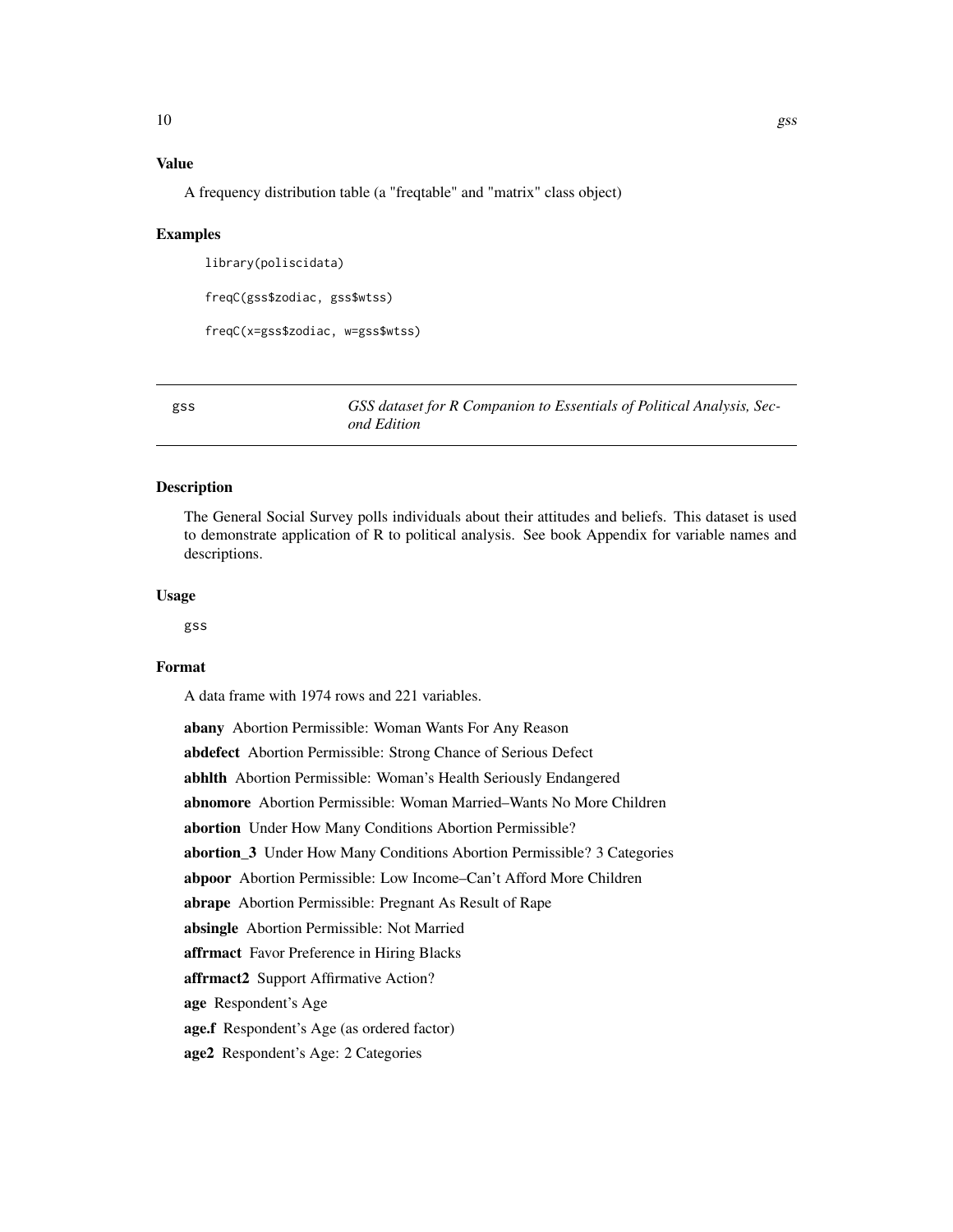age\_3 Age Group: 3 Categories age\_5 Age Group: 5 Categories attend How Often Respondent Attends Religious Services attend2 Attendance at Religious Services: Low or High attend3 Attendance at Religious Services: 3 Categories attend7 Attendance at Religious Services: 7 Categories authoritarianism Authoritarianism Scale bible Feelings About the Bible black Is Respondent African American? black\_traits Black Stereotypes born Was Respondent Born in This Country cappun Favor or Oppose Death Penalty For Murder childs Number of Children closeblk How Close Do You Feel to Blacks? closeblk2 How Close to Blacks? 2 Categories closewht How Close Feel to Whites closewht2 How Close Do You Feel to Whites? 2 Categories cohort Year of Birth colath College Teaching: Allow Anti-Religionist to Teach colcom College Teaching: Should Communist Teacher Be Fired colhomo College Teaching: Allow Homosexual to Teach colmil College Teaching: Allow Militarist to Teach colmslm College Teaching: Allow Anti-American Muslim Clergymen to Teach colrac College Teaching: Allow Racist to Teach con\_govt Confidence in Government Institutions conarmy Confidence in Military conbus Confidence in Major Companies conclerg Confidence in Organized Religion coneduc Confidence in Education confed Confidence in Exec Branch of Fed Government confinan Confidence in Banks & Financial Institutions conjudge Confidence in United States Supreme Court conlabor Confidence in Organized Labor conlegis Confidence in Congress conmedic Confidence in Medicine conpress Confidence in Press consci Confidence in Scientific Community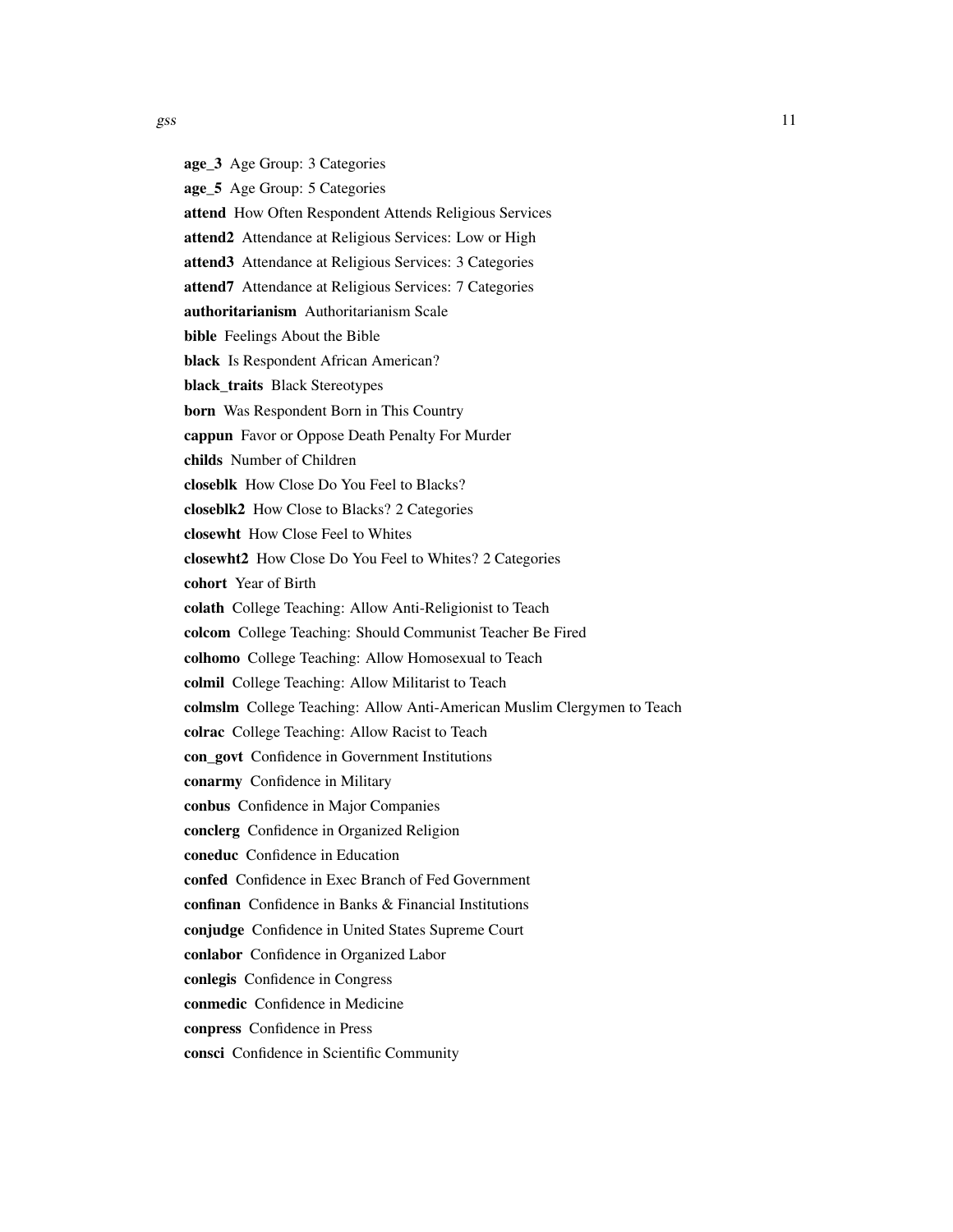contv Confidence in Television courts Courts Dealing With Criminals dateinty Date of Interview degree Respondent's Highest Degree dem Is Respondent a Democrat? divlaw Divorce Laws divlaw2 Should divorce laws make it more difficult? educ Highest Year of School educ\_2 Education: 2 Categories educ\_4 Education: 4 Categories egalit\_scale Egalitarianism Scale egalit\_scale3 Egalitarianism: 3 Categories egalit\_scale4 Egalitarianism: 4 Categories eqwlth Should Government Reduce Income Differences? ethnic Country of Family Origin evangelical Evangelical Scale fechld Female Roles: Mother Working Doesn't Hurt Children feelevel Amount of Fees Paid (to Respondent for Interview) feeused Fee Given to Get Case (for the Interview) fefam Female Roles: Better For Man to Work, Woman Tend Home femrole Female Role (Scale of Values) femrole<sub>2</sub> Female Role: 2 Categories fepresch Female Roles: Preschool Kids Suffer If Mother Works fucitzn Is Respondent Planning/Applying For US Citizenship? fund How Fundamentalist Is Respondent Currently? fund<sub>2</sub> Is Respondent Fundamentalist? getahead Opinion of How People Get Ahead god\_r Know God Exists? grass Should Marijuana Be Made Legal? grass.legal Should Marijuana Be Made Legal? (numeric) gunlaw Favor or Oppose Gun Permits? happy General Happiness helpblk Should Government Aid Blacks? helpnot Should Government Do More or Less? helpoth To Help Others helppoor Should Government Improve Standard of Living? helpsick Should Government Help Pay For Medical Care?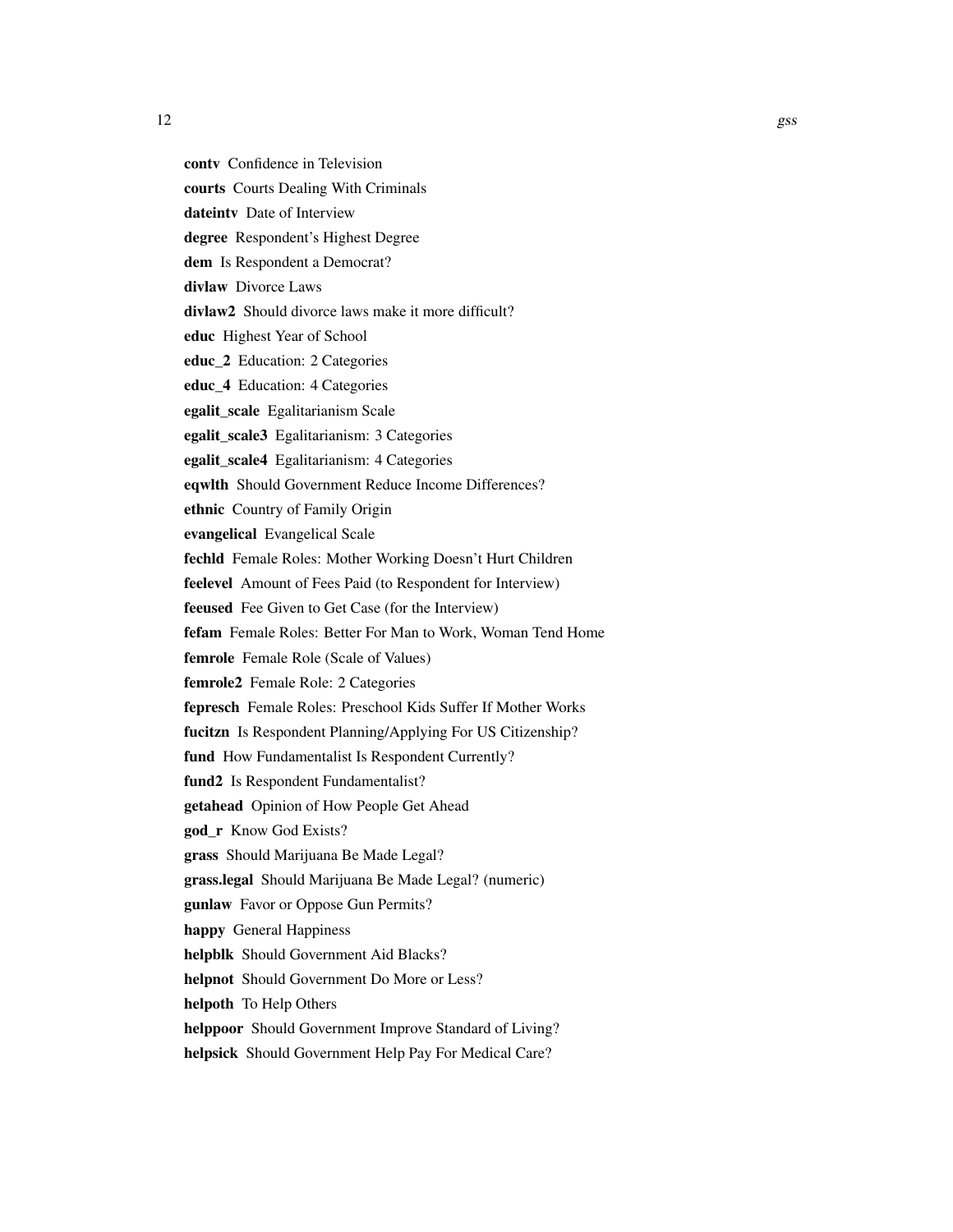hhtype1 Household Type (Condensed) hispanic Hispanic Specified hispanic\_2 Is Respondent Hispanic? homosex Homosexual Sex Relations homosex2 Homosexuality Always Wrong? id Respondent Id Number income06 Total Family Income int\_info\_scale Interest in Current Issues? (Additive index) intage Interviewer: Age of Interviewer intecon Interested in Economic Issues? inteduc Interested in Local School Issues? intenvir Interested in Environmental Issues? intethn Interviewer: Race of Interviewer intethn 2 Interviewer: Interviewer's Race intfarm Interested in Farm Issues? inthisp Interviewer: Is Interviewer Spanish, Hispanic or Latino intintl Interested in International Issues? intmed Interested in Medical Discoveries? intmil Interested in Military Policy? intrace1 Interviewer: Interviewer's Race1 intrace2 Interviewer: Interviewer's Race2 intrace3 Interviewer: Interviewer's Race3 intsci Interested in New Scientific Discoveries? intsex Interviewer: Sex of Interviewer intspace Interested in Space Exploration? inttech Interested in Technologies? intyrs Interviewer: Years of Service as an Interviewer at NORC kids Does Respondent Have Kids? libath Allow Anti-Religious Book in Library? libcom Allow Communists Book in Library? libhomo Allow Homosexuals Book in Library? libmil Allow Militarists Book in Library? libmslm Allow Anti-American Muslim Clergymen's Books in Library? librac Allow Racists Book in Library? lngthinv How Long Was Interview marital Marital Status militarist\_tol Tolerance Toward Militarists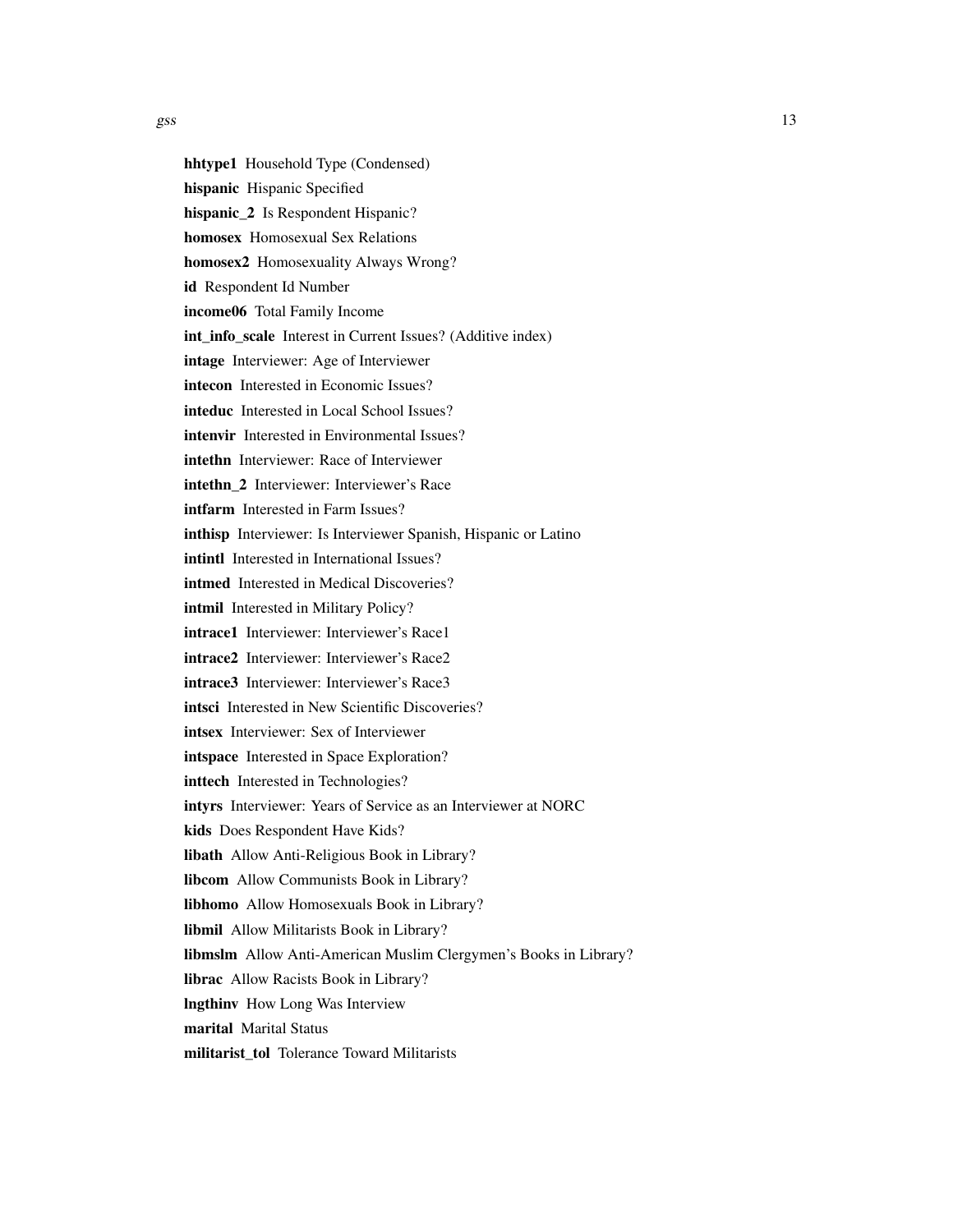mobile16 Geographic Mobility Since Age 16 mode Interview Done In-Person or Over the Phone mslm\_col Muslims: Teach in College? mslm\_lib Muslims: Book in Library? mslm\_spk Muslims: Preach? mslm spk.yes Muslims: Preach? (as numeric) mslm\_spk.high Muslims: Preach? (as numeric) nataid Federal spending: Foreign Aid natarms Federal spending: Military, Armaments, and Defense natchld Federal spending: Assistance for Childcare natcity Federal spending: Solving Problems of Big Cities natcrime Federal spending: Halting Rising Crime Rate natdrug Federal spending: Dealing with Drug Addiction nateduc Federal spending: Improving Nations Education System natenrgy Federal spending: Developing Alternative Energy Sources natenvir Federal spending: Improving & Protecting Environment natfare Federal spending: Welfare natheal Federal spending: Improving & Protecting Nations Health natmass Federal spending: Mass Transportation natpark Federal spending: Parks and Recreation natrace Federal spending: Improving the Conditions of Blacks natroad Federal spending: Highways and Bridges natsci Federal spending: Supporting Scientific Research natsoc Federal spending: Social Security natspac Federal spending: Space Exploration Program news How Often Does Respondent Read Newspaper obey To Obey obey2 Obedience Important in Children? owngun Have Gun in Home partyid Political Party Affiliation partyid\_3 Party Id: 3 Categories polviews Ideological Self-Placement popular Important for Child: To Be Well Liked or Popular pornlaw Feelings About Pornography Laws pornlaw2 Pornography opinion postlife Belief in Life After Death

pray How Often Does Respondent Pray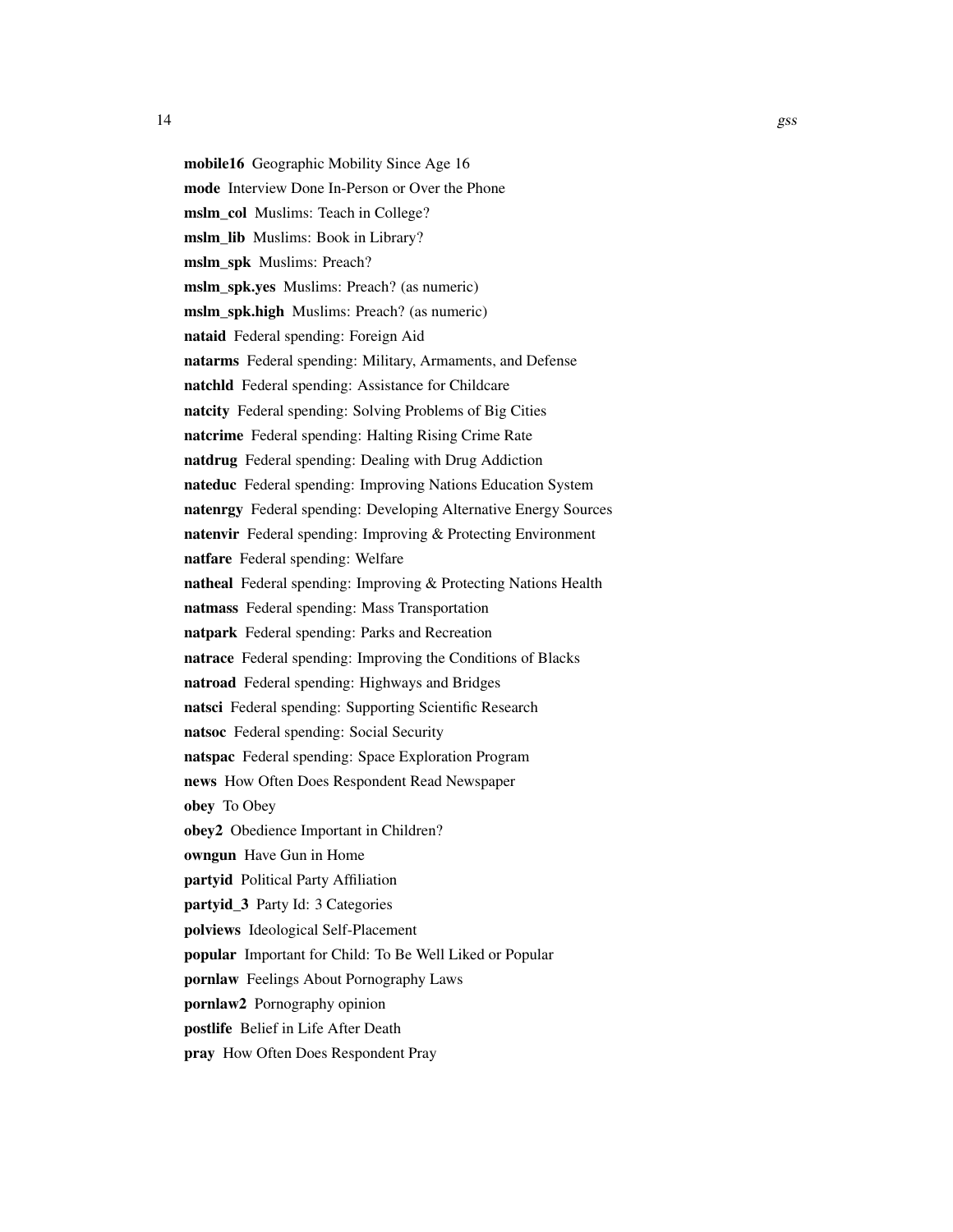- premarsx Sex Before Marriage
- pres08 Vote Obama or Mccain
- racdif1 Differences Due to Discrimination
- racdif2 Differences Due to Inborn Disability
- racdif3 Differences Due to Lack of Education
- racdif4 Differences Due to Lack of Will
- race Race of Respondent
- race\_2 Race: Black / White
- racial liberal3 Racial Liberalism
- reborn\_r Born Again?
- region Region of Interview
- relig Respondent's Religious Preference
- relig2 Respondent's Religious Preference, limited to Catholic and Protestant
- reliten Strength of Affiliation
- reliten2 Strong Religious Affiliation
- rincom06 Respondent Income
- rincom06 5 Respondent Income: 5 Categories
- savesoul\_r Tried to Convince Others of Jesus?
- science quiz Number Correct on Science Quiz
- science\_quiz.f Number Correct on Science Quiz, stored as factor
- sex Respondent's Sex
- sibs Number of Brothers and Sisters
- size Size of Place in 1000s
- social\_connect Social Connectedness
- social cons3 Social Conservatism
- social trust Social Trust (Numeric Scale)
- south Respondent from South?
- spanking Favor Spanking to Discipline Child?
- spanking2 Approve of spanking
- spend3 Econ Liberalism
- spkath Allow Speaker in Your Community: Anti-Religionist
- spkcom Allow Speaker in Your Community: Communist
- spkhomo Allow Speaker in Your Community: Homosexual
- spkmil Allow Speaker in Your Community: Militarist
- spkmslm Allow Speaker in Your Community: Muslim Clergymen Preaching Hatred
- spkrac Allow Speaker in Your Community: Allow Racist to Speak
- teensex Sex Before Marriage Teens 14-16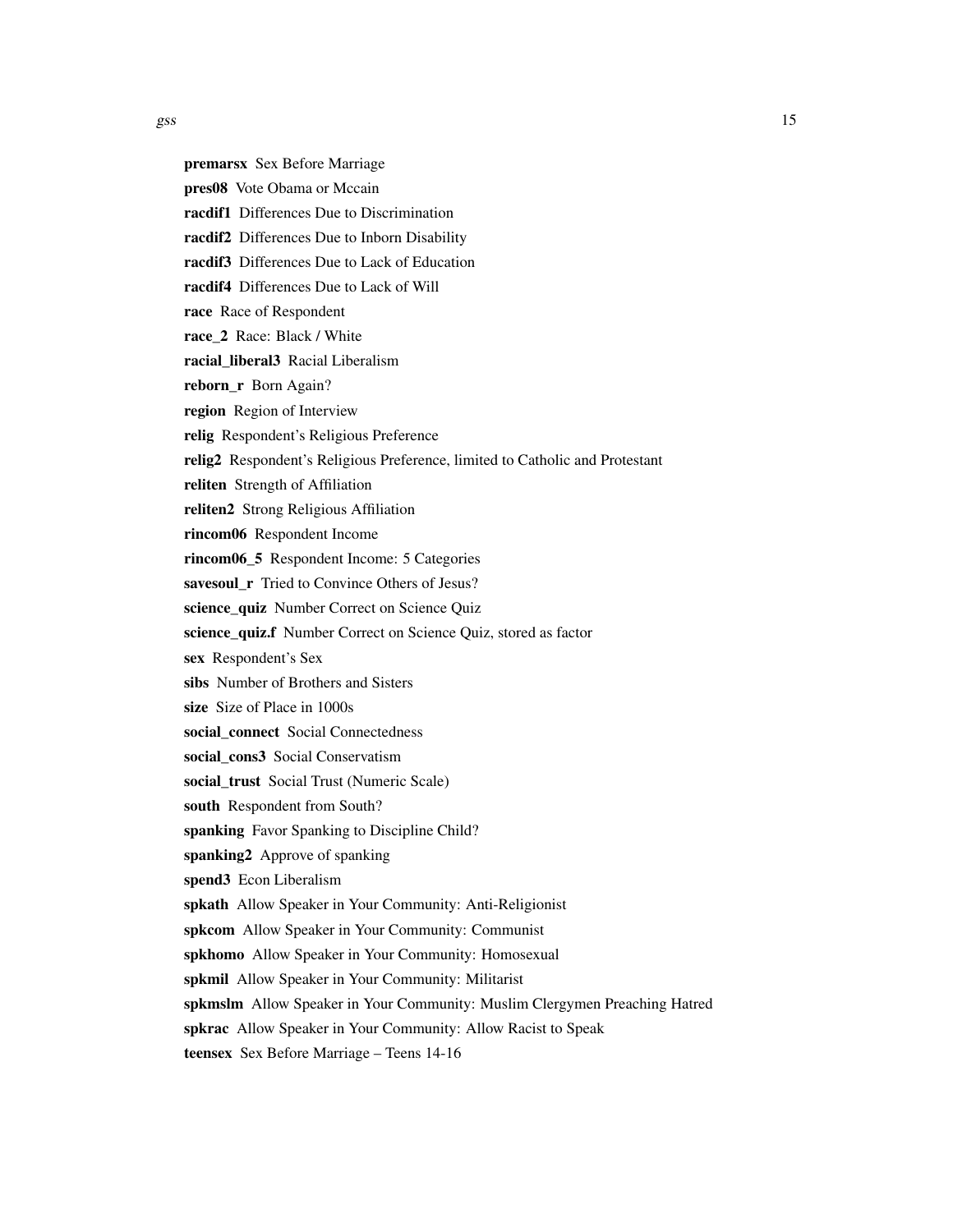<span id="page-15-0"></span>thnkself Important for Child: To Think For One's Self tolerance Tolerance Scale tolerance4 Tolerance Scale (Binned) tvhours Hours Per Day Watching TV tvhours5 Hours per day union Does Respondent or Spouse Belong to Union uscitzn Is Respondent US Citizen vetyears Years in Armed Forces vote08\_coded Did Respondent Vote in 2008 Election voted08 Did Respondent Vote in 2008? white\_traits White Stereotypes wordsum Number Words Correct in Vocabulary Test workhard To Work Hard wrkgvt Respondent Work for Government or Private Employee wrkslf Respondent Self-Emp or Works For Somebody wrkstat Labor Force Status wrkwayup Irish, Italian, Jewish and other Should Overcome Prejudice Without Favors wtss Weight Variable wtssall Weight Variable (same as wtss) xmarsex Sex With Person Other Than Spouse year GSS Year For This Respondent zodiac Respondent's Astrological Sign

#### Source

2012 General Social Survey. See Appendix Table A.1 of printed textbook for further information

gssD *GSS design dataset for R Companion to Essentials of Political Analysis, Second Edition*

#### Description

The General Social Survey polls individuals about their attitudes and beliefs. This design dataset is used to demonstrate application of certain R functions to political analysis. See [gss](#page-9-1) dataset documentation for variable names and descriptions.

#### Usage

gssD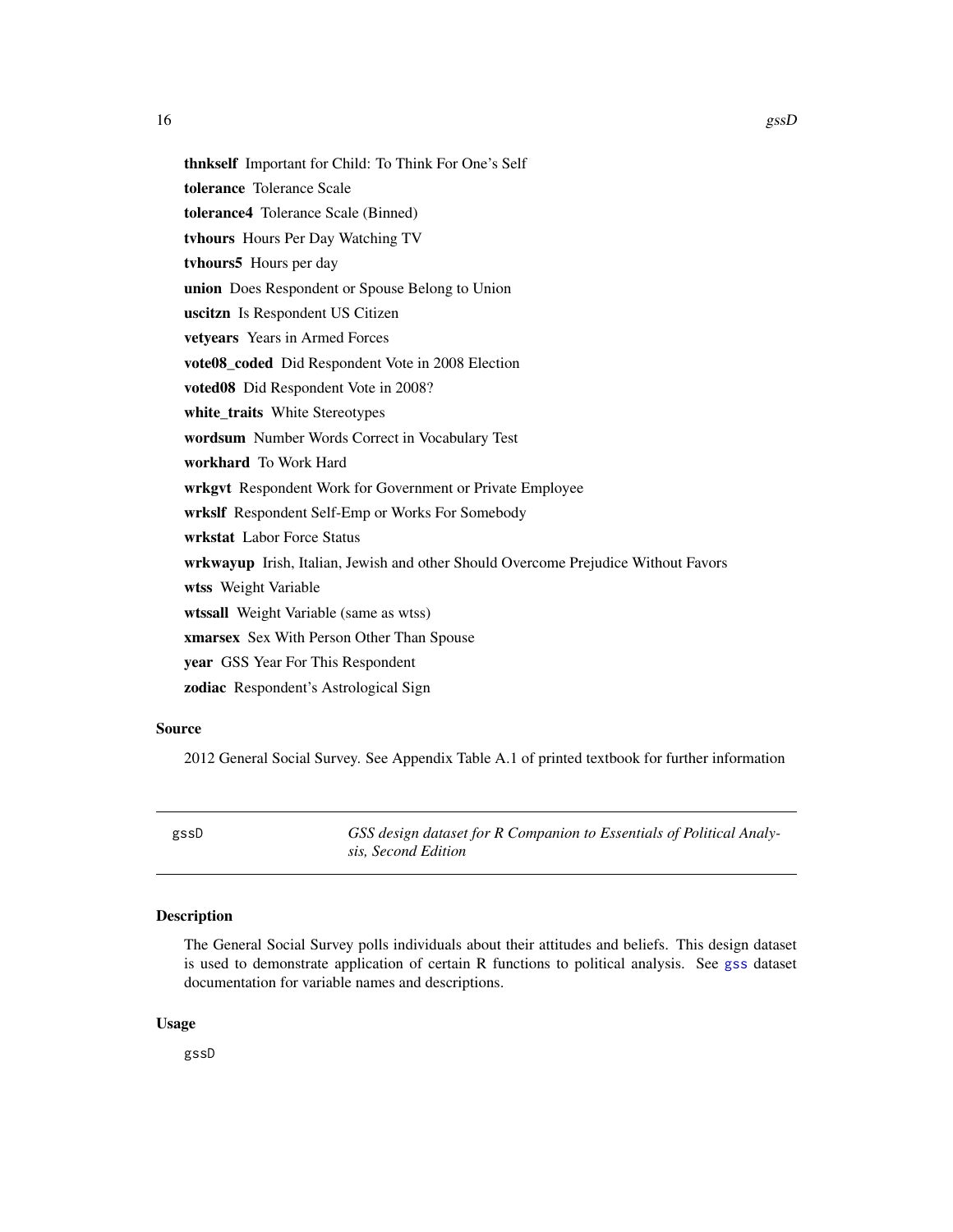#### <span id="page-16-0"></span> $\epsilon$  imeans C  $\epsilon$  17

# Format

A design dataset version of the gss dataset used for certain weighted analyses. The variables element has 1974 observations of 221 variables.

#### Source

2012 General Social Survey. See Appendix Table A.1 of printed textbook for further information

<span id="page-16-1"></span>

imeansC *Controlled Mean Comparison Table*

#### Description

Produces a controlled mean comparison table. Rows defined by values of independent variable and columns defines by values of the control variable.

# Usage

 $i$ meansC(function1 = NULL, function2 = NULL, data, digits = 2)

# Arguments

| function1 | A function identifying the dependent variable in the form $\sim$ depvar                                   |
|-----------|-----------------------------------------------------------------------------------------------------------|
| function2 | A function specifying the independent and control variables in the form $\sim$ inde-<br>pvar + controlvar |
| data      | A design dataset (like gssD, nesD, statesD, or worldD)                                                    |
| digits    | Number of digits to report after decimal place, optional (default $= 2$ ).                                |

# Value

A controlled mean comparison table (an "ftable" class object)

#### Examples

```
library(poliscidata)
imeansC(function1 = \negft_dem, function2 = \neggender + married, data=nesD)
imeansC(~ft_dem, ~gender + married, nesD)
```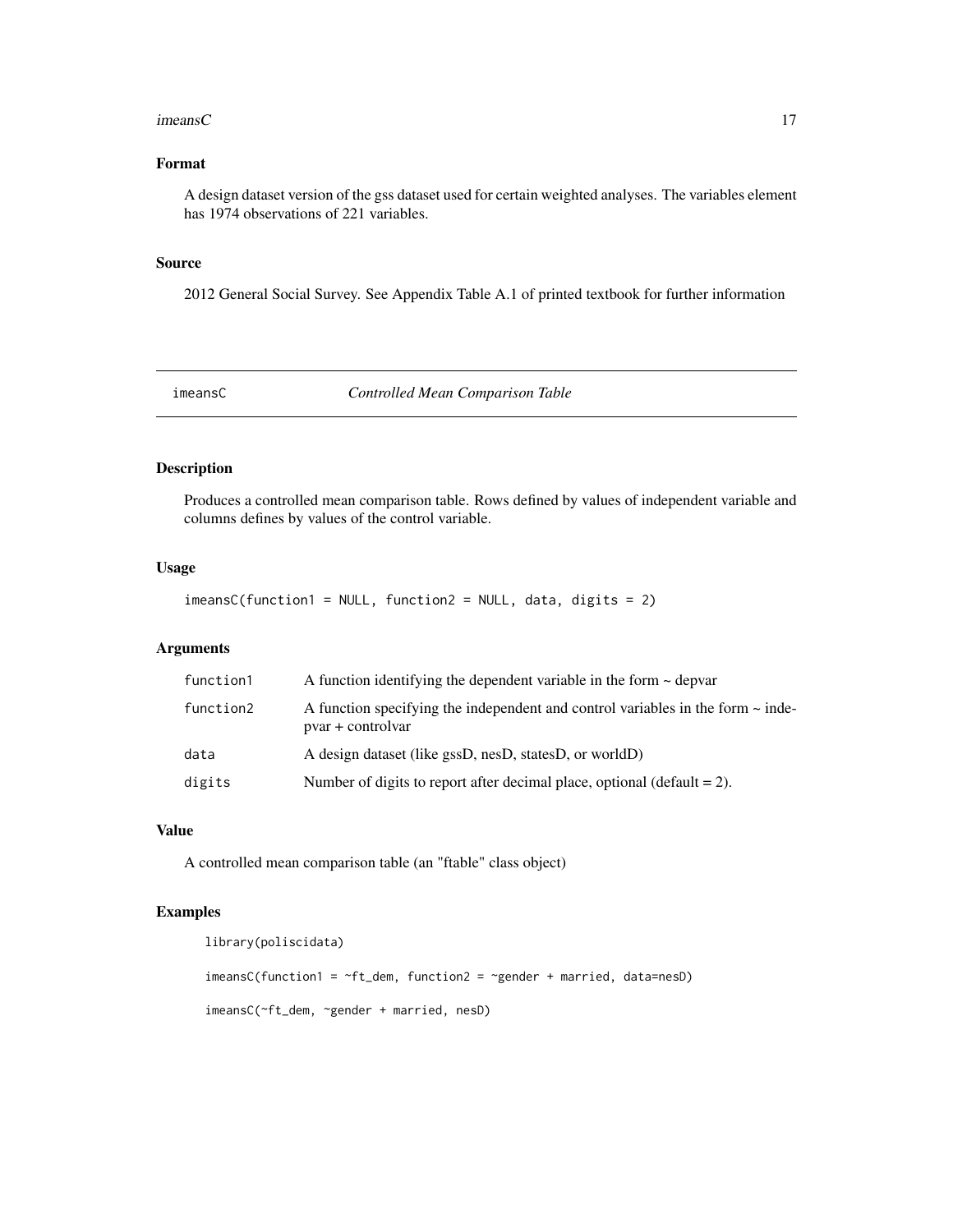<span id="page-17-0"></span>

This function calculates predicted probability for a given logged odds value, often useful for plotting or reporting predicted probabilities.

#### Usage

```
inverse.logit(logged_odds)
```
#### Arguments

logged\_odds A numeric value, or vector of numeric values.

#### Value

Returns predicted probability corresponding the the logged odds value, a numeric value between 0 and 1.

# Examples

inverse.logit(0)

inverse.logit(-5:5)

iplotC *Interaction plot*

# Description

Interaction plot uses [brkdn.plot](#page-0-0) in plotrix package and [svyby](#page-2-1) function from survey package. Warnings suppressed so the function creates plot without generating intermediate results used to create plot.

#### Usage

```
iplotC(function1 = NULL, function2 = NULL, data, function3 = NULL, ...)
```
#### Arguments

| A function in the form ~depvar<br>function1                                                    |  |
|------------------------------------------------------------------------------------------------|--|
| A function. Here indepted is typed before controlvar: ~indepted + controlvar<br>function2      |  |
| Design dataset (e.g. nesD, gssD, statesD, or worldD)<br>data                                   |  |
| A function. Here indepvar is typed after controlvar: $\sim$ controlvar + indepvar<br>function3 |  |
| Further arguments to be passed to brkdn. plot function (plotrix package)<br>$\cdots$           |  |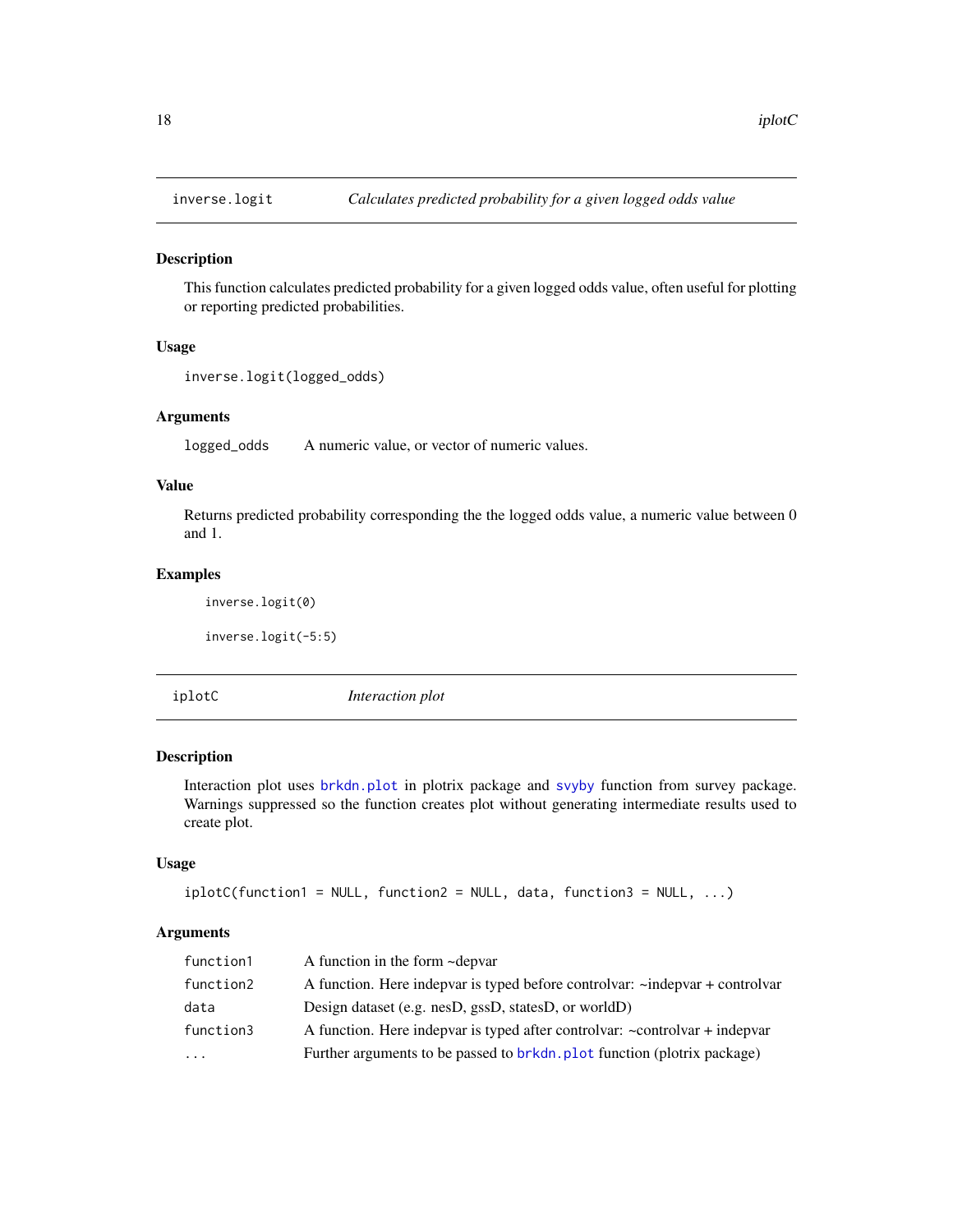#### <span id="page-18-0"></span>lineType 19

# Value

No value returned

# Examples

library(poliscidata)

```
iplotC(function1 = - ft_dem, function2 = - gender + married,data = nesD, function3 = ft_dem ~ number married + gender)
```

```
iplotC(~ft_dem, ~gender+married, nesD, ft_dem~married+gender,
      xlab="Gender", ylab="Democratic Party Rating",
      main="Democratic Party Rating by Gender and Marital Status")
```
lineType *Displays line types for R plots*

# Description

Displays line types for R plots. No values supplied to function.

# Usage

lineType()

#### Value

No value returned

#### Examples

lineType()

logregR2 *Logistic regression model statistics*

#### Description

Logistic regression model statistics

#### Usage

logregR2(model, digits = 3)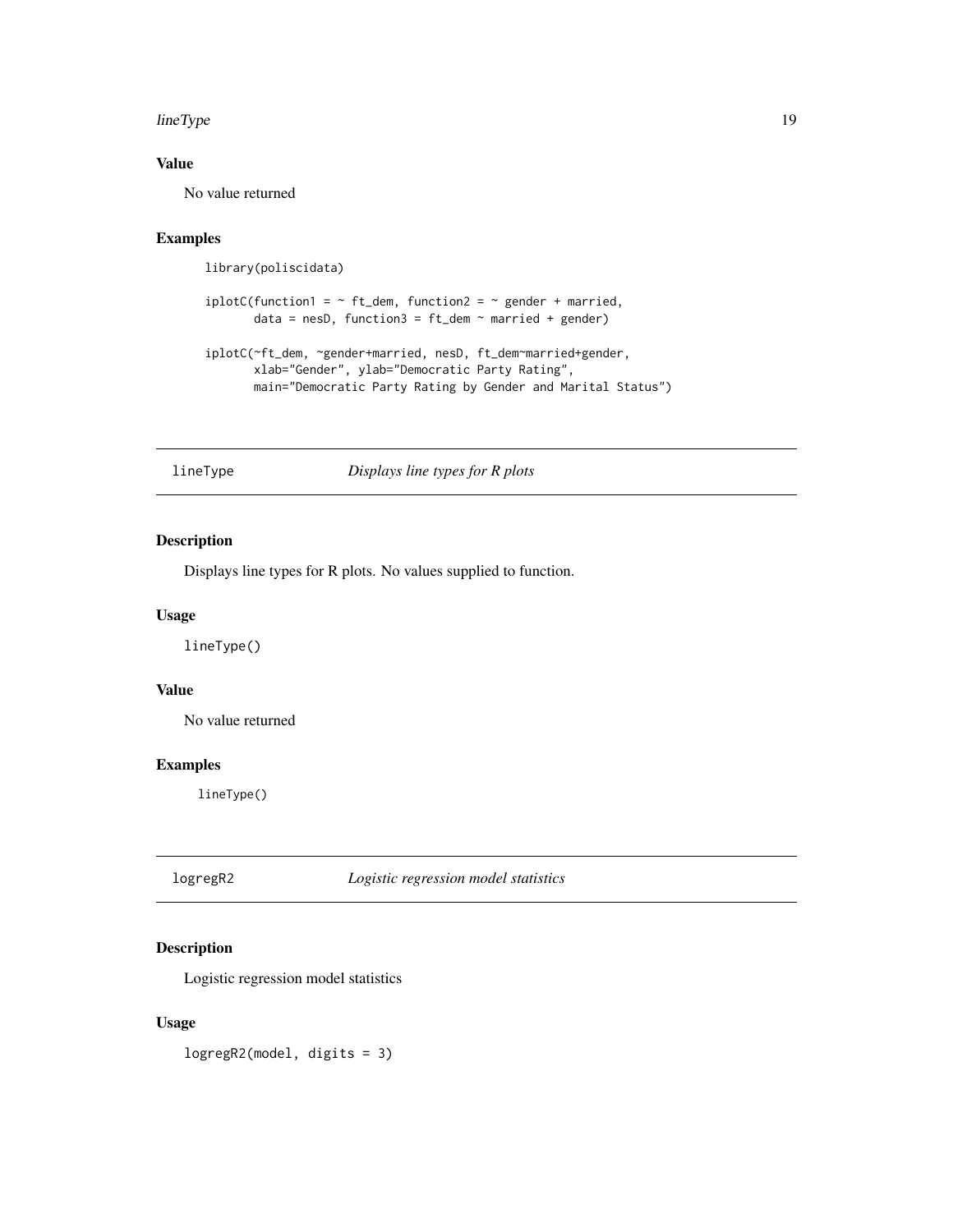#### <span id="page-19-0"></span>Arguments

| model  | An estimated logistic regression model                |
|--------|-------------------------------------------------------|
| digits | Number of digits to be displayed after decimal points |

# Value

Returns list of statistics about model (a "LogRegR2" class object)

#### Examples

```
library(poliscidata)
obama_state_model <- glm(obama_win12 ~ secularism + gunlaw_rank, data=states, family=binomial)
 summary(obama_state_model)
 logregR2(obama_state_model)
 obama_vote_model <- svyglm(obama_vote ~ ft_dem, design=nesD, family="quasibinomial")
 summary(obama_vote_model)
 logregR2(obama_vote_model)
```
<span id="page-19-1"></span>nes *NES dataset for R Companion to Essentials of Political Analysis, Second Edition*

#### Description

The American National Election Survey polls individuals about their political beliefs and behavior. This dataset is used to demonstrate application of R to political analysis. See book Appendix for variable names and descriptions.

#### Usage

nes

#### Format

A data frame with 5916 rows and 399 variables.

abort scale Anti-abortion Scale

abort4 Abortion Opinion: Self-Placement, 4 Categories

abortpre\_4point Abortion Opinion: Self-Placement, 4 Categories

aidblack\_self Support for Government assistance to blacks scale, 7 point scale

auth\_consid Child trait more important: considerate or well-behaved

auth\_cur Child trait more important: curiosity or good manners

auth\_ind Child trait more important: independence or respect

auth\_obed Child trait more important: obedience or self-reliance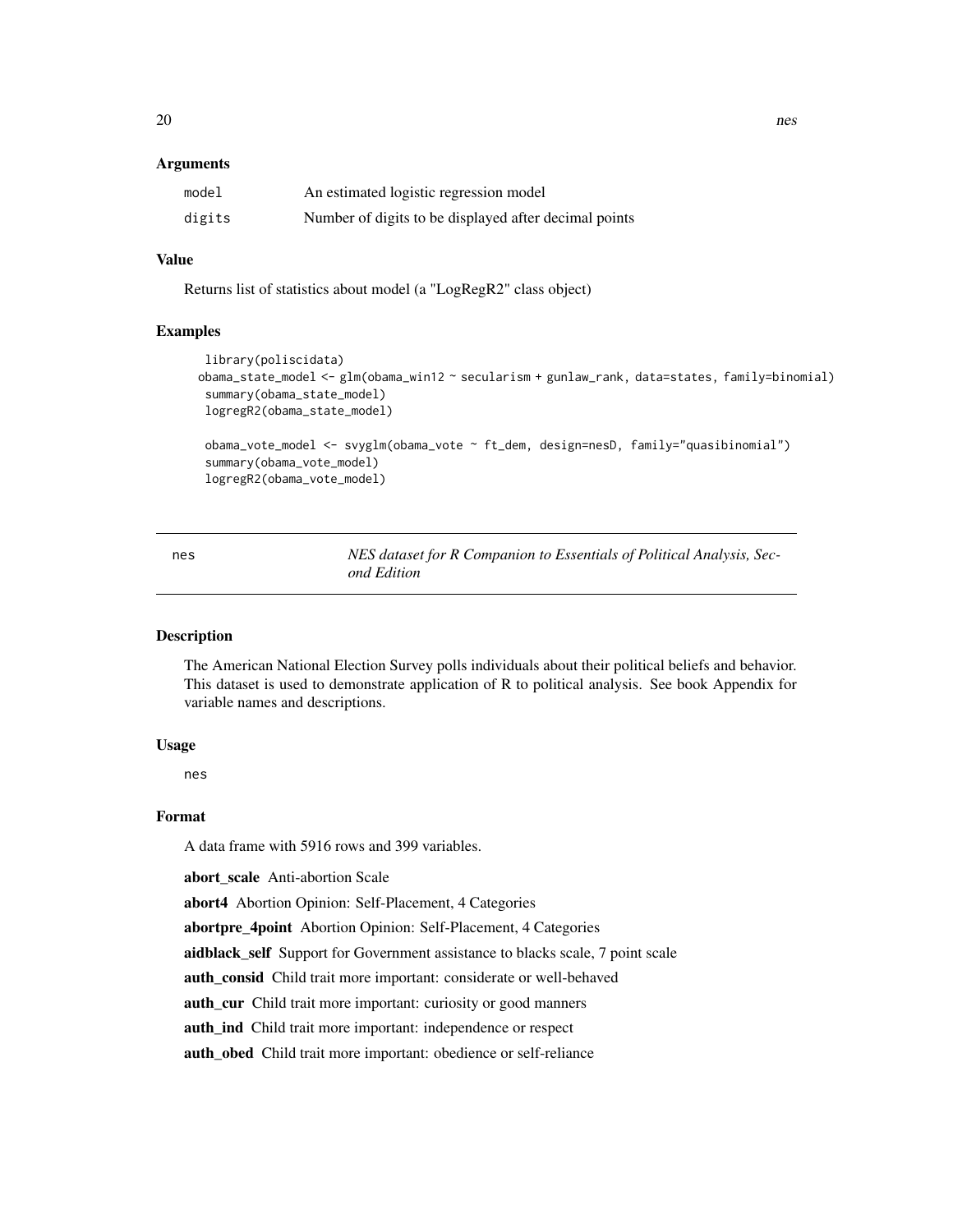caseid Case ID

authoritarianism Authoritarianism (4 point scale based on child trait questions) black Is Respondent Black? budget deficit x Favor reducing the Federal budget deficit, 7 point scale casistart iwrset4 Does Respondent have a dog (Interview set-up test) casistartpo iwrset4 Does Respondent have a dog (Interview set-up test) cog\_opin\_x Number of opinions Respondent has compared to average person congapp\_job\_x Approval of Congress congapp jobst Strength of approve/disapprove Congress handling its job conservatism ftgr\_cons minus ftgr\_liberals cses\_closepty Close to any political party? cses\_contct Campaign mobilization: institutional contact cses\_email Campaign mobilization: institutional contact - email cses ftf Campaign mobilization: institutional contact - in person cses goty Respondent contacted by party/candidate? cses govtact Support for government action income inequality (5 point scale) cses govtact 3 Government action on income inequality (3 point scale) cses\_mail Campaign mobilization: institutional contact - by mail cses\_mobph Campaign mobilization: sign up online information or alerts cses\_perseml Campaign mobilization: personal contact - email cses\_persftf Campaign mobilization: personal contact - in person

cses\_persmail Campaign mobilization: personal contact - by mail

cses\_persph Campaign mobilization: personal contact - by phone

cses\_perstxt Campaign mobilization: personal contact - text message

cses\_persuade Campaign mobilization: personal contact

cses persweb Campaign mobilization: personal contact - social network

cses phone Campaign mobilization: institutional contact - by phone

cses\_poliinffour Political information - Secretary of the U.N.

cses\_poliinfone Political information - Secretary of the Treasury

cses\_poliinfthree Political information - party 2nd in House seats won

cses\_polinf\_x Pol info scale

cses\_polinftwo Political information - unemployment rate

cses\_polinftwo\_date Political information - date used for date of unemployment rate

cses\_polinftwo\_rate Political information - number used for unemployment rate

cses\_spending Econ conservatism (numeric scale)

deathpen Death Penalty Opinion

defsppr\_self Support for defense spending, 7 point scale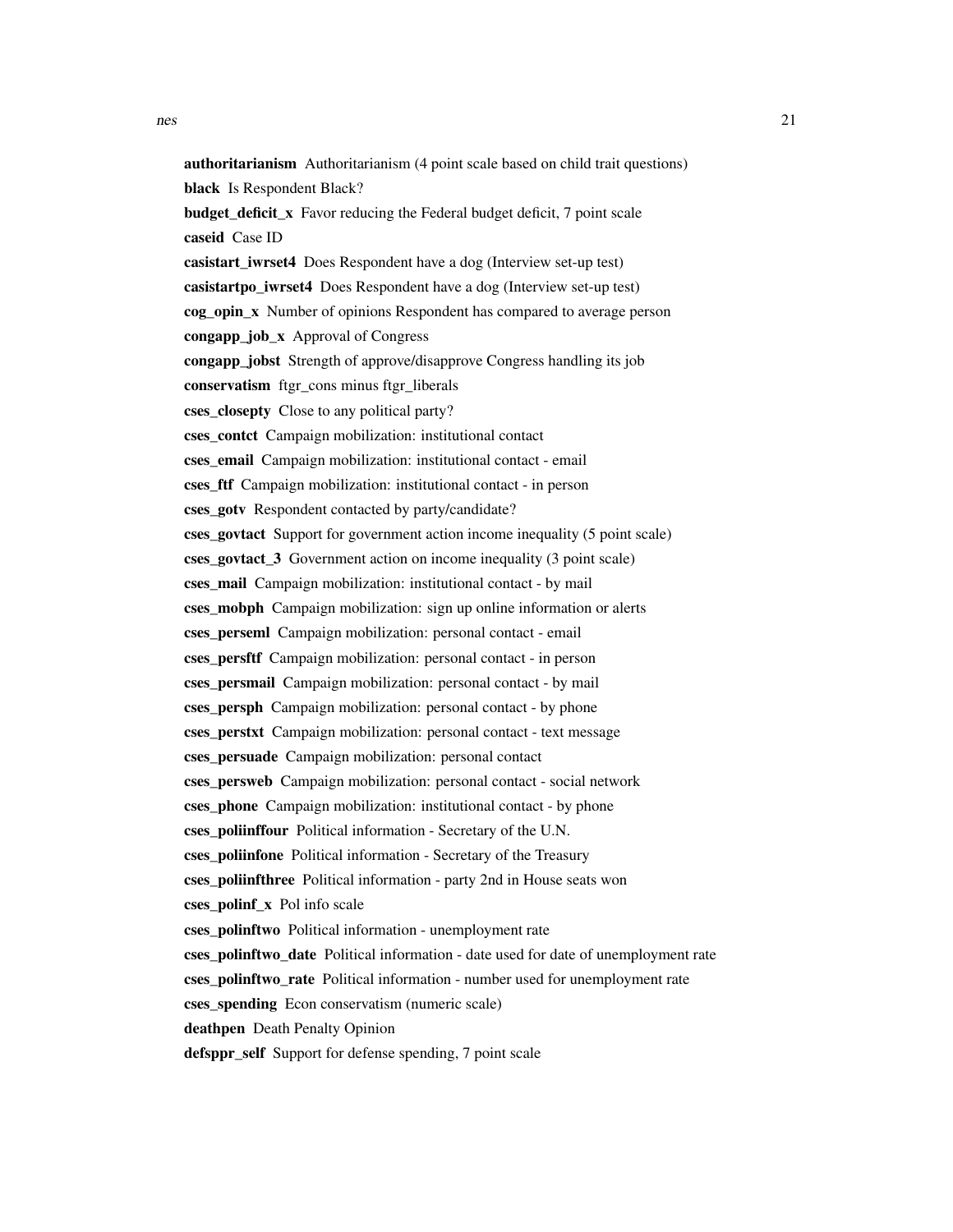dem Party identification: Does Respondent self-identify as Democrat? (coded 0/1) dem\_age\_group\_r Demographic: Age Groups dem\_age3 Demographic: Age group dem\_age6 Demographic: Six Age Groups dem\_agegrp\_iwdate Demographic: Respondent age on interview date (age group) dem\_educ3 Demographic: Education dem\_edugroup Demographic: Respondent level of highest education dem\_hisp Demographic: Is Respondent Spanish, Hispanic, or Latino dem\_marital Demographic: Marital status dem\_parents Demographic: Native status of parents dem\_racecps\_black Demographic: Race self-identification: mention Black dem\_racecps\_racedkrf Demographic: Race self-identification with don't know or refused to say dem\_racecps\_white Demographic: Race self-identification: mention White dem raceeth Demographic: Respondent race and ethnicity group dem raceeth2 Demographic: White/Black dem\_raceeth4 Demographic: Respondent race and ethnicity group dem\_unionhh Demographic: Anyone in household belong to labor union dem\_veteran Demographic: Respondent ever served on active duty in Armed Forces dem2 numchild Demographic: Total Number of children in household dem3\_ownhome Demographic: Does Respondent family own/rent home dem3 yearscomm Demographic: How many years has Respondent lived in this community? dhs appterr x Homeland security: Approve/disapprove of efforts to reduce terrorism dhs attack Homeland security: Likely terrorist attack kill 100/more in next year? dhs\_threat\_x Homeland security: Is fed. gov't a threat to rights and freedoms? (numeric scale) dhs\_threat3 Homeland security: Is fed. gov't a threat to rights and freedoms? dhs\_torture\_x Homeland security: Favor/Oppose torture for suspected terrorists dhsinvolv board Civic engagement: Has Respondent in past 4 years: attended city/school board meeting dhsinvolv\_call Civic engagement: Has Respondent in past 4 years: called radio/TV about political issue dhsinvolv\_contact1 Civic engagement: Contact U.S. Representative or Senator **dhsinvolv** letter Civic engagement: written a letter to newspaper/magazine about political issue dhsinvolv march Civic engagement: Has Respondent joined a protest march **dhsinvolv** message Civic engagement: sent Facebook/Twitter message about political issue dhsinvolv netpetition Civic engagement: Has Respondent in past 4 years: sign internet petition dhsinvolv\_org Civic engagement: Has Respondent in past 4 years: gave money to social/political organization dhsinvolv\_petition Civic engagement: Has Respondent signed paper petition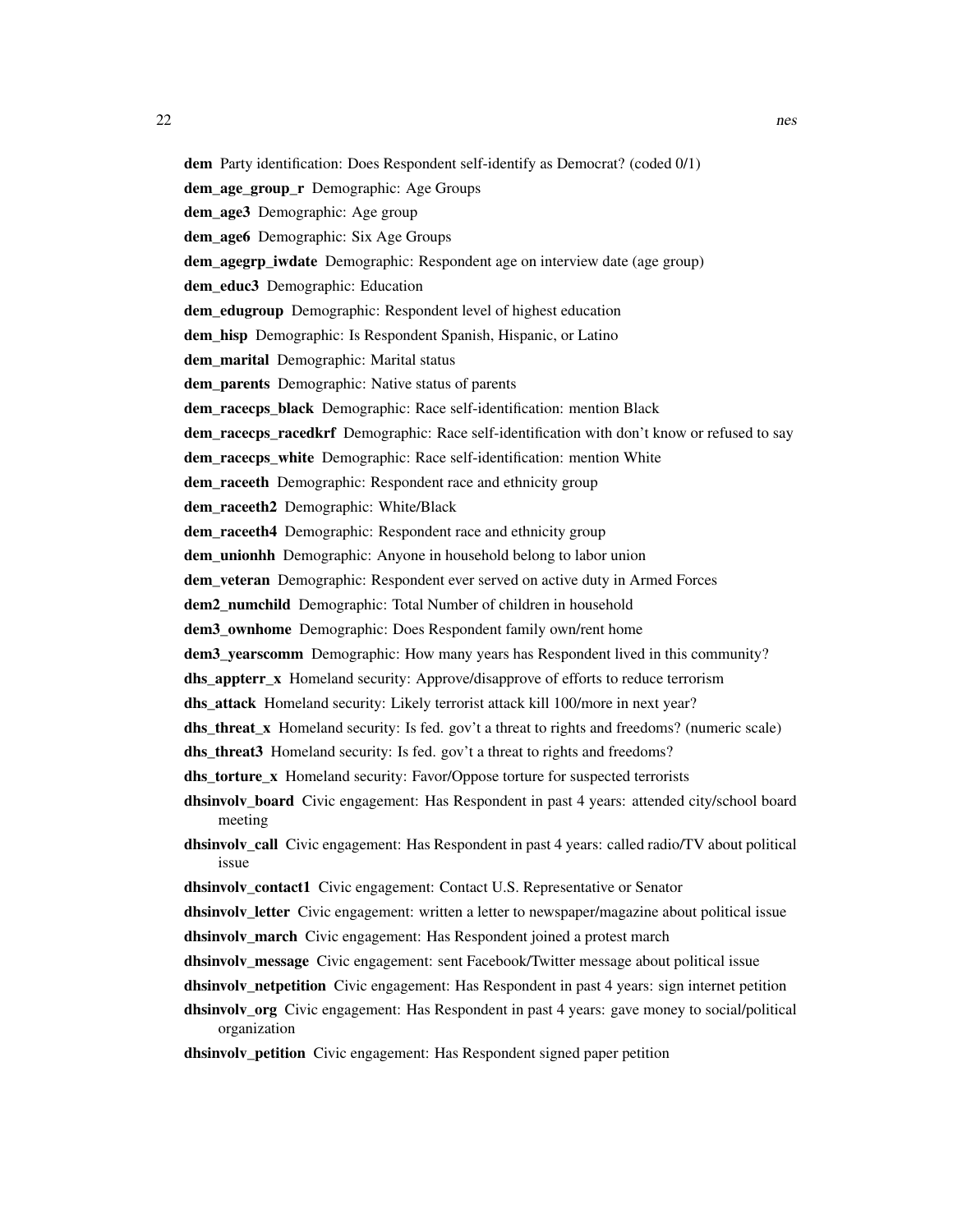- dhsinvolv\_relig Civic engagement: Has Respondent in past 4 years: given money to religious organization
- discrim\_blacks Discrimination: Amount against Blacks
- discrim\_blacks\_r Discrimination: Against Blacks? (yes/no)
- discrim\_gays Discrimination: Amount against Gays and Lesbians?
- discrim gays r Discrimination: Against gays? (yes/no)
- discrim hispanics Discrimination: Amount against Hispanics
- discrim\_hispanics\_r Discrimination: Against Hispanics? (yes/no)
- discrim\_scale Discrimination: How much discrimination against blacks, gays, Hispanics, women? (Sum of yes answers)
- discrim self Discrimination: How much discrimination faced personally?
- discrim\_whites Discrimination: Amount against Whites
- discrim\_women Discrimination: Amount against Women
- discrim\_women\_r Discrimination: Against women? (yes/no)
- discuss disc Ever discuss politics with family or friends
- discuss\_discpstwk Days in past week discussed politics
- **ecblame\_fmpr** Economy: How much is former President to blame for poor economy?
- ecblame\_pres Economy: How much is President to blame for poor economy?
- econ\_ecnext\_x Economy: U.S. economy better or worse 1 year from now
- econ\_ecnextamt Economy: How much better/worse next 12 months
- econ\_ecnow Economy: Currently good or bad
- **econ** ecpast Economy: Better/worse in last year
- econ ecpast x Economy: Better or worse than 1 year ago
- econ ecpastamt Economy: How much better/worse in last year
- econ\_unlast Economy: How much unemployment better/worse in last year
- econ\_unnext Economy: More/less unemployment in next year
- econ\_unpast Economy: Unemployment better/worse in last year
- **econ\_unpast\_x** Economy: Unemployment better/worse than 1 year ago
- **econcand dwin** Economy: Better/worse if Democratic Presidential candidate wins
- **econcand rwin** Economy: Better/worse if Republican Presidential candidate wins ecperil home How do you pay for your home?
- effic\_carerev Political efficacy: Public officials don't care what people think
- effic\_carestd Political efficacy: Public officials don't care what people think
- effic\_complicrev Political efficacy: Politics/government too complicated to understand
- **effic\_complicstd** Political efficacy: Politics/government too complicated to understand
- effic\_external Political efficacy: External political efficacy (numeric scale)
- effic external3 Political efficacy: External political efficacy (3 categories)
- effic\_internal Political efficacy: Internal political efficacy (numeric scale)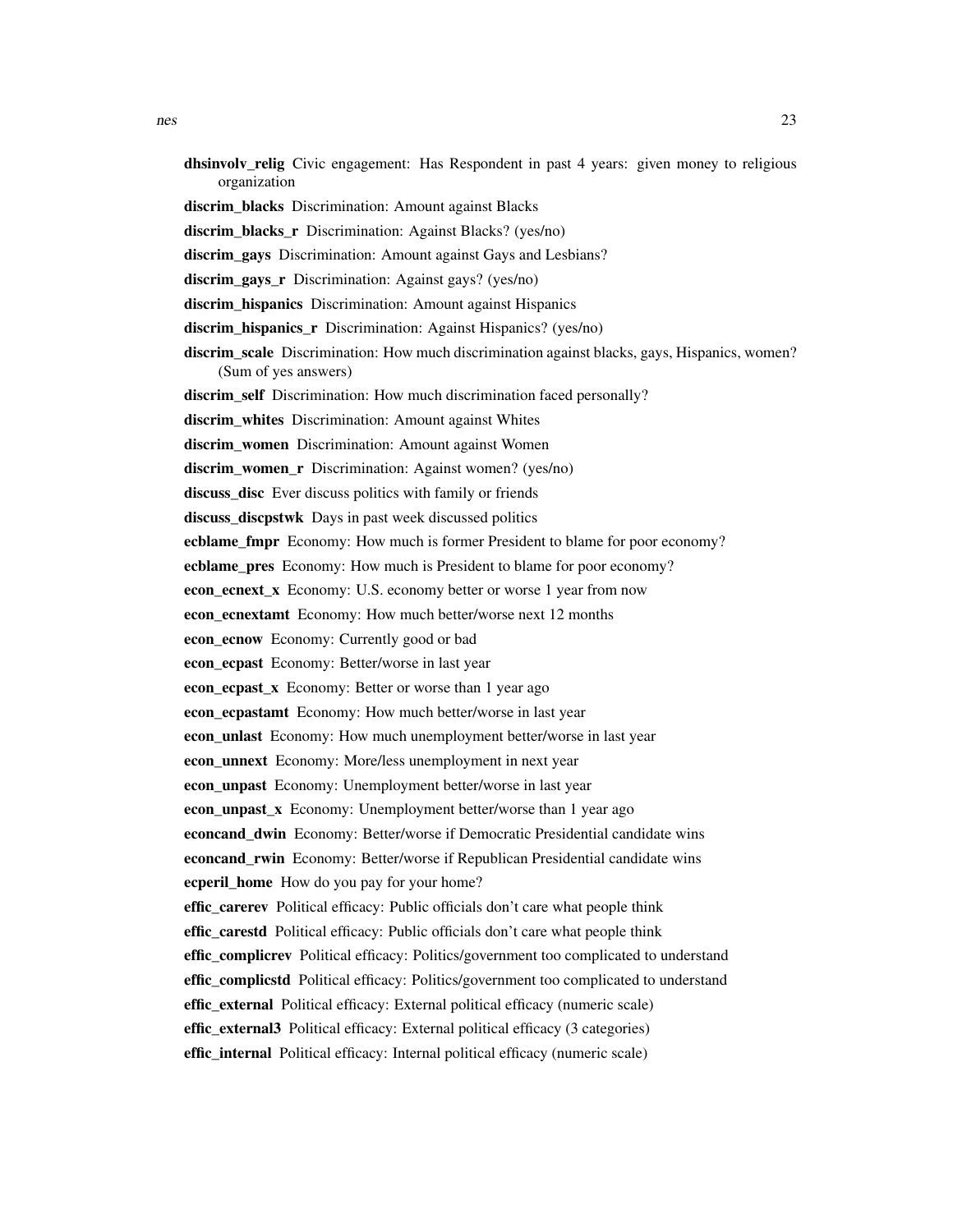effic\_internal3 Political efficacy: Internal political efficacy (3 categories) effic\_sayrev Political efficacy: Have no say about what government does effic saystd Political efficacy: Have no say about what government does effic undrev Political efficacy: Good understanding of political issues effic undstd Political efficacy: Good understanding of political issues efficpo bothside Political efficacy: How often see both disagreeing parties as right **egal\_bigprob** Equality: It's a big problem that we don't give equal chance to succeed **egal equal Equality:** Society should make sure everyone has equal opportunity egal fewerprobs Equality: If people were treated more fairly would be fewer problems egal\_notbigprob Equality: Not a big problem if some have more chance in life egal\_scale Equality: Egalitarianism (numeric scale) egal\_scale\_3 Equality: Egalitarianism: 3 categories egal\_toofar Equality: We have gone too far pushing equal rights egal worryless Equality: We'd be better off if worried less about equality envir Environment: Environment more important response (on envjob 3) as 0/100 envir drill Environment: Favor/oppose increased U.S. offshore drilling envir gwarm Environment: Is global warming happening or not envir\_gwgood Environment: Rising temperatures good or bad envir\_gwhow Environment: Anthropogenic climate change envir\_nuke Environment: Should US have more/fewer nuclear power plants enviro.yes Environment: Environment more important response (on envjob\_3) as 0/100 enviob 3 Environment: Environment or jobs more important? envjob\_self Environment: 7 point scale environment-jobs tradeoff fairjob\_opin\_x Opinion about government ensuring fair jobs for blacks fedspend child Federal budget increase/decrease: child care fedspend childr Federal budget increase/decrease: child care (rev. scale) fedspend crime Federal budget increase/decrease: crime control fedspend\_crimer Federal budget increase/decrease: crime control (rev. scale) fedspend\_enviro Federal budget increase/decrease: protecting environment fedspend\_enviror Federal budget increase/decrease: protecting environment (rev. scale) fedspend\_poor Federal budget increase/decrease: aid to the poor fedspend\_poorr Federal budget increase/decrease: aid to the poor (rev. scale) fedspend\_scale Federal Spending Scale (numeric scale, sum of increase responses) fedspend\_schools Federal budget increase/decrease: public schools fedspend\_schoolsr Federal budget increase/decrease: public schools (rev. scale) fedspend scitech Federal budget increase/decrease: science and technology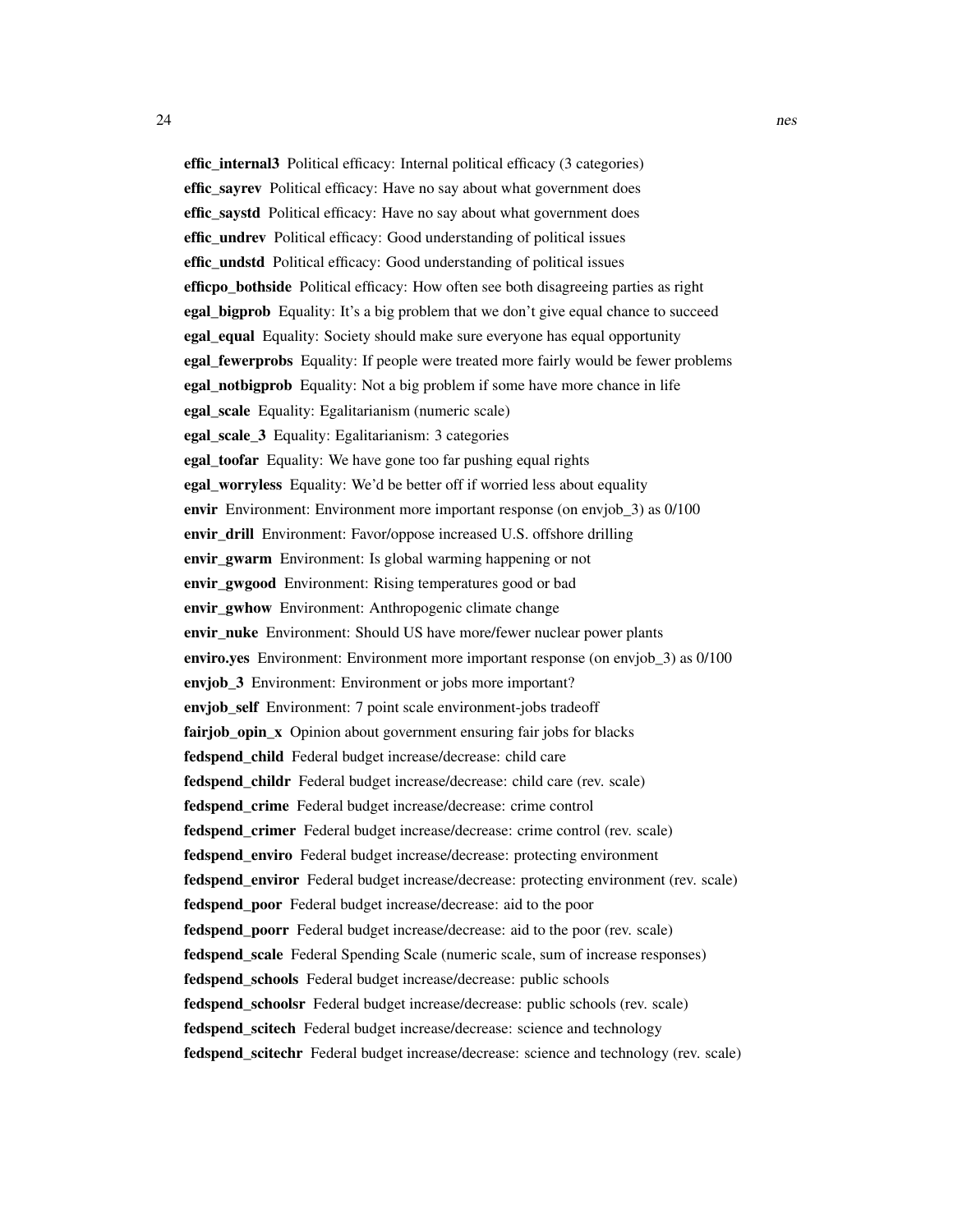nes 25 fedspend\_ssr Federal budget increase/decrease: Social Security (rev. scale)

fedspend welfare Federal budget increase/decrease: welfare programs

fedspend\_ss Federal budget increase/decrease: Social Security

fedspend\_welfarer Federal budget increase/decrease: welfare programs (rev. scale)

fem3 Feeling about feminists (recode of ftgr\_feminists into 3 categories)

**finance finfam** Financial situation: Respondent living with how many family members

**finance\_finnext\_x** Financial situation: Better or worse off 1 year from now

finance\_finpast\_x Financial situation: Better or worse off than 1 year ago

ft dem Feeling Thermometer: Democratic Party

ft\_dpc Feeling Thermometer: Democratic Presidential candidate

ft\_dvpc Feeling Thermometer: Democratic Vice-Presidential candidate

ft\_gwb Feeling Thermometer: G.W. Bush

ft\_hclinton Feeling Thermometer: Hillary Clinton

ft rep Feeling Thermometer: Republican Party

ft rpc Feeling Thermometer: Republican Presidential candidate

ft rvpc Feeling Thermometer: Republican Vice-Pres candidate

ftcasi asian Feeling thermometer: Asian-Americans

ftcasi\_black Feeling thermometer: Blacks

ftcasi\_hisp Feeling thermometer: Hispanics

ftcasi\_illegal Feeling thermometer: Illegal Immigrants

ftcasi\_white Feeling thermometer: Whites

ftf\_oversample Was Respondent a 2012 Time Series Oversample Case?

ftgr\_atheists Feeling thermometer: Atheists

ftgr\_bigbus Feeling thermometer: Big Business

ftgr\_catholics Feeling thermometer: Catholics

ftgr\_congress Feeling thermometer: Congress

ftgr\_cons Feeling thermometer: Conservatives

ftgr\_fedgov Feeling thermometer: Federal Government

ftgr\_fem3 Feeling thermometer: Feminists (3 categories)

ftgr\_feminists Feeling thermometer: Feminists

ftgr\_gay Feeling thermometer: Gay Men and Lesbians

ftgr\_liberals Feeling thermometer: Liberals

ftgr\_middle Feeling thermometer: Middle Class People

ftgr\_military Feeling thermometer: The Military

ftgr\_mormons Feeling thermometer: Mormons

ftgr\_muslims Feeling thermometer: Muslims

ftgr\_poor Feeling thermometer: Poor People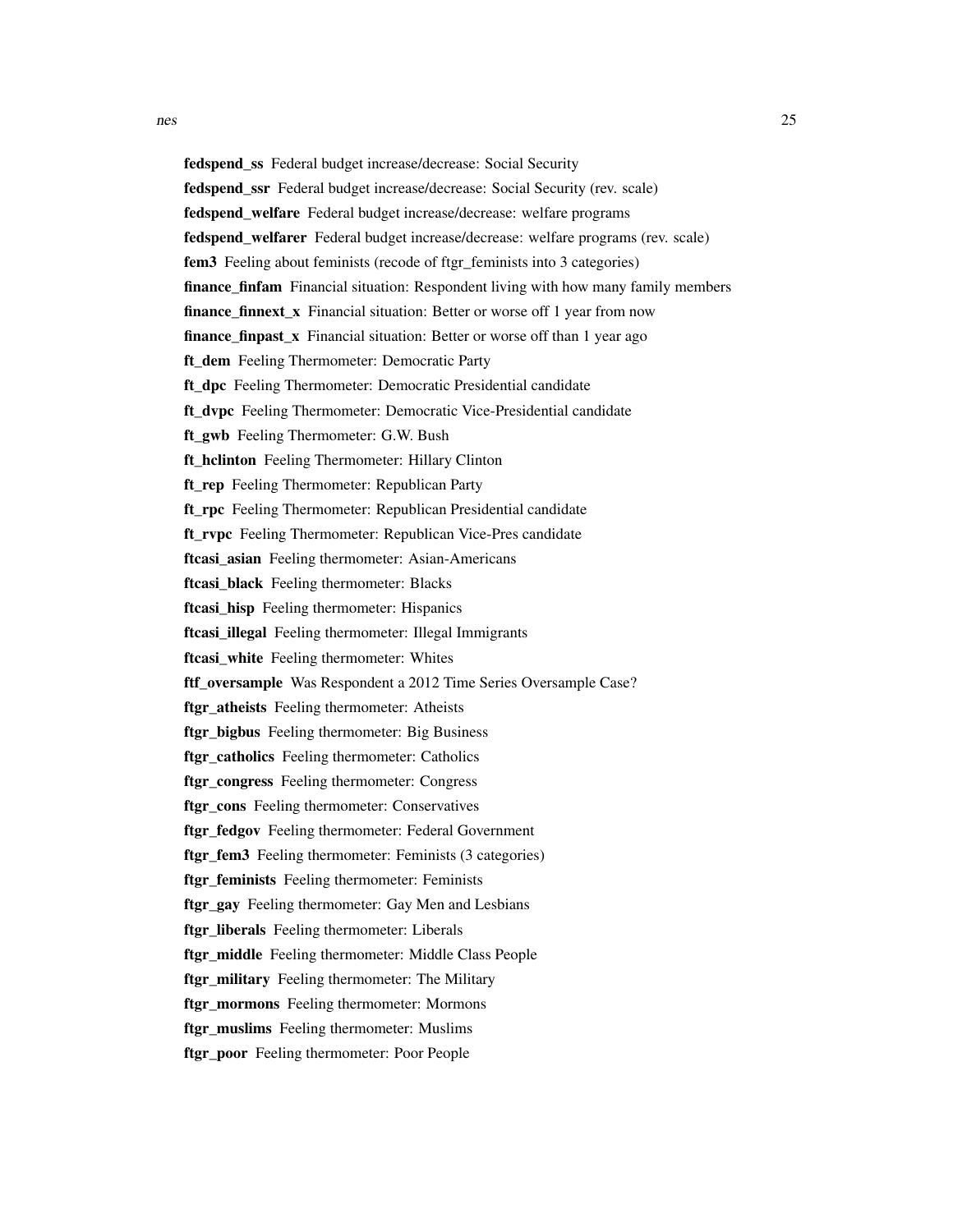ftgr\_rich Feeling thermometer: Rich People ftgr tea Feeling thermometer: Tea Party ftgr\_unions Feeling thermometer: Labor Unions ftgr\_ussc Feeling thermometer: The U.S. Supreme Court ftgr\_welfare Feeling thermometer: People on Welfare ftgr\_working Feeling thermometer: Working Class People ftgr\_xfund Feeling thermometer: Christian Fundamentalists ftgr\_xian Feeling thermometer: Christians ftpo dpcsp Feeling thermometer: Spouse of Democratic Presidential candidate ftpo dvpc Feeling thermometer: Democratic Vice Presidential candidate ftpo hdc Feeling thermometer: House Democratic Candidate ftpo\_hoth Feeling thermometer: House Independent/3rd-party Candidate ftpo\_hrc Feeling thermometer: House Republican Candidate ftpo\_pres Feeling thermometer: Democratic Presidential candidate ftpo\_roberts Feeling thermometer: John Roberts ftpo\_rpc Feeling thermometer: Republican Presidential candidate ftpo rpcsp Feeling thermometer: Spouse of Republican Presidential candidate ftpo rvpc Feeling thermometer: Republican Vice Presidential candidate ftpo sdc Feeling thermometer: Senate Democratic Candidate ftpo senjr Feeling thermometer: Jr. Senator in State Without Race ftpo\_sennot Feeling thermometer: Non-running Senator in State W/Race ftpo\_sensr Feeling thermometer: Sr. Senator in State Without Race

ftpo\_soth Feeling thermometer: Senate Independent/3rd-party Candidate

ftpo\_src Feeling thermometer: Senate Republican Candidate

gay\_adopt Gay rights: gayrt\_adopt==1. Yes

gay\_disc Gay rights: gayrt\_discstd\_x==1. Approve strongly

gay\_marry Gay rights: Approve same-sex marriage?

**gay\_mil** Gay rights: gayrt\_milstd\_x==1. Feel strongly that homosexuals should be allowed to serve

gay rights3 Gay rights: Gay Rights Support (3 categories)

gayrt\_adopt Gay rights: Should gay and lesbian couples be allowed to adopt?

gayrt\_discrev\_x Gay rights: favor laws against gays/lesbians job discrimination (rev.)

**gayrt** discstd x Gay rights: favor laws against gays/lesbians job discrimination

gayrt\_marry Gay rights: Respondent position on gay marriage

gayrt\_milrev\_x Gay rights: allow gays/lesbians serve in US armed forces (reversed)

gayrt milstd x Gay rights: allow gays/lesbians serve in US armed forces

gender Respondent's Gender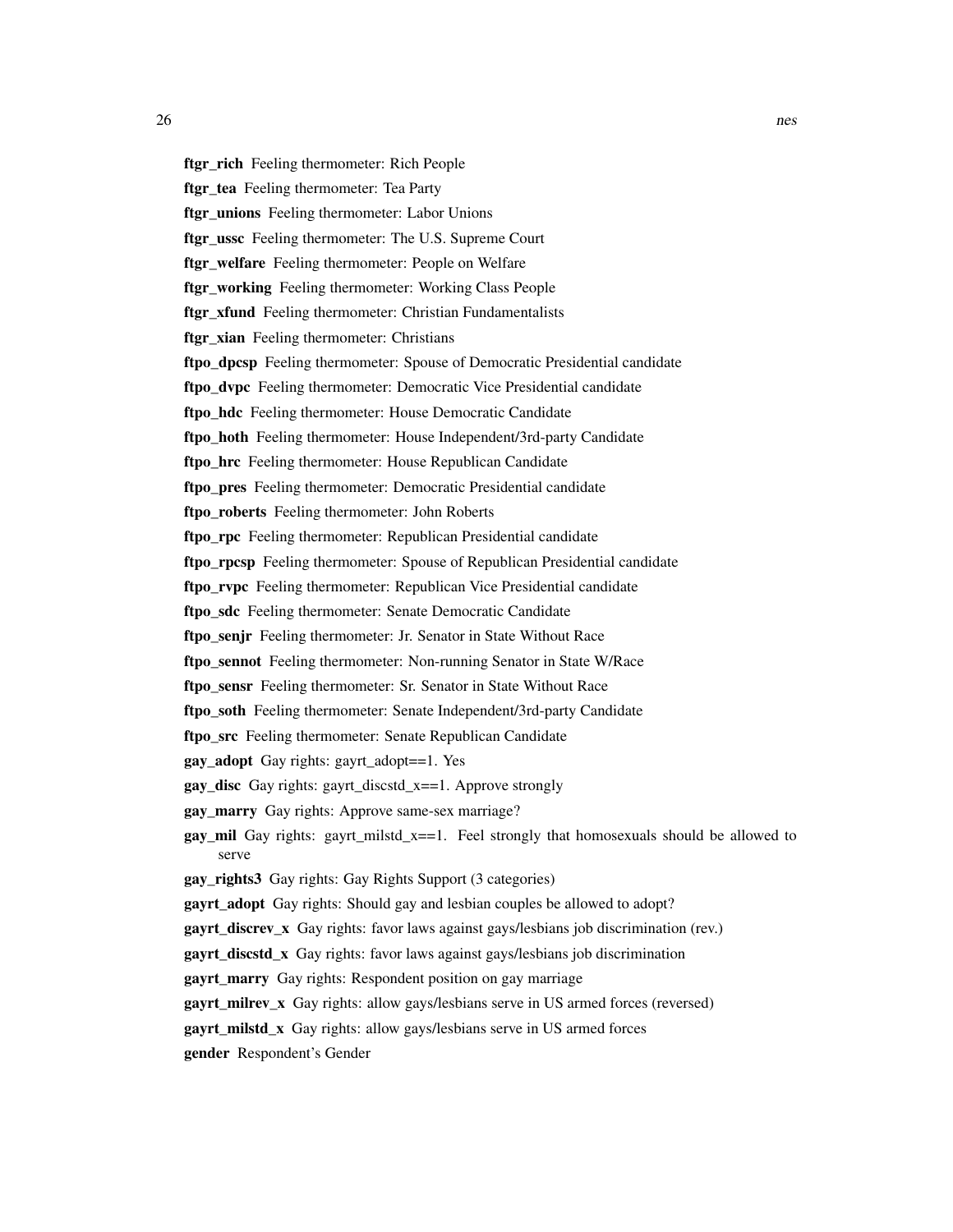govrole\_scale Pro-government scale (numeric scale) guarpr\_self Should gov't guarantee a job and standard of living? (7 point scale) **gun** control Gun control: Should federal gov't make it more difficult to buy a gun? gun\_control2 Gun control: Make it more difficult to buy a gun? gun importance Gun control: Importance of gun access issue to R gun importance3 Gun control: How important is gun issue? happ lifesatisf How satisfied is Respondent with life? health 2010hcr x Health care: Support 2010 health care law health insured Health care: Does Respondent have health insurance health self Health care: Health of Respondent health smoke Health care: Smoked Cigarettes health\_smokeamt Health care: If smoked, how many now hispanic Is Respondent Hispanic? hlthlaw\_num Health care: Health Care Law effect on number insured hlthlaw\_qual Health care: Health Care Law effect on health care services hseinc\_approval Congress: Approve or disapprove of House incumbent hseinc approval x Congress: House incumbent approval hseinc appstr Congress: How much approve House incumbent hseinc disstr Congress: How much disapprove House incumbent **hseinc** hinctouch Congress: How good a job does House incumbent do in district immig checks Immigration: Opinion on immigration status checks on suspects **immig** citizen Immigration: Opinion on allowing citizenship to some illegal aliens immig\_policy Immigration: U.S. government policy toward unauthorized immigrants immigpo\_jobs Immigration: How likely immigration will take away jobs immigpo\_level Immigration: What should immigration levels be imports\_limit Favor or oppose limits on foreign imports inc\_incgroup\_pre Respondent's family income incgroup\_prepost Respondent's family income income5 Respondent's income quintile indifference Indifference scale

ineq incgap x Income gap size compared to 20 years ago

inequinc ineqgb Is increased income inequality in U.S. good?

inequinc ineqreduc Does Respondent favor/oppose government reducing income inequality?

# inspre\_self Health care: Should care be insured by government or by private medical insurance? (7 point scale)

involv contact Involvement in politics: Contact congress?

involv\_message Involvement in politics: post political message?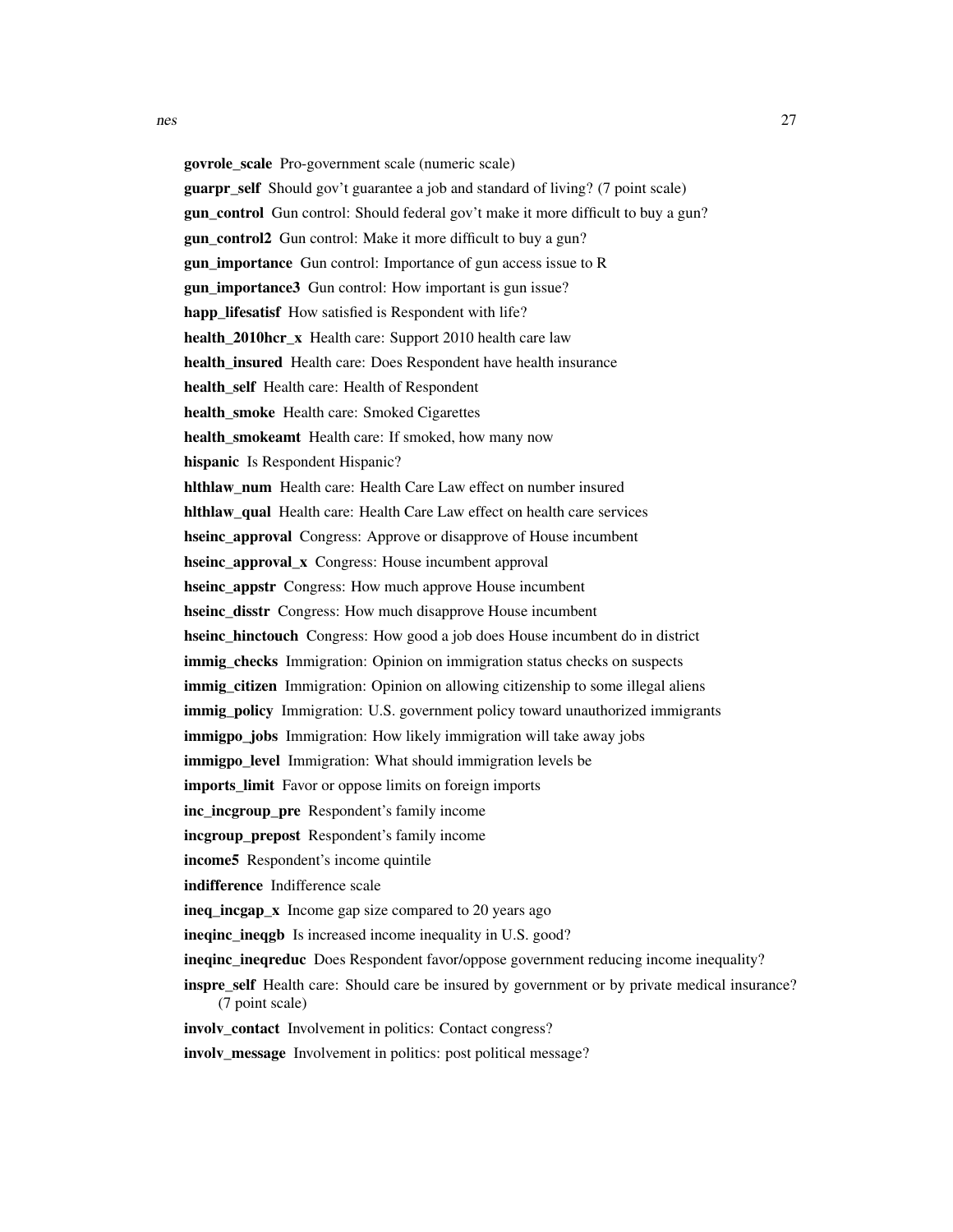- involv\_numorgs\_4 Involvement in politics: Number of group memberships
- involv\_org Involvement in politics: Give money to political organization?
- involv\_petition Involvement in politics: Sign net petition?
- involv\_voltr Involvement in politics: Has Respondent done any volunteer work in past 12 months?
- **israel\_support** Is U.S. too supportive of Israel or not supportive enough
- knowl\_housemaj Political knowledge: Know party with most members in House?
- knowl\_senmaj Political knowledge: Know party with most members in Senate?
- libcon3 Respondent's Political Ideology (3 categories)
- libcpo\_self Respondent's Political Ideology (7 point scale)
- libcpre\_ptyd Ideological placement of Democrats (7 point scale)
- libcpre\_ptyr Ideological placement of Republicans (7 point scale)
- libcpre\_rpc Ideological placement of Republican Pres. Candidate (7 point scale)
- libcpre\_self Respondent's Political Ideology (7 point scale)
- libcpre self x Respondent's Political Ideology (7 point scale)
- link black scale Linked fate: blacks
- link\_hisp\_scale Linked fate: Hispanics
- link\_oth\_scale Linked fate: other people
- link\_white\_scale Linked fate: whites
- link\_wom\_scale Linked fate: women
- married Demographic: Is Respondent married?
- mobilpo\_x Campaign mobilization: Respondent contacted by Party, Candidates, GOTV (numeric scale)
- mode Mode of interview (face-to-face or internet)
- modsex disc Sex discrimination: How much job discrimination against women
- modsex discamt Sex discrimination: Discrimination against women
- modsex\_media\_x Sex discrimination: How much attention media should pay to discrimination against women
- modsex\_oppor\_x Sex discrimination: Opportunities compared for women and men
- modsex\_prob Sex discrimination: Do women complaining about discrimination cause more problems
- modsex\_scale Sex discrimination: Modern sexism
- modsex\_special Sex discrimination: Do women demanding equality seek special favors
- modsex\_wommore Sex discrimination: How much more opportunities do women have
- mormon\_xn Mormon a Christian religion?
- nesw Sampling weights: Weight variable
- nesw rnd Sampling weights: Weight variable (rounded)
- obama therm Obama Rating
- obama\_vote Respondent vote for Obama?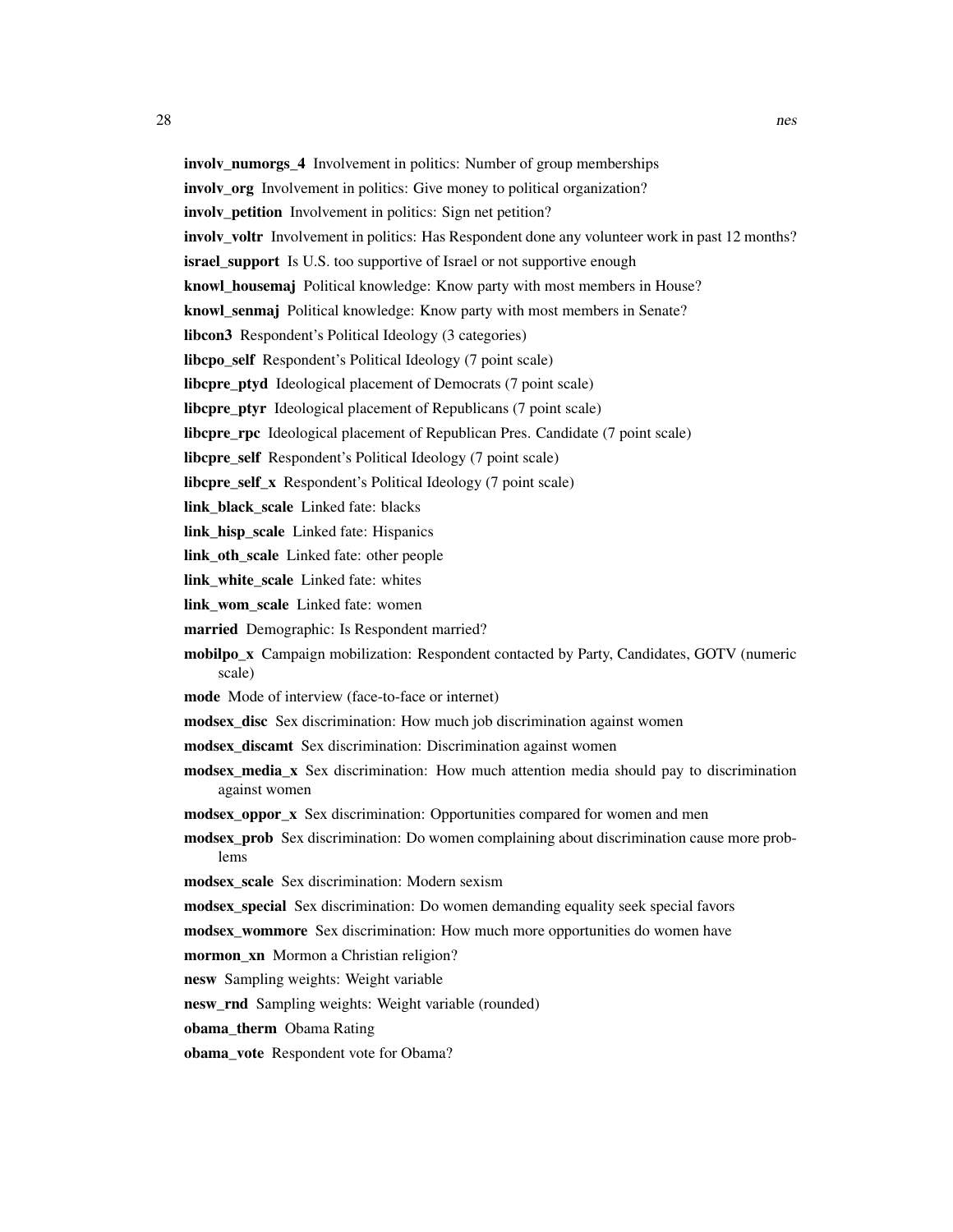orientn\_knowgay Sexual orientation of family and friends orientn\_rgay Respondent's sexual orientation own dog Does Respondent own a dog? owngun owngun Does Respondent own a gun patriot amident Patriotism: Important being American patriot flag Patriotism: Emotion seeing flag fly patriot\_love Patriotism: Love of country patriotism Patriotism scale penalty dpenstr Strength Respondent favors/opposes death penalty penalty\_favdpen Respondent favor/oppose death penalty penalty\_favopp\_x Favor death penalty? pid\_3 Party Identification, 3 categories pid\_x Party Identification, 7 categories polknow\_combined Political knowledge: Number political facts correct polknow3 Political knowledge, 3 categories postvote presvt Did Respondent vote for President postvote presvtwho For whom did Respondent vote for President postvote\_rvote Did Respondent vote in the November general election postvote\_votehs Did Respondent vote for U.S. House of Representatives pot\_legal Should marijuana be legal? pot\_legal3 Legalize marijuana? preknow\_leastsp Political knowledge: Program that federal gov't spends the least on preknow\_medicare Political knowledge: What is Medicare preknow\_prestimes Political knowledge: Number of times president can be elected preknow senterm Political knowledge: Years Senator Elected preknow sizedef Political knowledge: Size of federal deficit preknow3 Political knowledge, 3 categories pres\_econ Presidential approval: Handling of economy (Recode of presapp\_econ) pres\_vote12 Respondent's vote in 2012 presidential election presapp\_econ\_x Presidential approval: Handling of economy presapp\_foreign Presidential approval: Handling of foreign relations presapp\_foreign\_x Presidential approval: Handling of foreign relations presapp\_health\_x Presidential approval: Handling of health care presapp\_job\_x Presidential approval: Handling of job presapp\_scale Presidential approval scale presapp war x Presidential approval: Handling of war in Afghanistan presvote2012\_2 Respondent's vote in 2012 presidential election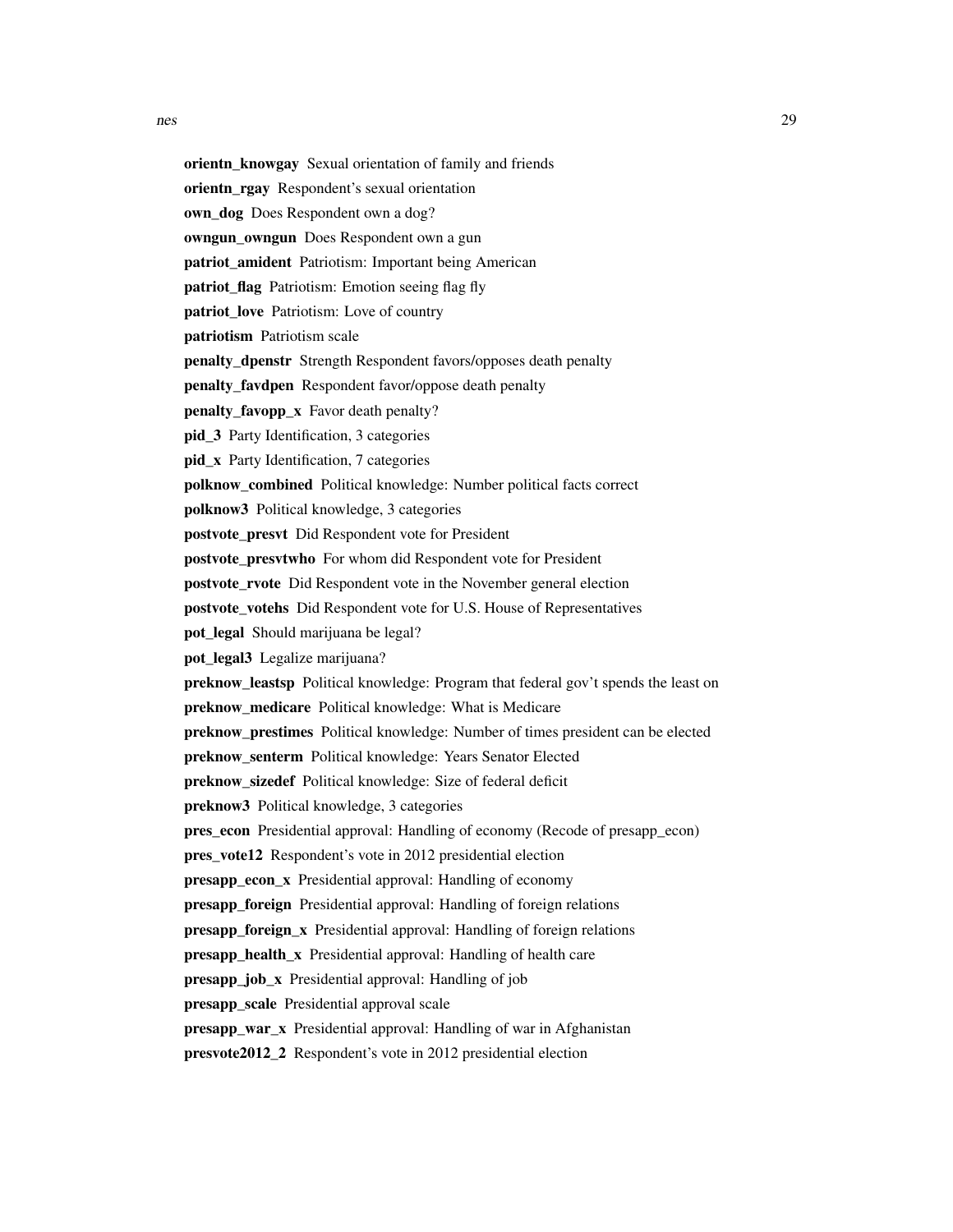| <b>presvote2012_x</b> Respondent's vote in 2012 presidential election |  |  |  |  |
|-----------------------------------------------------------------------|--|--|--|--|
|-----------------------------------------------------------------------|--|--|--|--|

preswin\_care Care who wins Presidential Election

preswin\_dutychoice\_x Does Respondent consider voting as duty/choice

- prevote\_primv Did Respondent vote in the Presidential primary or caucus
- **prevote primvwho** Which candidate did Respondent vote for in Pres. primary or caucus

prochoice scale Abortion: Pro-choice Scale

relig\_4cat Religion: Catholic, other Christian, other, or not religious?

relig\_attend Religion: Attend services

relig\_attend3 Religion: Attend services

relig\_bornagn Religion: Does Christian Respondent consider self born-again?

relig\_guide Religion: Provides guidance in day-to-day living

relig imp Religion: Important to Respondent?

relig imp2 Religion: Important to Respondent?

relig\_import Religion: Important part of Respondent's life

relig\_pray Religion: How often does Respondent pray

relig\_wordgod Religion: Is Bible word of God or men

resent\_deserve Black community: Agree/disagree blacks have gotten less than deserve

resent\_racial\_scale Black community: Racial conservatism scale

resent\_slavery Black community: Agree/disagree past slavery make life more difficult

resent try Black community: Agree/disagree blacks must try harder to get ahead

- resent\_workway Black community: Agree/disagree that blacks should work way up without special favors
- rvote2012\_x Did Respondent vote in November general election?

sample\_district Respondent's Congressional district (in 113th U.S. Congress)

sample\_ftfpsu Sample strata: Primary sampling unit for face-to-face cases

sample\_state State of Respondent address

science\_use How often should gov't use scientific methods to solve problems?

scourt elim x Should the Supreme Court be done away with?

```
scourt_remove_x Should it be possible to remove Supreme Court justices?
```
south Respondent from South?

spsrvpr\_ssself Support for government services/spending (7 point scale)

strata\_ftf Sample strata for face-to-face sample component

strata\_full Sample strata for full sample

tarp\_favopp\_x Favor the TARP program?

tea\_supp\_x Tea Party support

trad\_adjust Traditional values: Agree/disagree world is changing we should adjust

trad\_famval Traditional values: Agree/disagree that more emphasis needed on traditional family values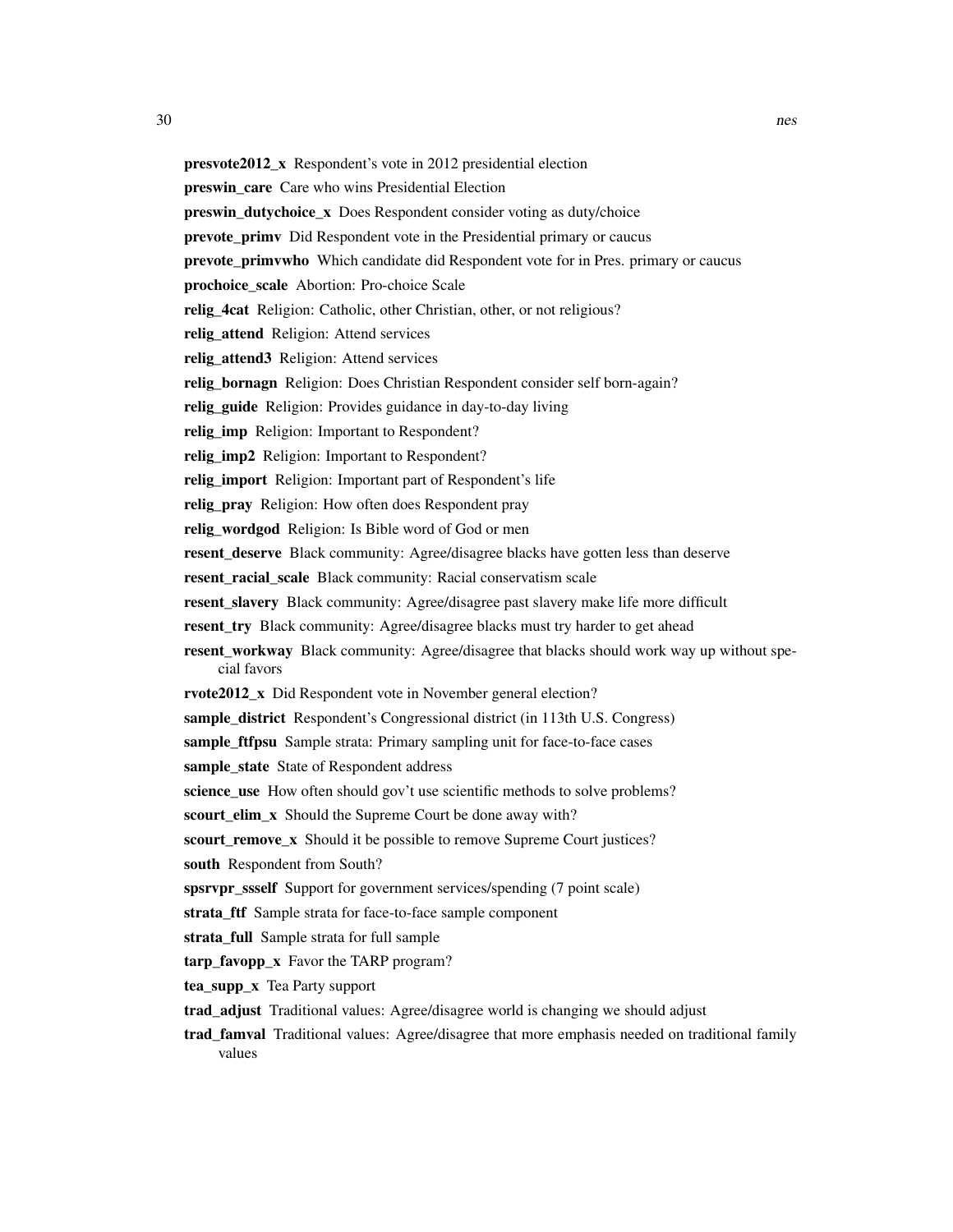- trad\_lifestyle Traditional values: Agree/disagree are newer lifestyles are breaking down society
- trad\_tolerant Traditional values: Agree/disagree that one should be more tolerant of other moral standards
- trad\_values\_scale Traditional values: Moral traditionalism scale
- trust\_social Trust: How often can people be trusted?
- trustgov\_bigintrst Trust: Is government run by a few big interests or for benefit of all?
- trustgov corrpt Trust: How many in government are corrupt?
- trustgov\_trustgrev Trust: How often trust gov't in Wash to do what is right? (reversed)
- trustgov\_trustgstd Trust: How often trust government in Wash to do what is right?
- trustgov waste Trust: Does government waste much tax money?
- trustgvpo\_crook Trust: How many in government are crooked?
- usworld\_stay International relations: Country better off if we just stayed home
- usworld\_stronger International relations: During last year, U.S. position in world is weaker/stronger/same?
- version ANES 2012 Time Series Release Version
- voted2008 Did Respondent vote for President in 2008? (Recode of interest\_voted2008)
- voted2012 Did Respondent vote in 2012?
- voter\_type Voter type (non, new, voter)
- weight\_ftf Post-stratified weight for face-to-face cases, preliminary
- weight\_full Post-stratified weight for full sample, preliminary release
- weight\_web Post-stratified weight for web cases, preliminary release
- white Is Respondent white?
- wiretap\_warrant Wiretaps: Favor or oppose authority to wiretap terrorism suspects?
- wiretappo\_toofar Wiretaps: Has government power gone too far?
- women bond x Working women: Harder to establish bond with child?
- women role Working women: Women's role (numeric scale)
- women\_role\_2 Working women: Women's role at home or work?
- women works x Working women: Better if man works and woman takes care of home and family?
- wpres\_gdbd\_x How good/bad to have woman president in next 20 years?
- wt Sampling weight
- year ANES year

#### Source

2012 American National Election Survey. See Appendix Table A.2 of printed textbook for further information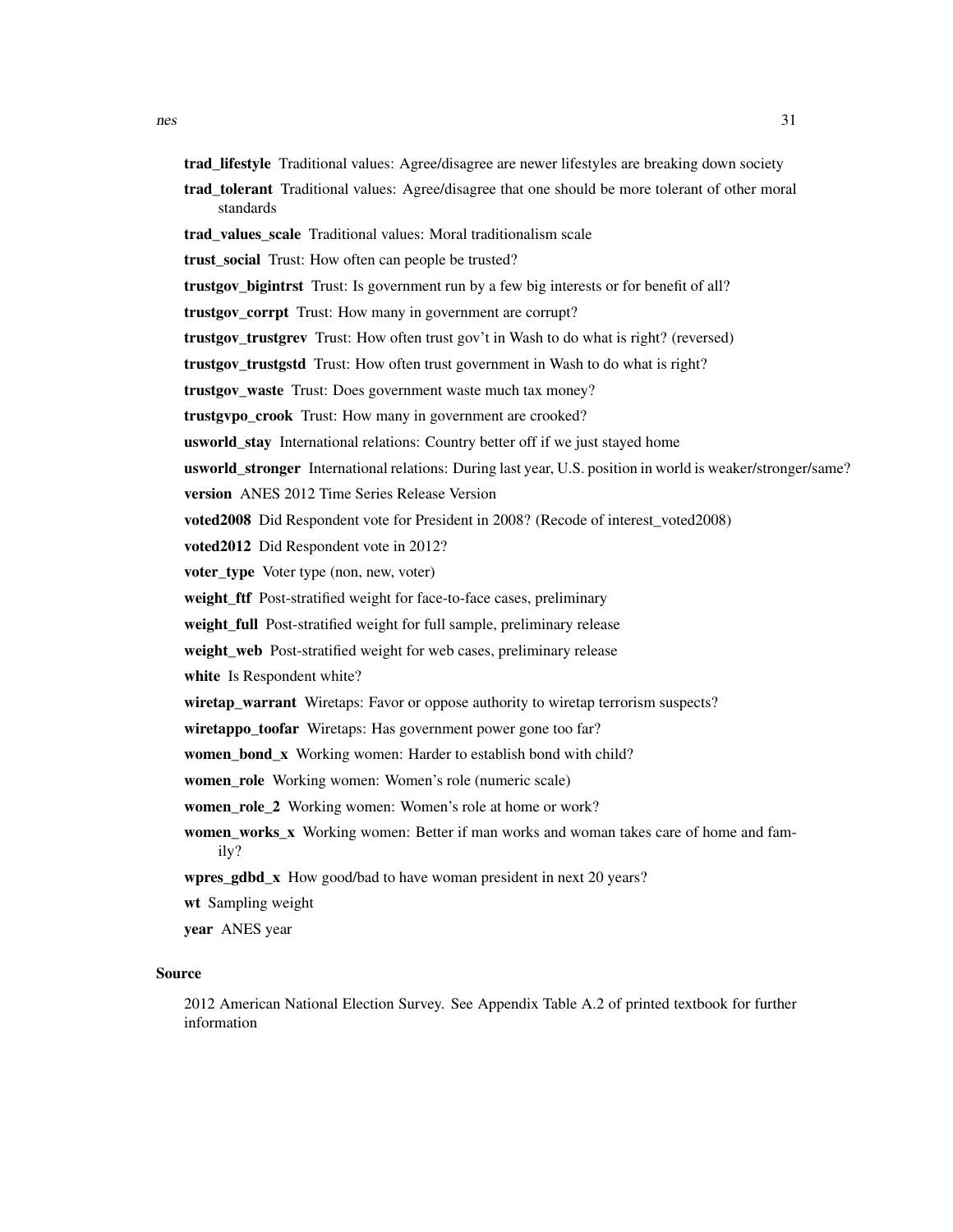<span id="page-31-0"></span>nesD *NES design dataset for R Companion to Essentials of Political Analysis, Second Edition*

# Description

The American National Election Survey polls individuals about their political beliefs and behavior. This design dataset is used to demonstrate application of certain R functions to political analysis. See [nes](#page-19-1) dataset documentation for variable names and descriptions.

#### Usage

nesD

# Format

A design dataset version of the nes dataset used for certain weighted analyses. The variables element has 5916 observations of 399 variables.

#### Source

2012 American National Election Survey. See Appendix Table A.2 of printed textbook for further information

| ٠ | ٦<br>$\sim$ |  |
|---|-------------|--|

**Translate logistic regression coefficients into odds ratios** 

#### Description

Generates odds-ratios based on logistic regression model coefficients

#### Usage

orci(model, digits = 3)

#### Arguments

| model  | An estimated logistic regression model    |
|--------|-------------------------------------------|
| digits | Number of digits after decimal to display |

#### Value

Returns odds rations and confidence intervals in columns (a matrix class object)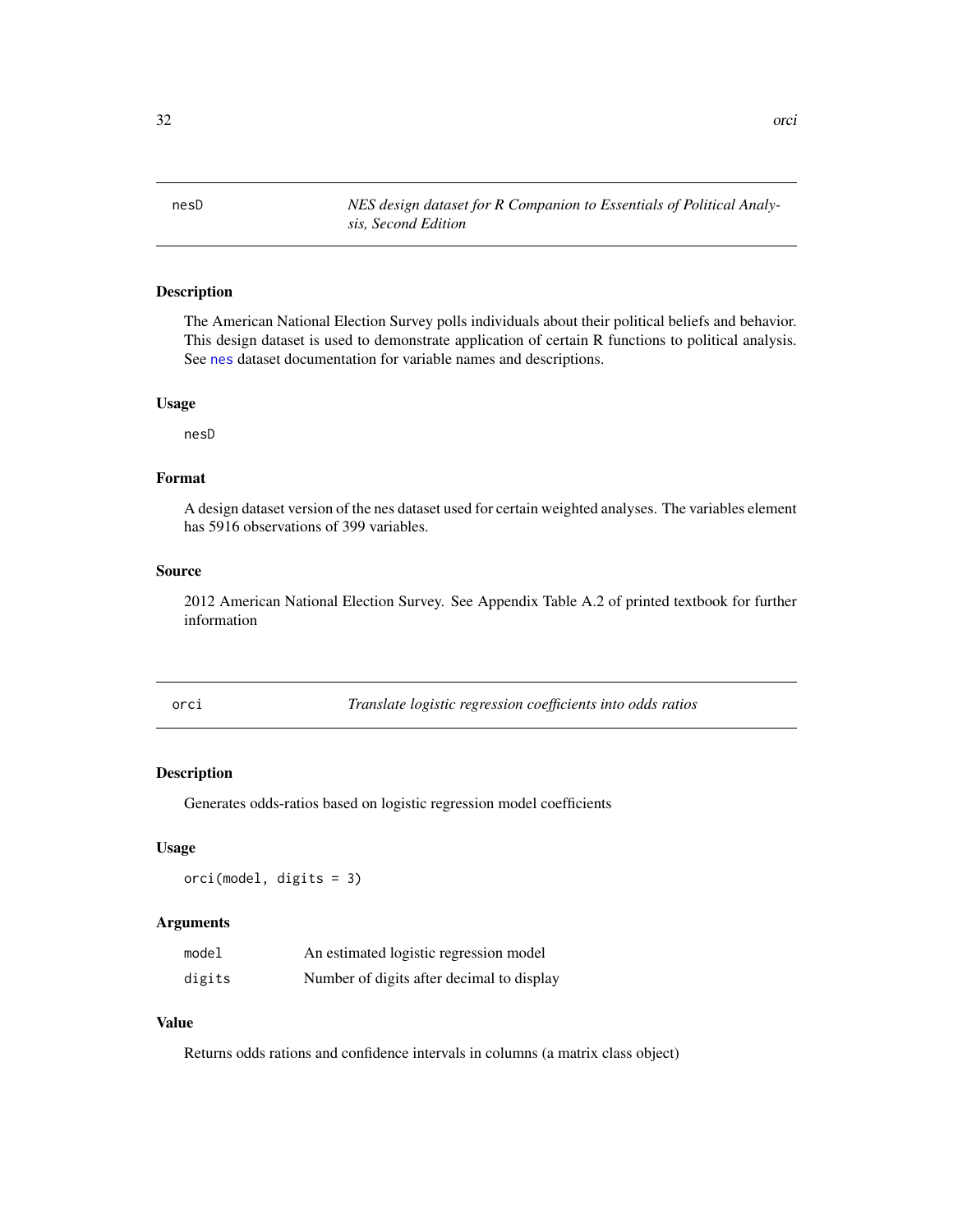#### <span id="page-32-0"></span> $pchisqC$  33

# Examples

```
library(poliscidata)
obama_state_model <- glm(obama_win12 ~ secularism + gunlaw_rank, data=states, family=binomial)
 summary(obama_state_model)
 orci(obama_state_model)
 obama_vote_model <- svyglm(obama_vote ~ ft_dem, design=nesD, family="quasibinomial")
 summary(obama_vote_model)
 orci(obama_vote_model)
```
pchisqC *Comparing Logistic Regression Models with Chi-Squared Test*

# Description

Comparing Logistic Regression Models with Chi-Squared Test

# Usage

pchisqC(reduced, full, digits = 3)

# Arguments

| reduced | The reduced logisitic regression model as an object. This is model with fewer<br>independent variables. |
|---------|---------------------------------------------------------------------------------------------------------|
| full    | The full logistic regression model as an object. This is model with more inde-<br>pendent variables.    |
| digits  | The number of digits to display after decimal point, default is 3.                                      |

# Value

The chi-squared statistic, df, and p-value as a vector of numbers to test null hypothesis that full model no better than reduced model.

#### Examples

library(poliscidata)

obama\_vote\_model\_reduced <- svyglm(obama\_vote ~ ft\_dem + white, design=nesD, family="quasibinomial") obama\_vote\_model\_full <- svyglm(obama\_vote ~ ft\_dem + white + (owngun\_owngun=="1. Yes"), design=nesD, family="quasibinomial") pchisqC(obama\_vote\_model\_reduced, obama\_vote\_model\_full)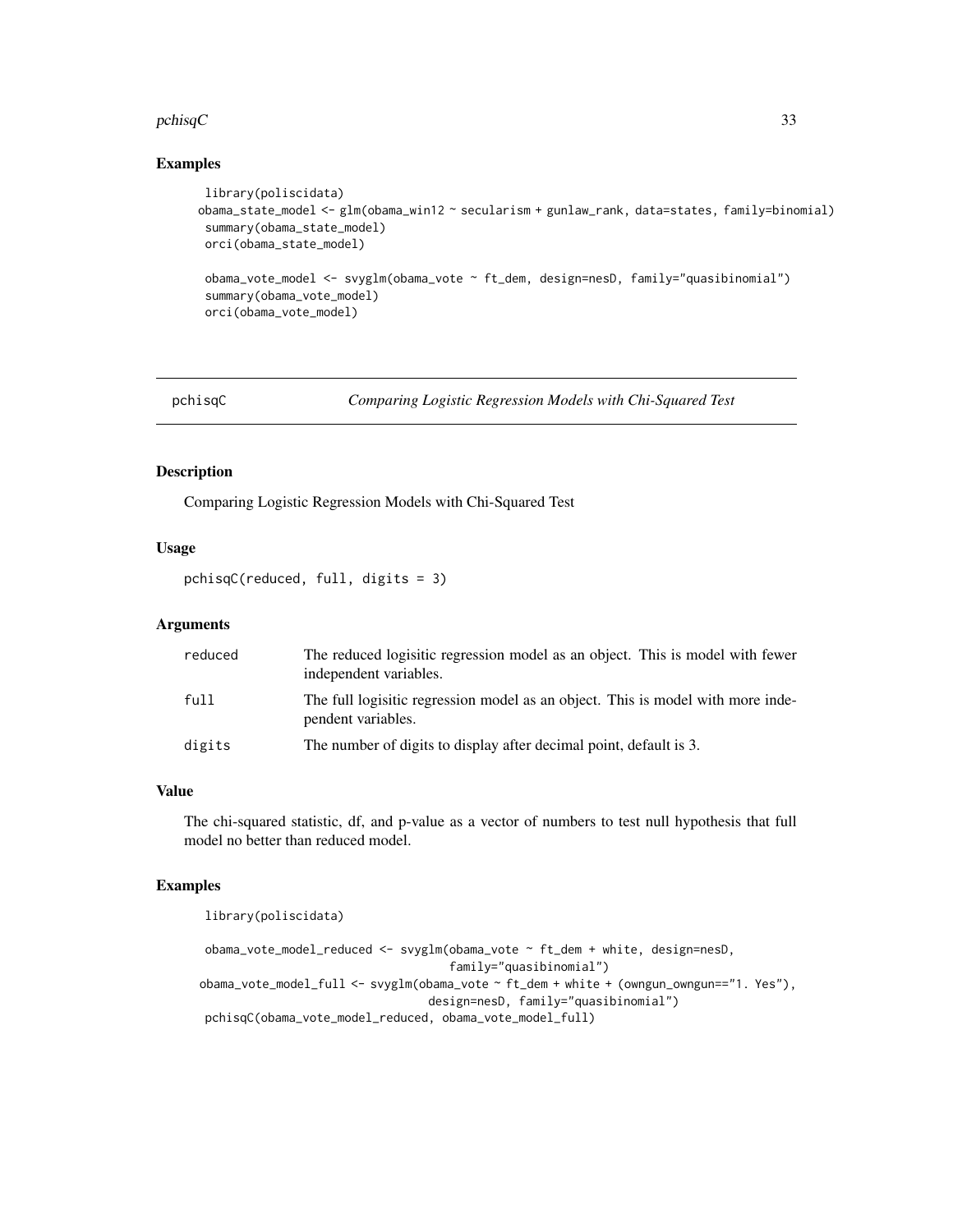<span id="page-33-0"></span>

Displays plotting characters available in R. No values supplied to function.

#### Usage

plotChar()

# Value

No return

#### Examples

plotChar()

plotmeansC *Plots mean comparison*

#### Description

Plots the mean values of a dependent variable at different values of nominal or ordinal independent variable. Makes use of survey package's svy

# Usage

```
plotmeansC(data, function1 = NULL, function2 = NULL, function3, w = 1, ...)
```
# Arguments

| data      | A dataset (e.g. gss, nes, states, or world) or design dataset (e.g. gssD, nesD,<br>states $D$ , or world $D$ |
|-----------|--------------------------------------------------------------------------------------------------------------|
| function1 | A function in the form of $\sim$ depvar                                                                      |
| function2 | A formula in the form of $\sim$ indepvar                                                                     |
| function3 | A formula in the form of depvar $\sim$ indepvar                                                              |
| W         | Weights, in the form $\sim$ weightvar (optional, not needed if you use a design<br>dataset)                  |
| $\ddotsc$ | Additonal arguments passed to gplots package's plotmeans function                                            |

# Value

No return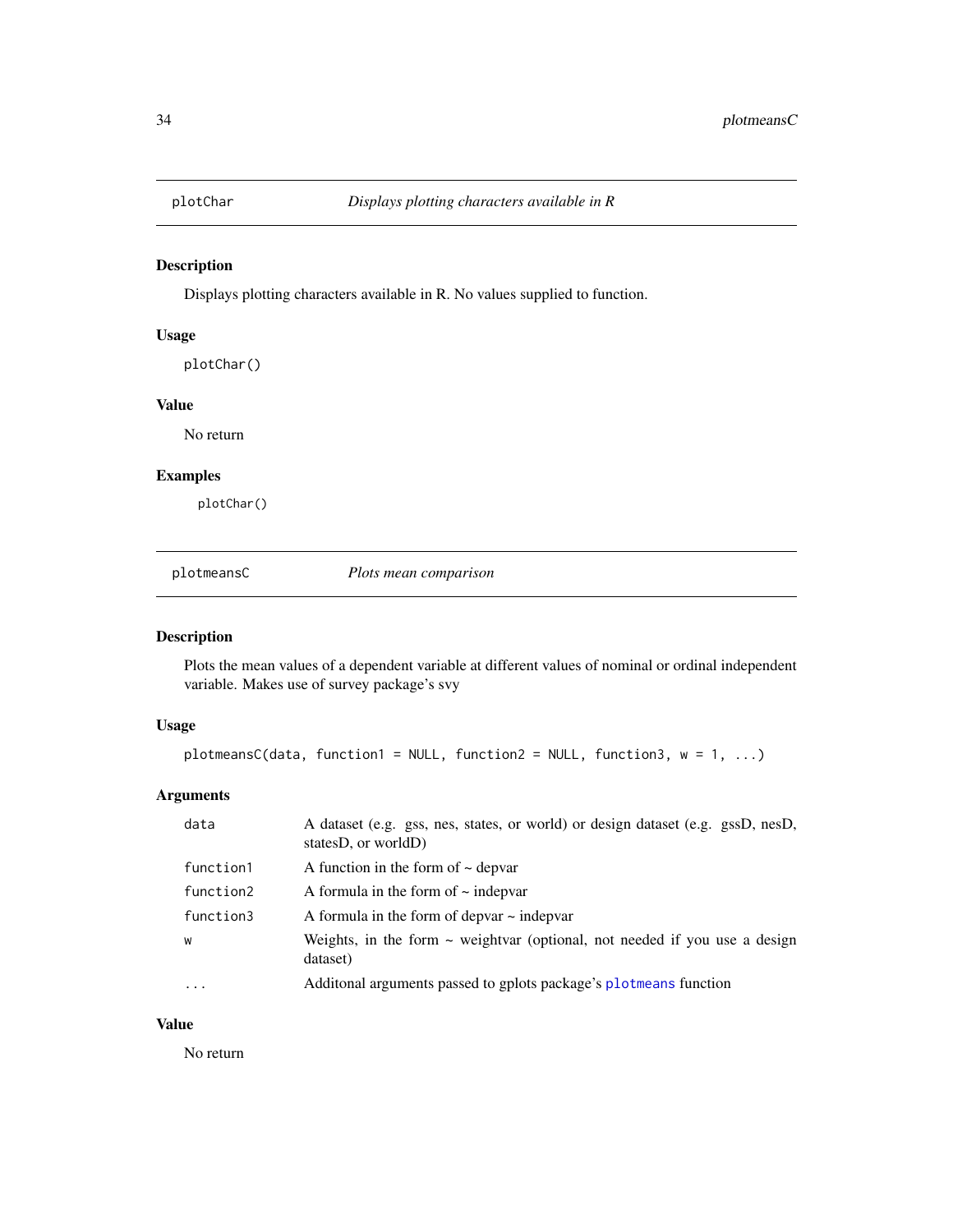#### <span id="page-34-0"></span> $printC$  35

#### Examples

library(poliscidata)

```
plotmeansC(nesD, ~ft_hclinton, ~pid_x, ft_hclinton~pid_x,
xlab="Party Identification", ylab="Ratings of Hillary Clinton",
main="Ratings of Hillary Clinton by Party Identification")
plotmeansC(nes,~envir,~pid_3,envir~pid_3,w=~wt,
xlab="Party Identification",
ylab="Percent Pro-Environment",
main="Percentage Favoring Environment over Jobs,\n by Party ID")
```
printC *Prints html-ready table to local working directory*

#### Description

Prints html-ready table to local working directory. Makes use of xtable package's [print.xtable](#page-0-0) function. See pp. 22 of An R Companion to Political Analysis for example and more information.

#### Usage

printC(objx)

#### Arguments

objx A table or data frame

#### Value

No return

prop.testC *Difference of Proportions Test*

#### Description

Difference of proportions test with optional sample weights. Reports P-value of two-tailed significance test.

#### Usage

prop.testC(y, x,  $w = NULL$ , digits = 3)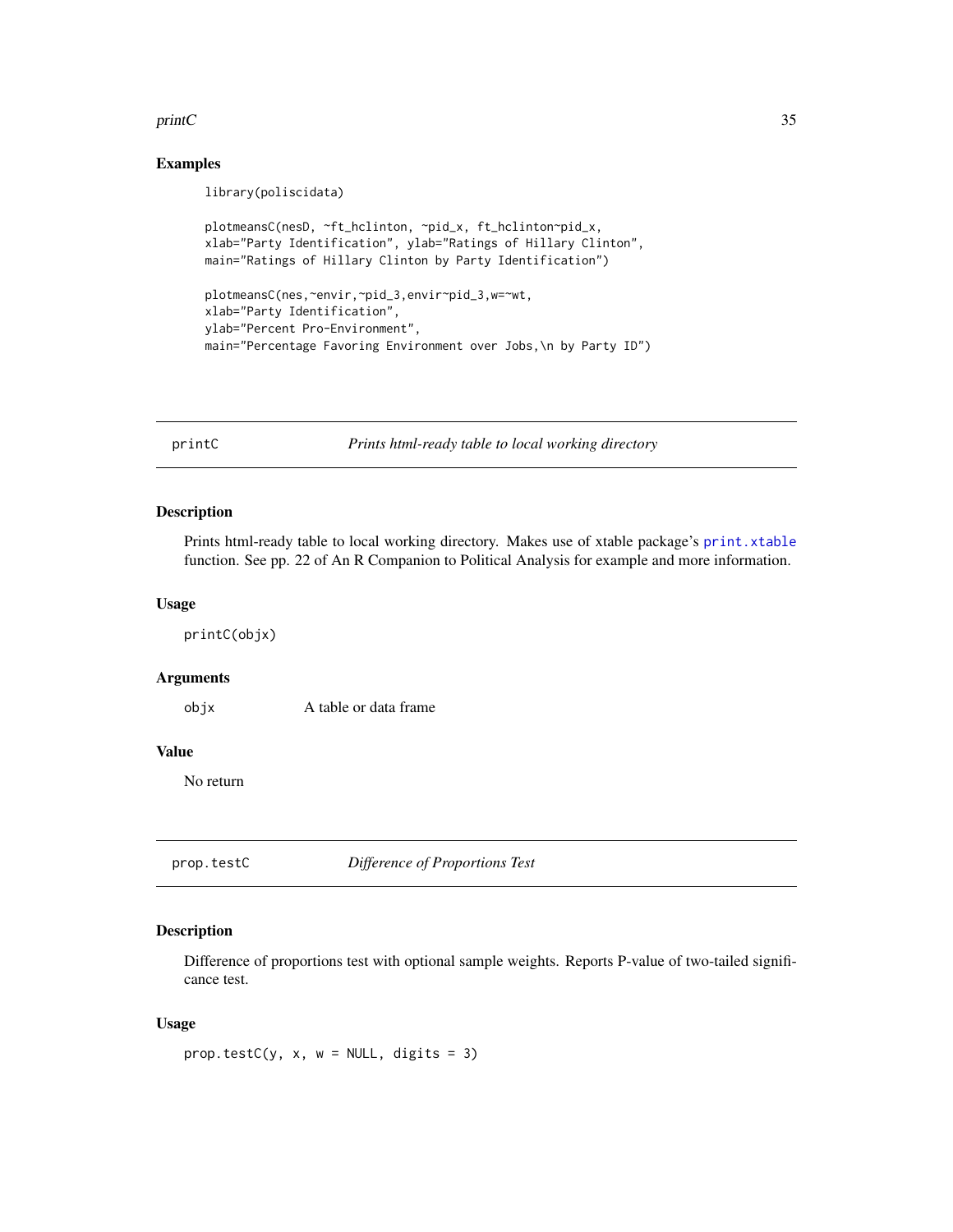# <span id="page-35-0"></span>Arguments

| ٧      | Dependent variable, should be coded as 0 or 1.                             |
|--------|----------------------------------------------------------------------------|
| x      | Independent variable, should have only two unique values.                  |
| w      | Weights, optional.                                                         |
| digits | Number of digits to report after decimal place, optional (default $= 3$ ). |

# Value

No return

# Examples

library(poliscidata)

prop.testC(nes\$dem, nes\$gender, w=nes\$nesw)

quickConsolePrint *Prints string to console quickly*

# Description

Prints string to console quickly, but still scolls for visual effect

# Usage

```
quickConsolePrint(linetoprint)
```
# Arguments

linetoprint Text to be printed to console

# Value

No value returned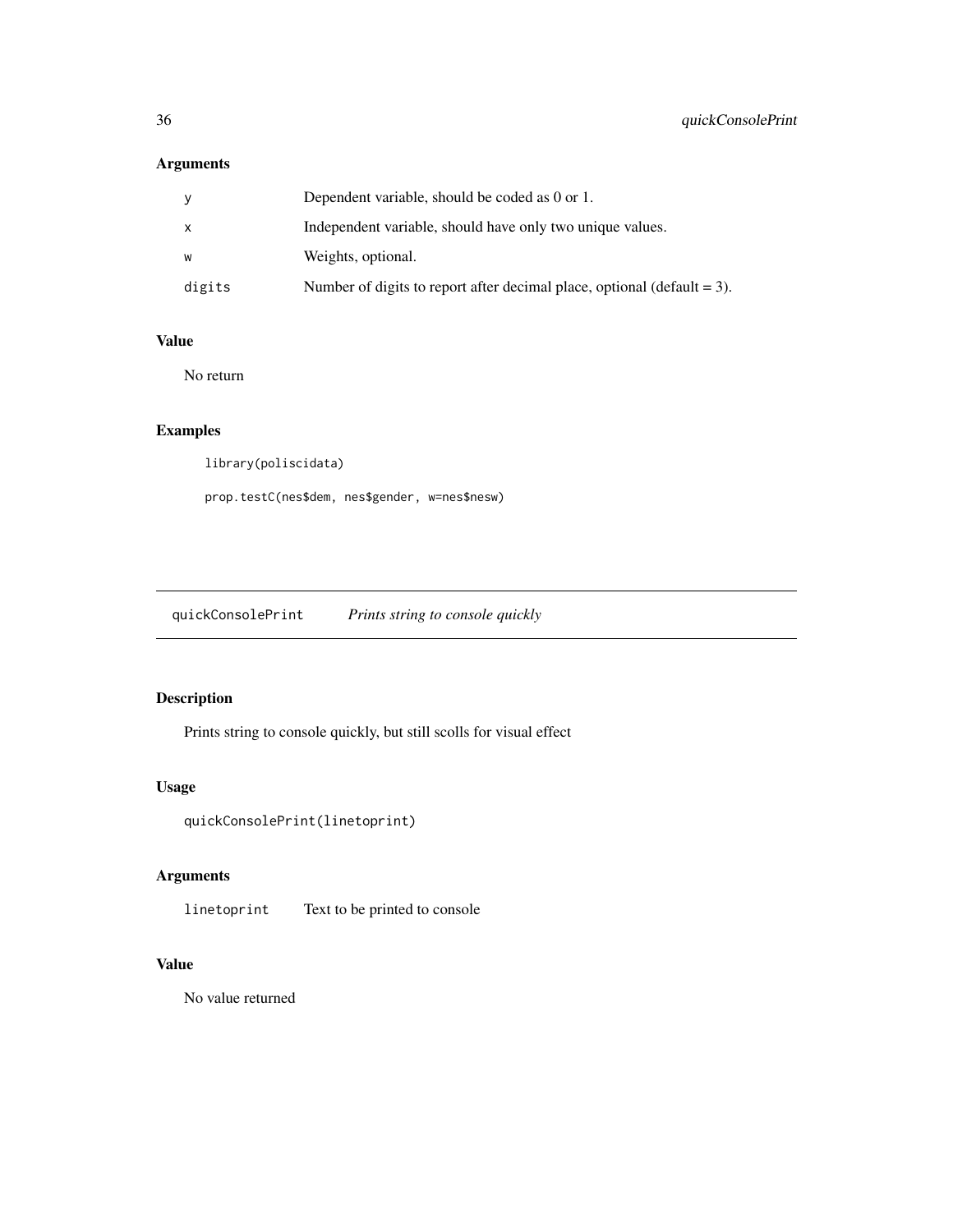<span id="page-36-0"></span>Sets color for text that effectively contrasts with the background color specified. Used by the [Colors](#page-6-1) function.

#### Usage

SetTextContrastColor(color)

# Arguments

color A color

# Value

Returns either "black" or "white"

slowConsolePrint *Prints string to console slowly*

# Description

Prints string to console slowly to make text more readable to the user. Used by [welcome](#page-44-2) function.

# Usage

```
slowConsolePrint(linetoprint, slow = 0.05)
```
# Arguments

| linetoprint | Text to be printed to console                                                                |
|-------------|----------------------------------------------------------------------------------------------|
| slow        | Time, in milliseconds, to wait between characters printed to console (default is<br>$.05$ ). |

#### Value

No value returned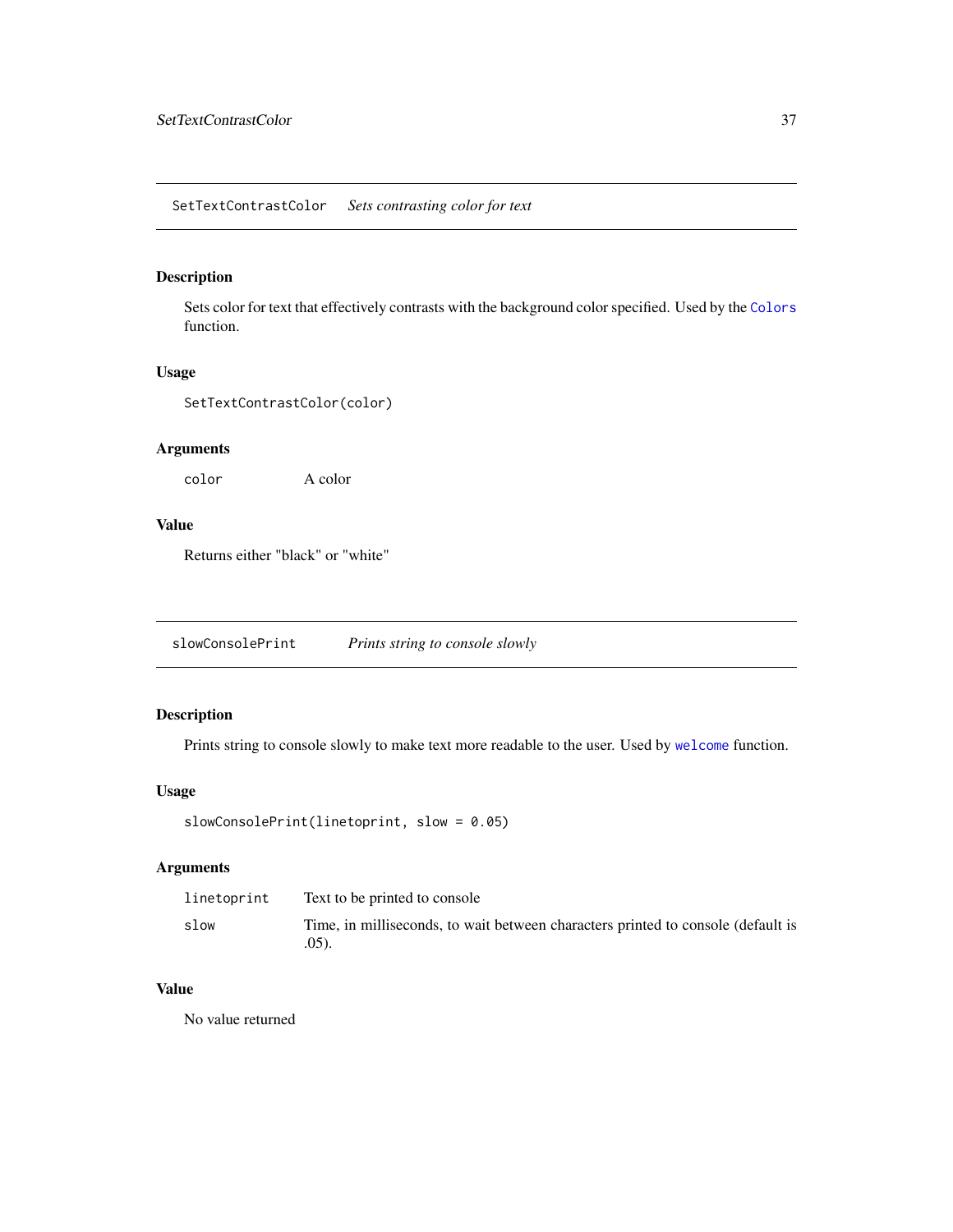<span id="page-37-1"></span><span id="page-37-0"></span>

This function calculates the Somer's D measure of association statistic. This function makes use of the svytable function from the survey package.

#### Usage

somersD(formula, data)

# Arguments

| formula | A formula in the form $\sim$ indepvar + depvar         |
|---------|--------------------------------------------------------|
| data    | A design dataset (e.g. gssD, nesD, statesD, or worldD) |

# Value

Return Somer's D measure of association statistic, a number between 0 and 1.

# Examples

library(poliscidata)

```
somersD(~ dem_educ3 + envjob_3, nesD)
```
sortC *Returns case-level information in order*

# Description

Returns case-level information in order specified by user.

#### Usage

```
sortC(data, id, by, descending = TRUE)
```
# Arguments

| data       | Dataset to be sorted.                                                                                               |
|------------|---------------------------------------------------------------------------------------------------------------------|
| id         | A variable in the dataset (data) that identifies individual cases, typically the name<br>of states, countries, etc. |
| by         | Variable the dataset should be sorted by.                                                                           |
| descending | Should the cases be sorted in descending order? By default, set to TRUE.                                            |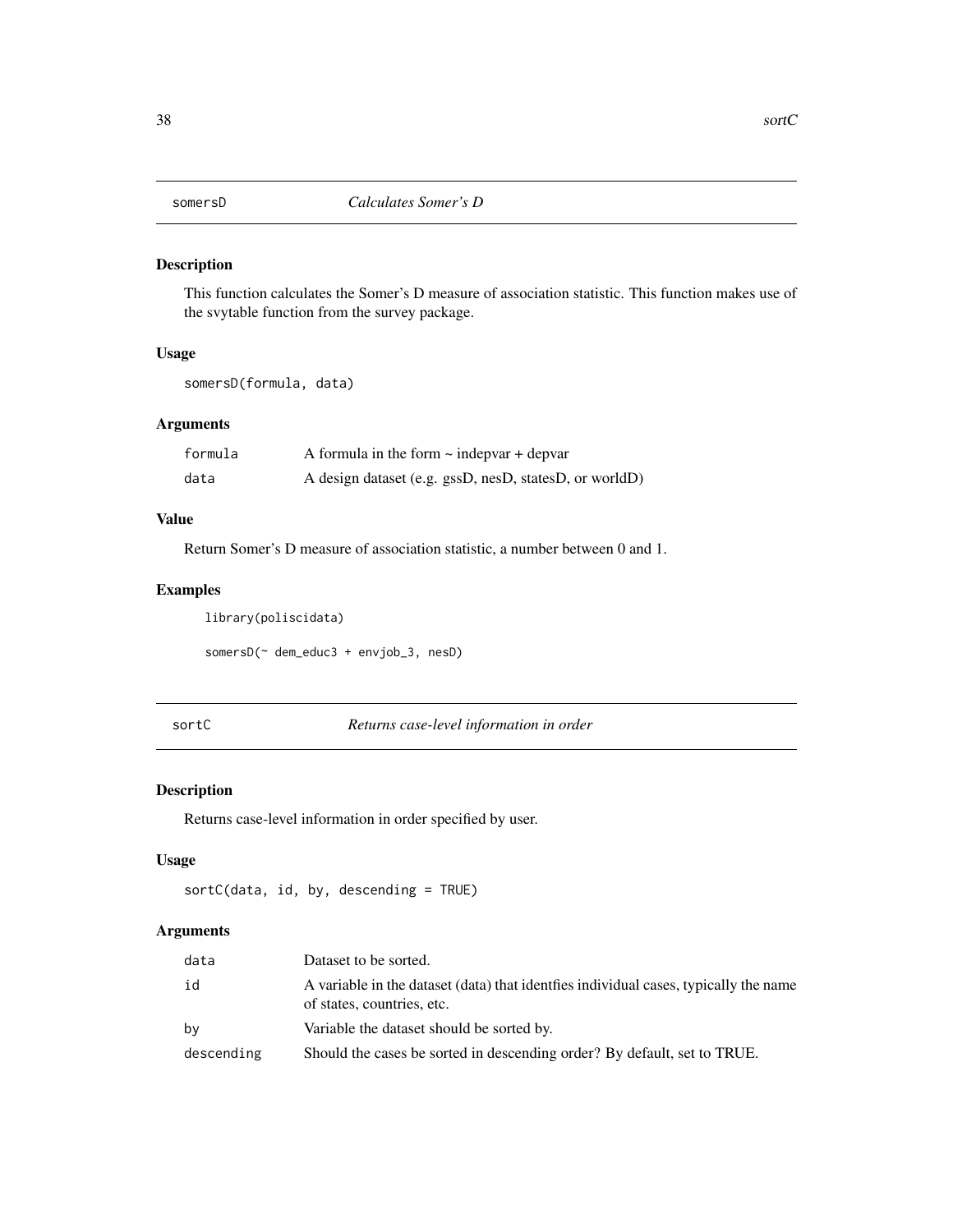<span id="page-38-0"></span>states 39

# Value

A data frame of sorted observations.

#### Examples

library(poliscidata)

```
sortC(data=states, id=state, by=abortlaw10)
```
sortC(data=states, id=state, by=abortlaw10, descending=FALSE)

<span id="page-38-1"></span>

| states | States dataset for R Companion to Essentials of Political Analysis, |
|--------|---------------------------------------------------------------------|
|        | Second Edition                                                      |

#### Description

A dataset with variables about the 50 states. This dataset is used to demonstrate application of R to political analysis. See book Appendix for variable names and descriptions.

# Usage

states

#### Format

A data frame with 50 rows and 135 variables.

abort\_rank3 Abortion restrictions (3 category ranking) abort rate $05$  Abortions per 1,000 women (2005) abort\_rate08 Number of abortions per 1,000 women aged 15-44 (2008) abortion\_rank12 2012 Abortion rank (Americans United for Life) abortlaw10 Number of restrictions on abortion (2010) abortlaw3 Abortion restrictions (three tiers of number of restrictions) adv\_or\_more Percent of population with advanced degree or higher alcohol Alcohol consumption in gallons per capita (2007) attend\_pct Percent frequently attend religious serviced (Pew) ba\_or\_more Percent of population with college degree or higher battle04 Battleground state in 2004? blkleg Percent of state legislators who are black blkpct04 Percent black (2004) blkpct08 Percent black (2008) blkpct10 Percent black (2010)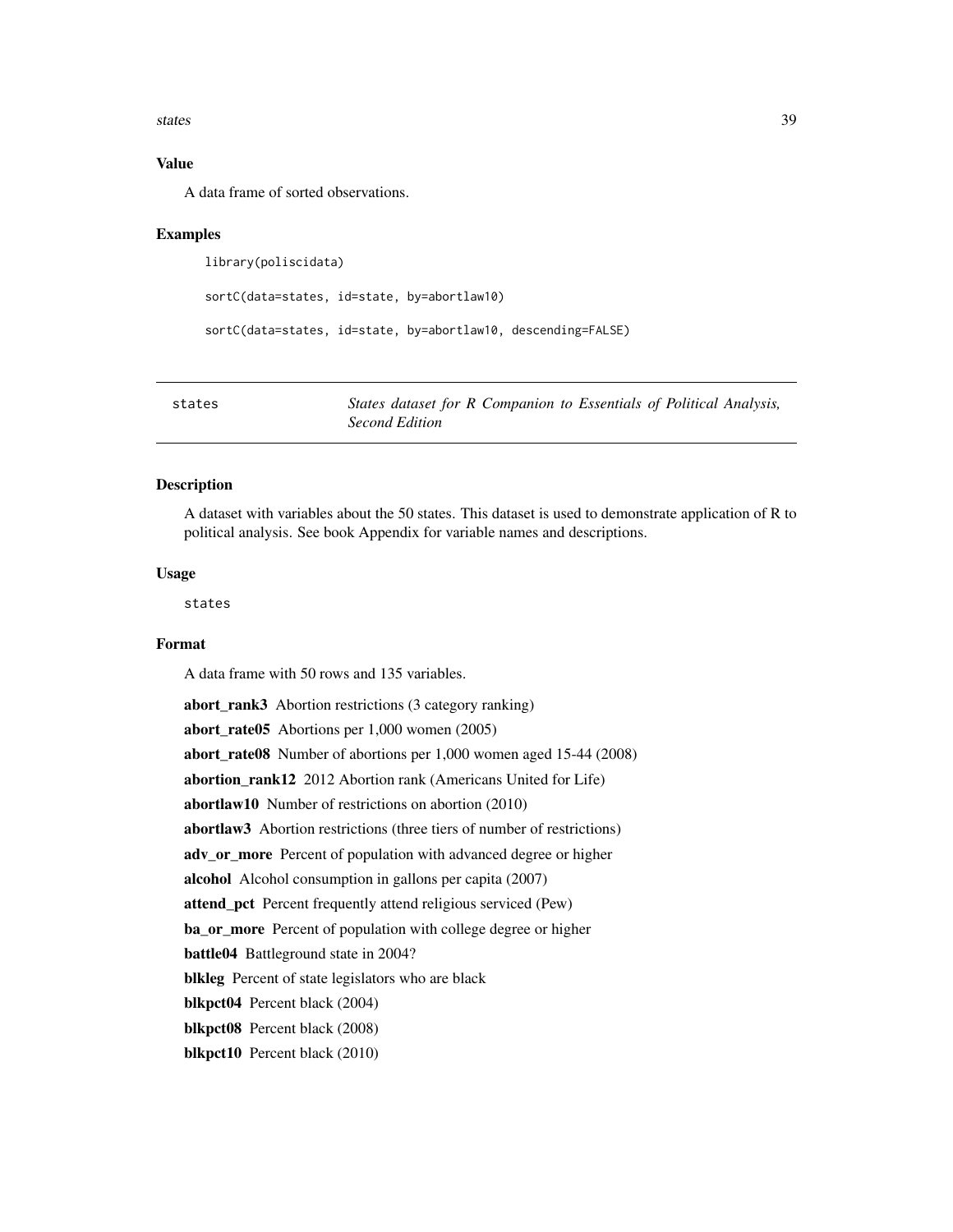bush00 Percent voting for Bush in 2000 bush04 Percent voting for Bush in 2004 carfatal Motor vehicle fatalities (per 100,000 pop) carfatal07 Motor vehicle fatalities per 100,000 pop (2007) cig tax Cigarette tax per pack  $(2007)$ cig\_tax\_3 Cigarette tax per pack: 3 categories (2007) cig\_tax12 Cigarette tax per pack (2012) cig\_tax12\_3 Cigarette tax per pack: 3 categories (2012) cigarettes Packs smoked bimonthly per adult (2003) college Percent of population with college or higher conpct\_m Percent mass public Conservative cons\_hr06 Conservatism score, US House delegation (2006) cons\_hr09 Conservatism score, US House delegation (2009) conserv advantage Conservative advantage, mass public (2012) conserv public Percent mass public conservative (2013) cook\_index Cook Index: Higher scores mean more Democratic cook index3 3 quantiles of cook index defexpen Federal defense expenditures per capita dem advantage Democratic advantage, mass public (2012) dem\_hr09 Percent US House delegation Democratic (2009) demhr11 Percent HR delegation Democratic (2011) demnat06 Percent US House and Senate Democratic (2006) dempct\_m Percent mass public Democratic demstate06 Percent of state legislators who are Democrats (2006) demstate09 Percent of state legislators who are Democrats (2009) demstate13 Percent state legislature Democrats (2013) density Population density (2010) division Census division (9 different regions of country) earmarks\_pcap Earmarks per capita (in dollars) evm State electoral vote: McCain (2008) evo State electoral vote: Obama (2008) evo2012 Obama's Electoral College vote evr2012 Romney's Electoral College vote gay\_policy Billman's policy scale (4 ordinal categories) gay\_policy\_con Does state have 'most conservative' gay policies? gay\_policy2 RECODE of gay\_policy (Billman's policy scale) gay\_support Lax-Phillips opinion index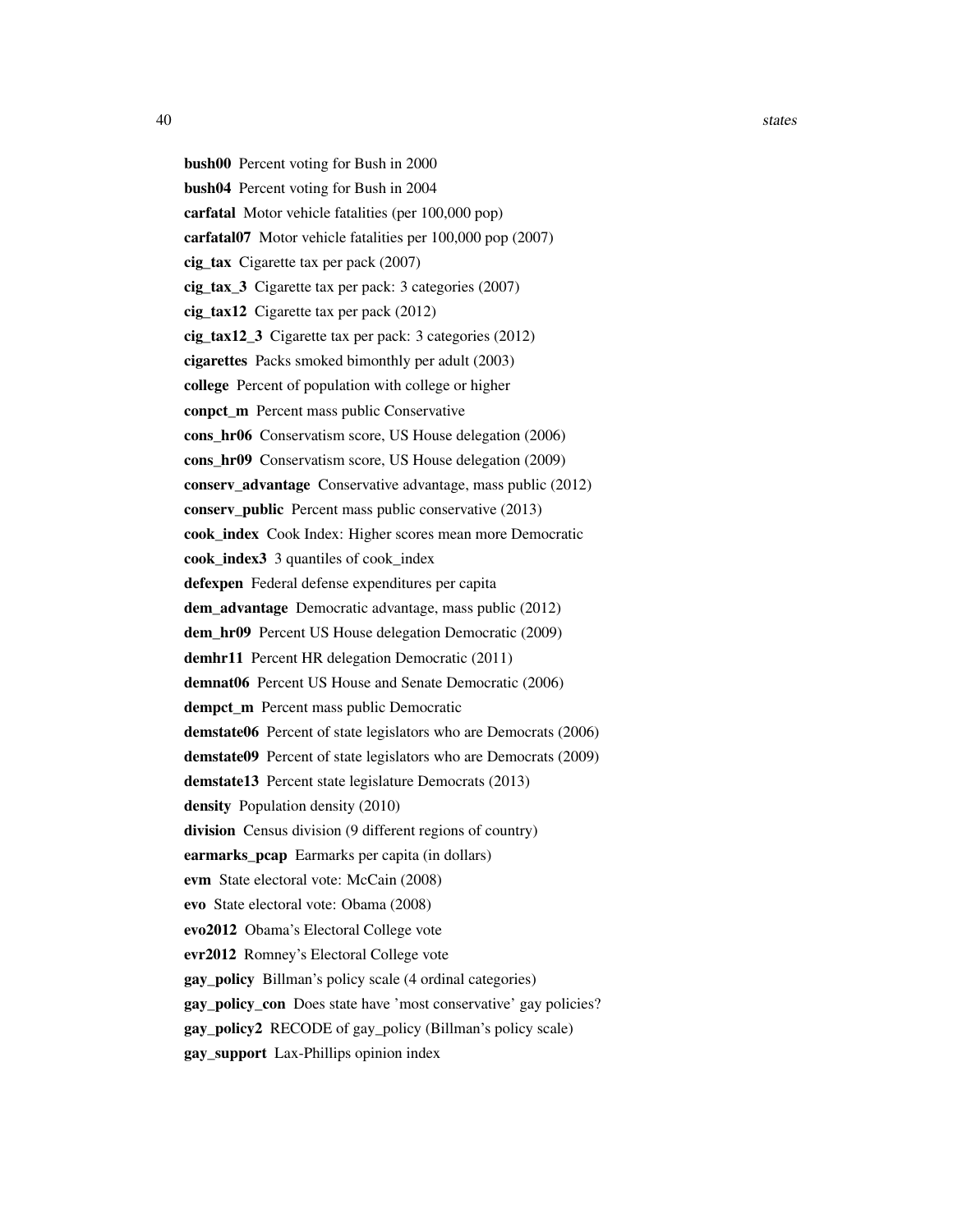#### states and the states and the states are states and the states and the states and the states are  $41$

- gay\_support3 Gay rights: public support (3 categories)
- gb\_win00 Did Bush win electoral vote, 2000?
- gb\_win04 Did Bush win electoral vote, 2004?
- gore00 Percent voting for Gore 2000
- govt\_worker Percentage workforce government workers (2012)
- gun check Background checks for gun purchases per 100,000 pop (2012)
- gun\_dealer Gun dealers per 100,000 pop
- gun\_murder10 Gun murder rate (2010)
- gun rank rev Recode of gun rank11 so higher number ranks = more gun restrictions
- gun\_rank11 Brady gun rank (2011)
- gun\_rank3 Recode of gun\_rank11 (3 ordinal categories)
- gun\_scale11 Brady gun law scale (2011)
- gunlaw\_rank Brady campaign rank (2008)
- gunlaw rank3 rev Number of restrictions (2008)
- gunlaw scale Brady campaign score (2008)
- hispanic04 Percent Hispanic (2004)
- hispanic08 Percent Hispanic (2008)
- hispanic10 Percent Hispanic (2010)
- hr\_cons\_rank11 Conservativism ranking of House of Representatives delegation (2011, American Conservative Union)
- hr conserv11 Conservativism rating of House of Representatives delegation (2011, American Conservative Union)
- hr\_lib\_rank11 Liberalism ranking of House of Representatives delegation (2011, Americans for Democratic Action)
- hr\_liberal11 Liberalism rating of House of Representatives delegation (2011, Americans for Democratic Action)
- hs\_or\_more Percent population high school education or higher
- indpct\_m Percent mass public Independent
- kerry04 Percent voting for Kerry 2004
- libpct\_m Percent mass public Liberal
- mccain08 Percent voting for McCain 2008
- modpct\_m Percent mass public Moderate
- nader00 Percent voting for Nader 2000
- obama\_win08 Did Obama win electoral vote, 2008?

obama\_win12 Did Obama win the state in 2012?

- obama08 Percent voting for Obama 2008
- obama2012 Obama vote share in 2012
- over64 Percent population over age 64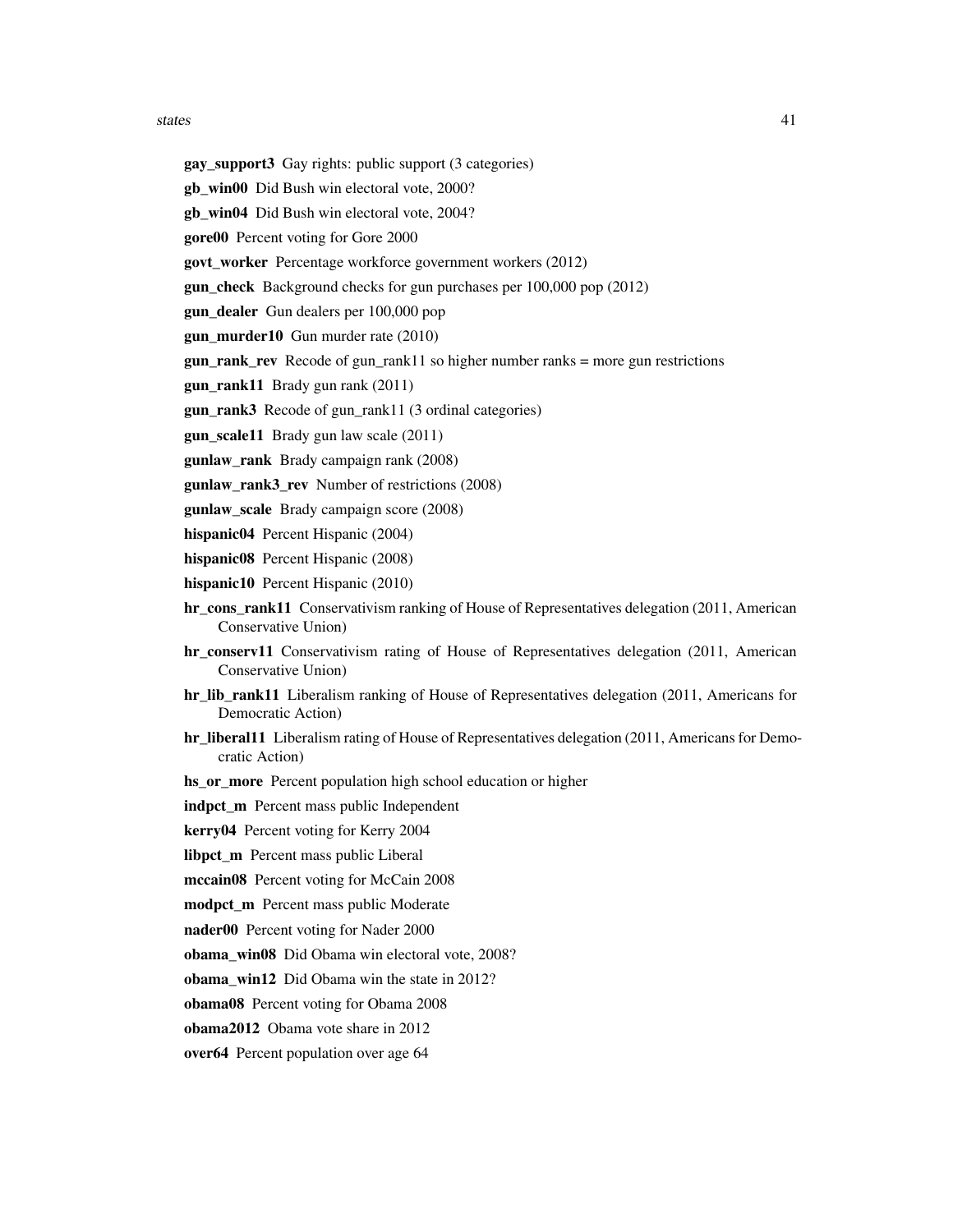- permit Percent public that would always permit abortion (2004 NES)
- pop\_18\_24 Percent population aged 18-24 (2004)
- pop\_18\_24\_10 Percent population aged 18-24 (2010)
- pop2000 State population, 2000
- pop2010 State population, 2010
- pop2010\_hun\_thou State population, 2010 (in 100k)
- popchng0010 State population, 2000-2012
- popchngpct State population percentage, 2000-2010
- pot\_policy Marijuana laws
- prcapinc Per capita income
- prochoice Percent public pro-choice
- prolife Percent public pro-life
- region Census region (4 categories)
- relig cath Percentage Catholic (2012)
- relig high Percentage high religiosity (2012)
- relig import Percent religion "A great deal of guidance"
- relig\_low Percentage low religiosity (2012)
- relig\_prot Percentage Protestant (2012)
- religiosity Religious observance-belief scale (Pew)
- religiosity3 Religiosity (3 categories)
- reppct\_m Percent mass public Republican
- romney2012 Romney vote share in 2012
- rtw Right to work state?
- secularism Secularism scale (Pew)
- secularism3 3 quantiles of secularism
- seniority sen2 Does state have influential US Senator?
- smokers12 Percentage of population who smoke
- south Southern state?
- state State name
- stateid Two letter postal abbreviation for state name
- to\_0004 Percentage point change in turnout from 2000 to 2004
- to\_0408 Percentage point change in turnout from 2004 to 2008
- to\_0812 Percentage point change in turnout from 2008 to 2012
- trnout00 Turnout in 2000 presidential election
- trnout04 Turnout in 2004 presidential election
- unemploy Unemployment rate (2004)
- uninsured\_pct Percentage without health insurance (2012)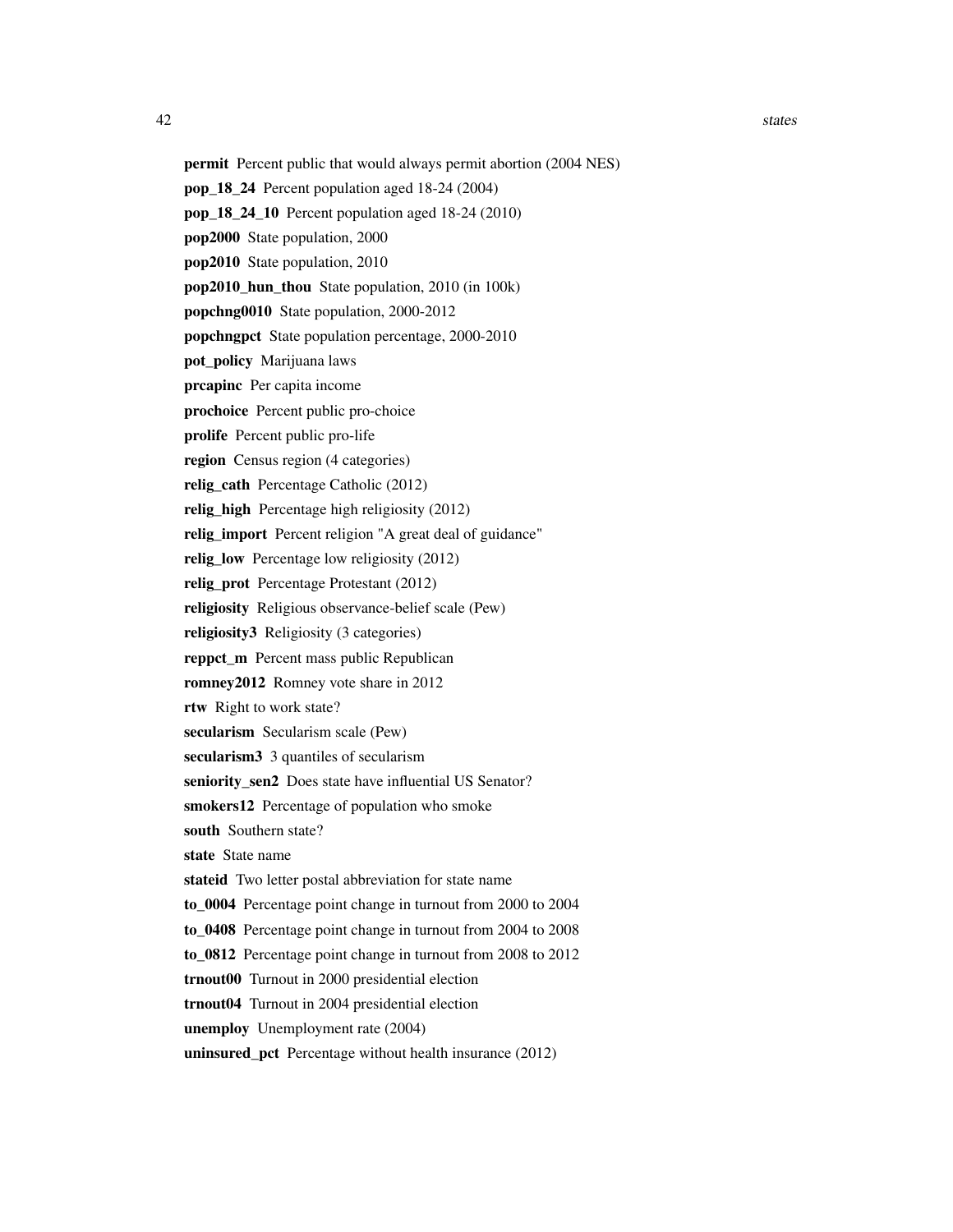#### <span id="page-42-0"></span>statesD 43

union04 Percent workers who are union members (2004) union07 Percent workers who are union members (2007) union10 Percent workforce unionized (2010) urban Percent urban population (2000) vep00\_turnout Percent turnout of voting eligible population in 2000 vep04\_turnout Percent turnout of voting eligible population in 2004 vep08\_turnout Percent turnout of voting eligible population in 2008 vep12\_turnout Percent turnout of voting eligible population in 2012 womleg\_2007 Percent of state legislators who are women (2007) womleg\_2010 Percent of state legislators who are women (2010) womleg\_2011 Percent of state legislators who are women (2011) womleg\_2015 Percent of state legislators who are women (2015)

#### Source

Data sources vary. See Appendix Table A.3 of printed textbook for further information.

statesD *States design dataset for R Companion to Essentials of Political Analysis, Second Edition*

#### Description

This is a design dataset with variables about the 50 states. This design dataset is used to demonstrate application of certain R functions to political analysis. See [states](#page-38-1) dataset documentation for variable names and descriptions.

#### Usage

statesD

#### Format

A design dataset version of the states dataset used for certain weighted analyses. The variables element has 50 observations of 135 variables.

#### Source

Sources vary. See Appendix Table A.3 of printed textbook for further information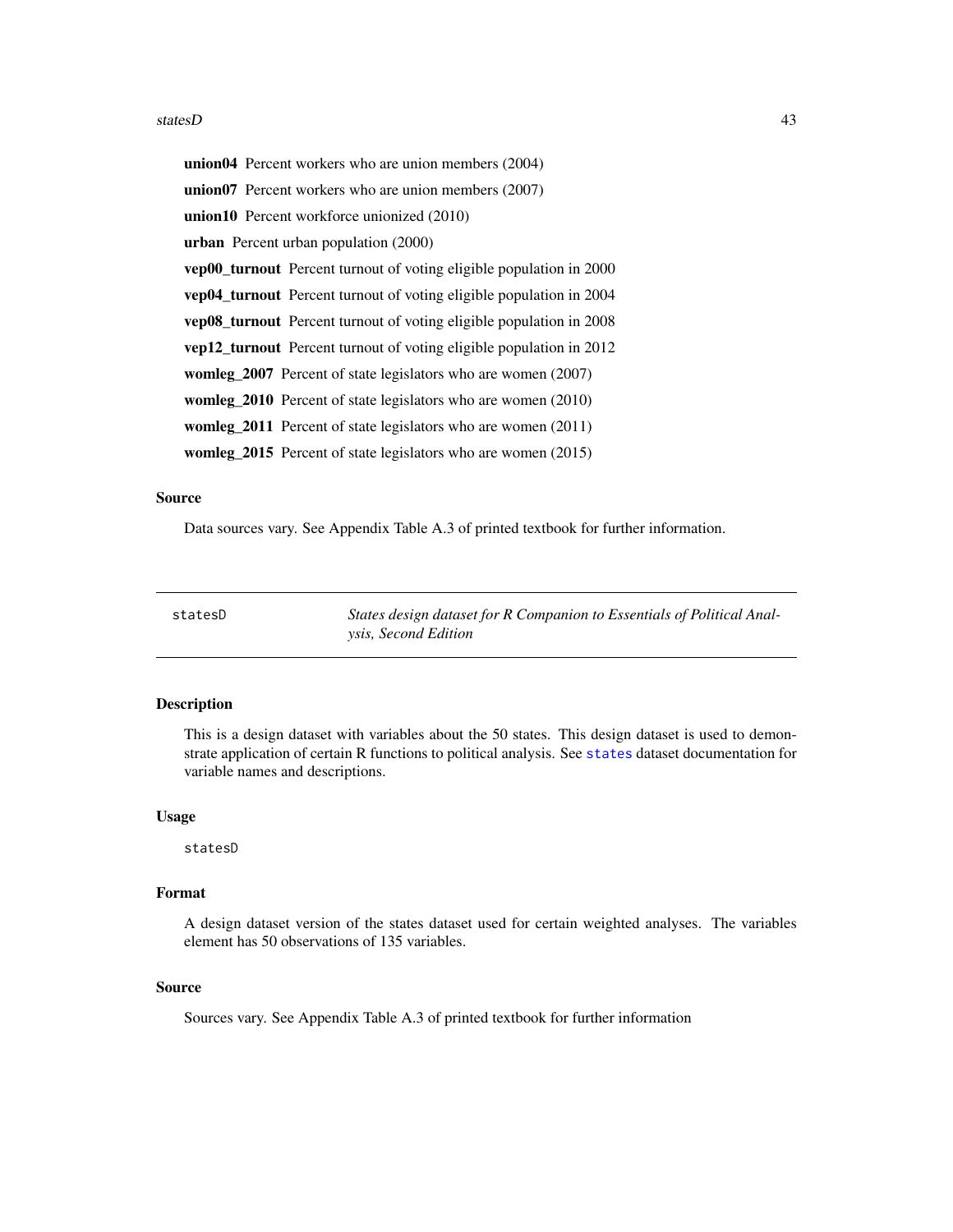<span id="page-43-0"></span>

Computes statistics for controlled mean comparison table. Used by [imeansC](#page-16-1) function.

# Usage

 $svybyC(formula1 = NULL, formula2 = NULL, data, ...)$ 

# Arguments

| formula1 | A formula                                         |
|----------|---------------------------------------------------|
| formula2 | A formula                                         |
| data     | Dataset                                           |
| .        | Further arguments to be passed to svyby function. |

# Value

A svyby-type object

| svychisgC | Chi-Squared Statistic for Relationship Between Categorical Variables |
|-----------|----------------------------------------------------------------------|
|           | using Weighted Dataset                                               |

# Description

This function reports chi-squared test statistic based on weighted dataset

# Usage

```
svychisqC(formula, design)
```
# Arguments

| formula | Formula expressing the relationship between variables in the form $\sim$ depvar + |
|---------|-----------------------------------------------------------------------------------|
|         | indepvar                                                                          |
| design  | Weighted design dataset (like gssD, nesD, statesD, or worldD)                     |

# Value

No return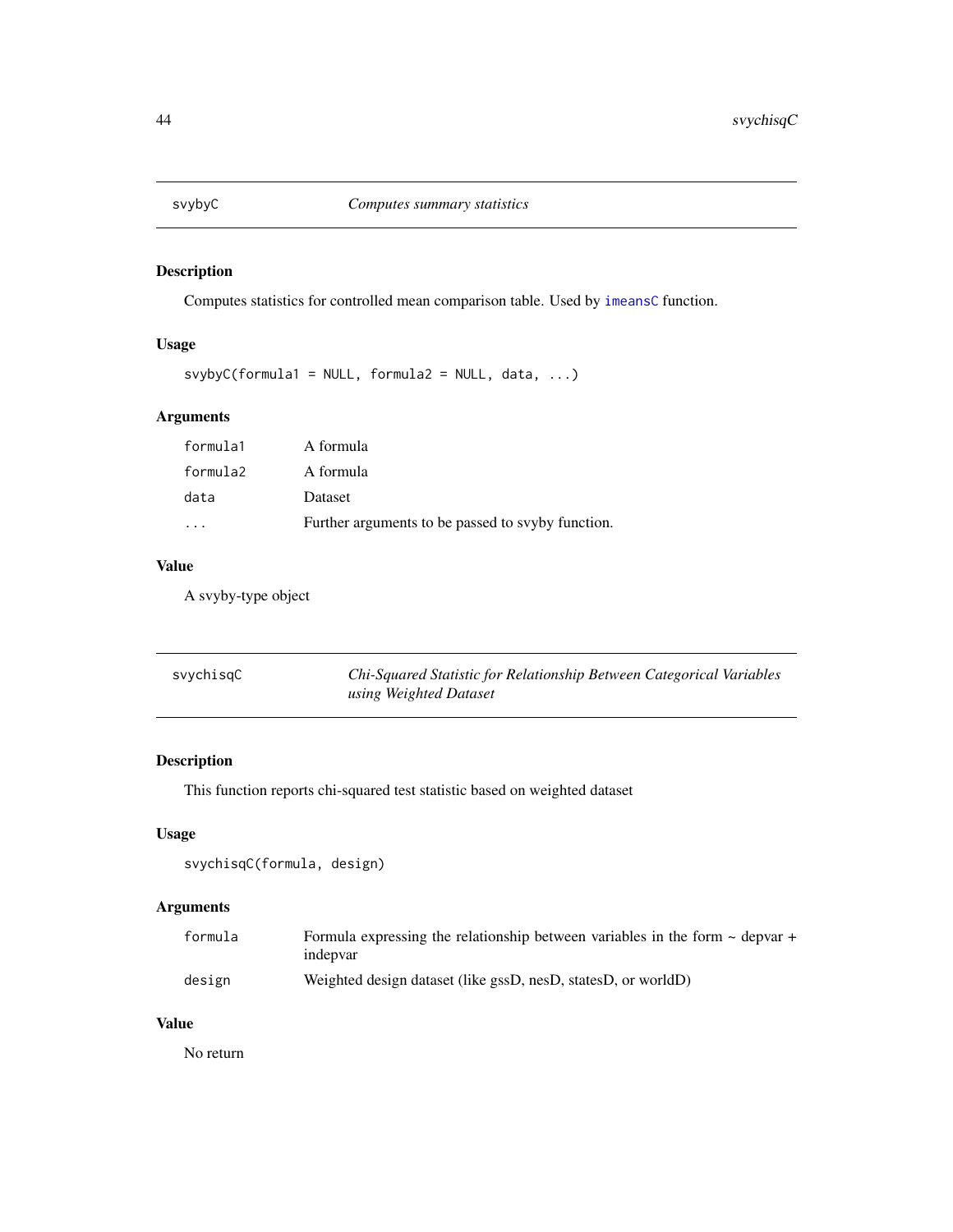# <span id="page-44-0"></span>tablesomersDC 45

# Examples

library(poliscidata)

svychisqC(~ gay\_rights3 + libcon3, nesD)

<span id="page-44-1"></span>tablesomersDC *Produces summary statistics*

# Description

This function is called by [somersD](#page-37-1) function.

# Usage

 $tablesomersDC(x, dep = 2)$ 

# Arguments

| $\mathsf{X}$ | A syytable                                                                                                |
|--------------|-----------------------------------------------------------------------------------------------------------|
| dep          | which dimension stands for the dependent variable $(1 = \text{ROWS}, 2 = \text{COLS})$ ,<br>default is 2. |

#### Value

No return

<span id="page-44-2"></span>welcome *Function to Introduce Users to R Companion Environment*

# Description

Welcomes users to Companion Package to Political Analysis and provides basic information about using Companion functions and datasets.

#### Usage

welcome()

#### Value

No value returned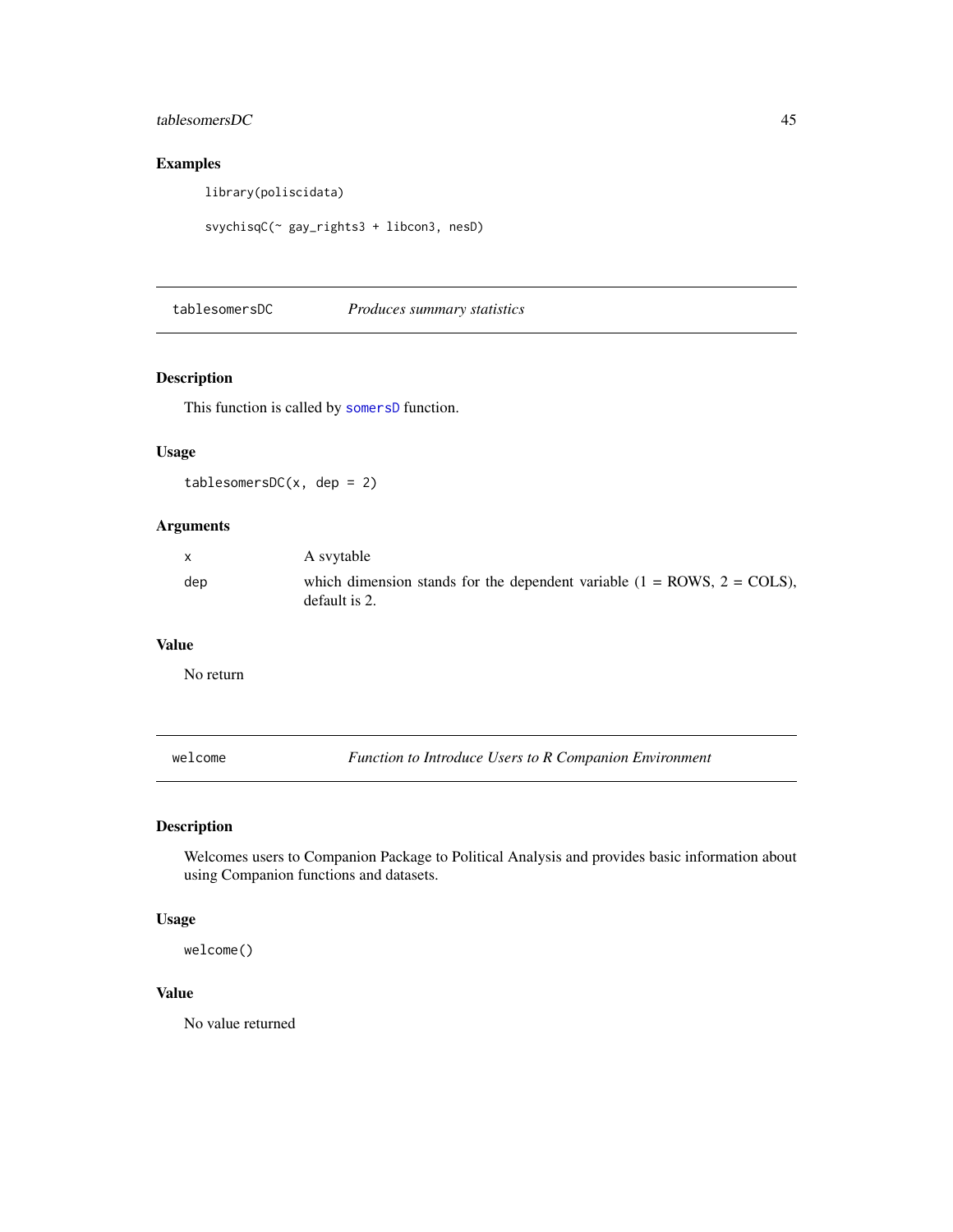<span id="page-45-1"></span><span id="page-45-0"></span>

A dataset with variables about countries in the world. This dataset is used to demonstrate application of R to political analysis. See book Appendix for variable names and descriptions.

#### Usage

world

# Format

A data frame with 167 rows and 103 variables.

arda Country numerical code colony Colony of what country? (CIA) confidence Confidence in institutions scale (World Values Survey) country Country/territory name (title case) country1 Country/territory name (title case), may be same as country debt Public debt as a percentage of GDP (CIA) decent08 Democratic decentralization, 2008 (UN) dem\_economist Full or Part Democracy (Economist, 2014) dem\_level4 Regime type (Economist 2014) dem other Percentage of other democracies in region dem\_other5 Percentage of other democracies in region: 5 categories dem\_rank14 Democracy rank, lower scores more democratic (Economist 2014) dem\_score14 Democracy score, higher scores more democratic (Economist 2014) democ Is government a democracy? (Based on regime\_type3) democ.yes Is government a democracy? Coded 0/100 (Based on regime\_type3) democ\_regime Is regime a democracy? (1990) democ\_regime08 Is government a democracy? (may be redundant) democ11 Democracy score, 2011 (UN) district\_size3 Average # of members per district (World Values Survey) dnpp\_3 Effective number of parliamentary parties durable Number of years since the last regime transition (Polity) effectiveness Government effectiveness scale (Kaufmann 2002) enpp3\_democ Effective number of parliamentary parties: 3 categories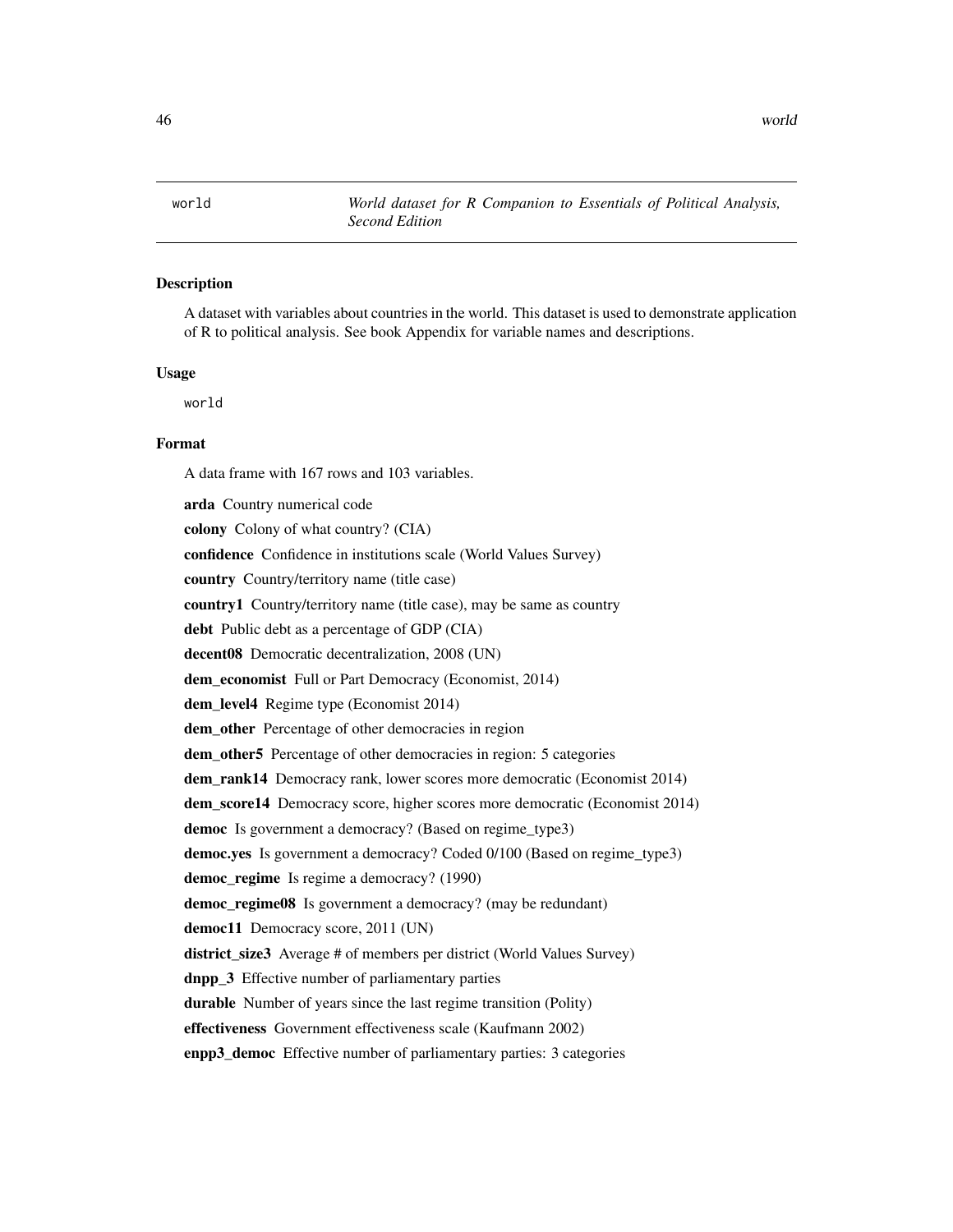#### world the contract of the contract of the contract of the contract of the contract of the contract of the contract of the contract of the contract of the contract of the contract of the contract of the contract of the cont

enpp3\_democ08 Effective number of parliamentary parties (World Values Survey) eu EU member state (yes/no) fertility Total fertility rate: Number children born per woman (CIA) fhrate04 rev Freedom House rating of democracy (reversed) **fhrate08 rev** Freedom House 1-7 scale reversed, rescaled 0-12 frac eth Ethnic factionalization (combined linguistic and racial) (Alesina et al 2003) frac\_eth2 Ethnic factionalization (combined linguistic and racial) (Binned) frac eth3 Level of ethnic fractionalization: 3 categories free business Heritage Foundation rating: bus. freedom (2010) free\_corrupt Heritage Foundation rating: corruption (2010) free\_finance Heritage Foundation rating: financial freedom (2010) free\_fiscal Heritage Foundation rating: fiscal freedom (2010) free\_govspend Heritage Foundation rating: government spending (2010) free invest Heritage Foundation rating: invest freedom (2010) free labor Heritage Foundation rating: labor freedom (2010) free monetary Heritage Foundation rating: monetary freedom (2010) free overall Heritage Foundation rating: overall economic freedom (2010) free\_overall\_4 4 quantiles of free\_overall free\_property Heritage Foundation rating: property rights (2010) free\_trade Heritage Foundation rating: free trade (2010) gdp\_10\_thou GDP per capita in 10K US\$ (2002) gdp\_cap2 GDP per capita (US\$): 2 categories (2002) gdp\_cap3 GDP per capita (US\$): 3 categories (2002) gdp08 GDP in billions in 2008 (World Bank) gdpcap08\_2 GDP per capita (US\$) in 2008, 2 categories **gdpcap2** 08 GDP per capita (US\$) in 2008, 2 categories (may be redundant) gdpcap3 08 GDP per capita (US\$) in 2008 (Binned) gdppcap08 GDP per capita in 2008 (World Bank) gdppcap08\_3 3 quantiles of gdppcap08 (as numeric) gender\_equal3 Gender empowerment measure, 3 categories (World Values Survey) gender\_unequal Gender Inequality Index value, 2008 (UN) gender\_unequal\_rank Gender Inequality Index rank, 2008 (UN) gini04 Gini coefficient (UN 2004) gini08 Gini coeff (UN 2008) gini10 Income Gini coefficient, 2000-2010 (UN) govregrel Government regulation of religion index, 2008 (CIA)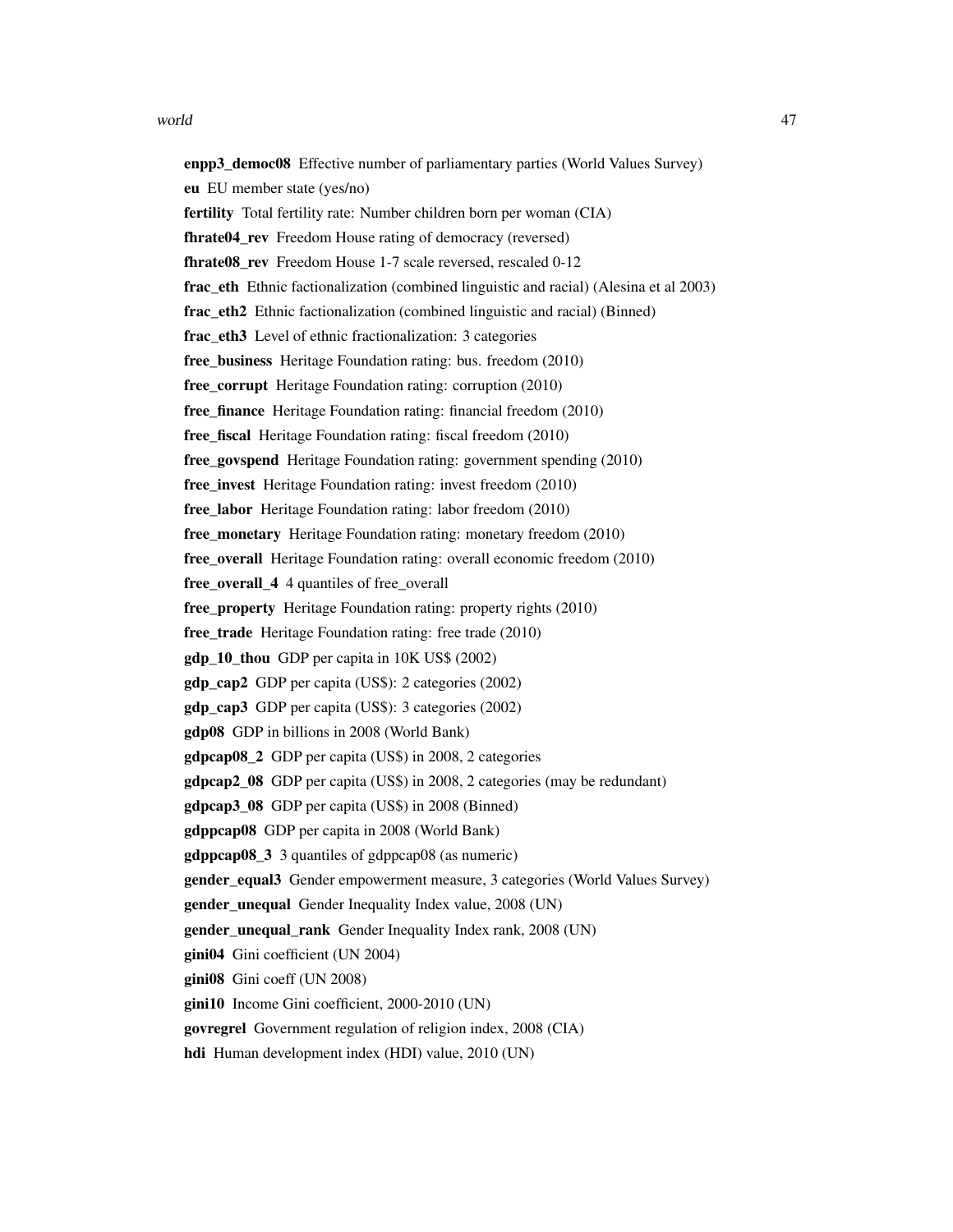- hi\_gdp High GDP dummy
- indy Year of independence (CIA)
- ipu wom13 all Percent Women in lower house of legislature, all countries, 2013 (Inter-Parliamentary Union)
- lifeex\_f Life expectancy at birth among females (CIA)
- lifeex\_m Life expectancy at birth among males (CIA)
- lifeex\_total Life expectancy at birth, total population (CIA)
- literacy Literacy rate (CIA)
- muslim Is Muslim predominate religious group?
- natcode Name of country (lower case)
- oecd OECD member state (yes/no)
- oil Oil production, in barrels per day (CIA)
- pmat12 3 Post-materialism, 3 categories (World Values Survey)
- polity Higher scores more democratic (Polity)
- pop\_0\_14 Percentage of population age 0-14 (CIA)
- pop\_15\_64 Percentage of population age 15-64 (CIA)
- pop\_65\_older Percent of population age 65 and older (CIA)
- pop\_age Median age in years, 2010
- pop\_total Total population in millions, 2010 (UN)
- pop\_urban Percentage of the total population living in urban areas, 2010 (UN)
- pr\_sys Proportional representation system? (Institute for Democracy and Electoral Assistance)
- protact3 Protest activity (World Values Survey)
- regime\_type3 Regime type (Cheibub's Democracy Dictatorship dataset)
- regionun United Nations region
- religoin Largest religion by proportion (UN)
- rich\_democ Rich democracy, interaction of Hi\_gdp\*democ\_regime
- sexratio Sex ratio at birth (male births per 100 female births), 2010
- spendeduc Public expenditure on education as a percentage of GDP (UN)
- spendhealth Public expenditure on health as a percentage of GDP (UN)
- spendmil Public expenditure on the military as a percentage of GDP, 2008 (UN)
- unions Union density (www.ilo.org)
- unnetgro Percent growth in the number of Internet users, population based, 2000-2008 (UN)
- unnetuse Internet users per 100 people, 2008 (UN)
- unpovnpl Percentage of population below national poverty line, 2000-2008 (UN)
- unremitp Per capita remittance inflows in US dollars, 2008
- unremitt Remittance inflows as a percentage of GDP, 2008 vi\_rel3 Percent saying religion very important, 3 categories
-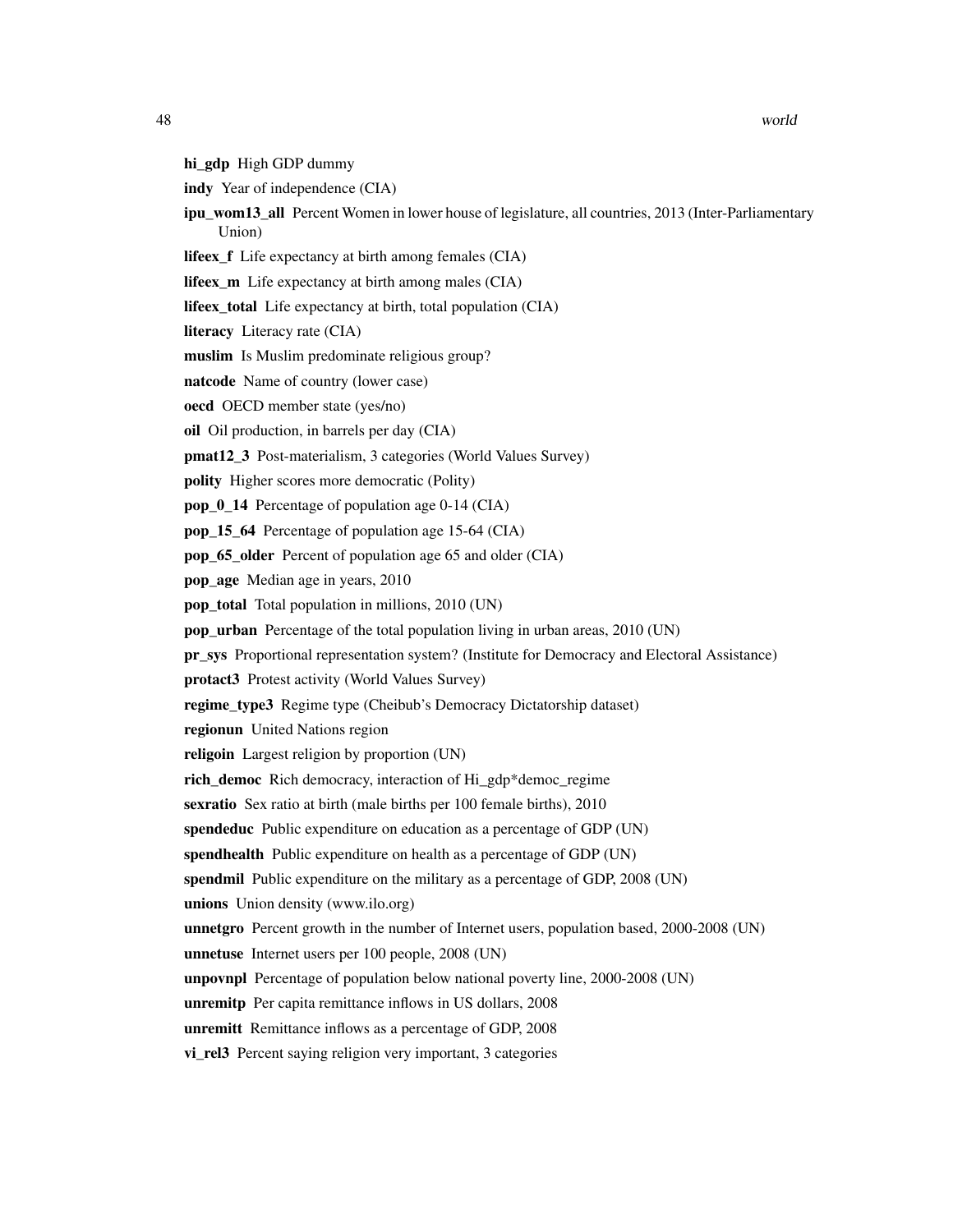#### <span id="page-48-0"></span>worldD 49

- votevap00s Turnout: most recent election in 2000s (Institute for Democracy and Electoral Assistance)
- votevap90s Turnout: elections in 1990s (Institute for Democracy and Electoral Assistance)
- women05 Percent women in lower house of legislature, democracies only, 2005 (Inter-Parliamentary Union)
- women09 Percent women in lower house of legislature, democracies only, 2009 (Inter-Parliamentary Union)
- women13 Percent Women in lower house of legislature, democracies only, 2013 (Inter-Parliamentary Union)

womyear Year women first enfranchised (Inter-Parliamentary Union)

womyear2 Women's suffrage (Inter-Parliamentary Union)

#### Source

Sources vary. See Appendix Table A.4 of printed textbook for further information.

worldD *World design dataset for R Companion to Essentials of Political Analysis, Second Edition*

#### Description

This is a design dataset with variables about countries in the world. This dataset is used to demonstrate application of R to political analysis. See [world](#page-45-1) dataset documentation for variable names and descriptions.

#### Usage

worldD

#### Format

A design dataset version of the world dataset used for certain weighted analyses. The variables element has 167 observations of 103 variables.

#### Source

Sources vary. See Appendix Table A.4 of printed textbook for further information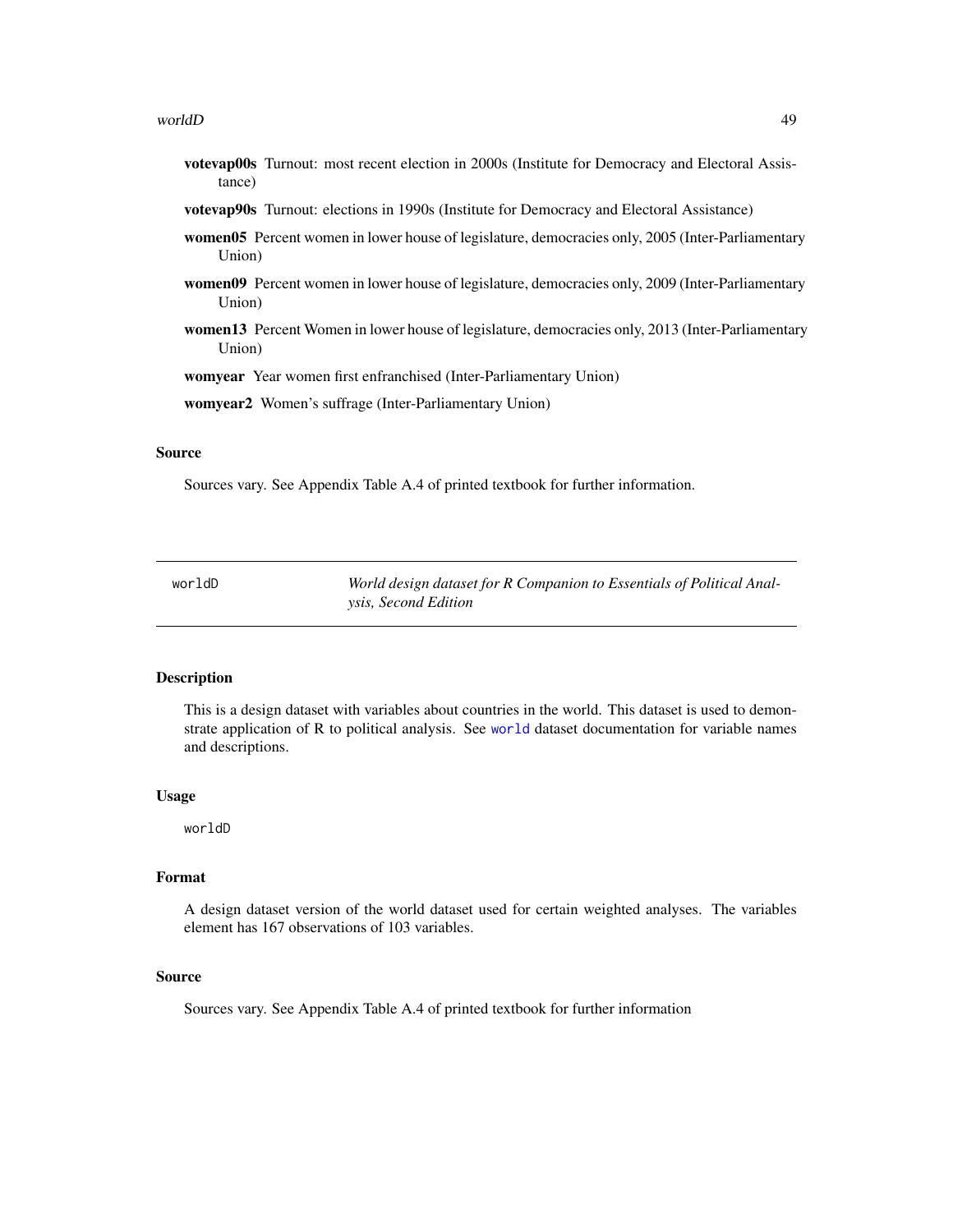<span id="page-49-0"></span>

The wtd.boxplot function is no longer being used by the poliscidata package. Please use the svyboxplot function instead. See [svyhist](#page-0-0) documentation for details; also see pp. 67-69 of The R Companion to Political Analysis, 2nd Edition.

#### Usage

```
wtd.boxplot(...)
```
# Arguments

... Any arguments used will yield same warning message.

#### Value

Warning message only.

wtd.median *Find Median of Variable*

#### Description

Takes in variable and finds median, works with sampling weights

#### Usage

```
wtd.median(x, weights = NULL)
```
#### Arguments

|         | A variable                              |
|---------|-----------------------------------------|
| weights | Sampling weights of variable (optional) |

# Details

Makes use of the wtd.quantile function, part of the Hmisc package

# Value

Returns the median value of the variable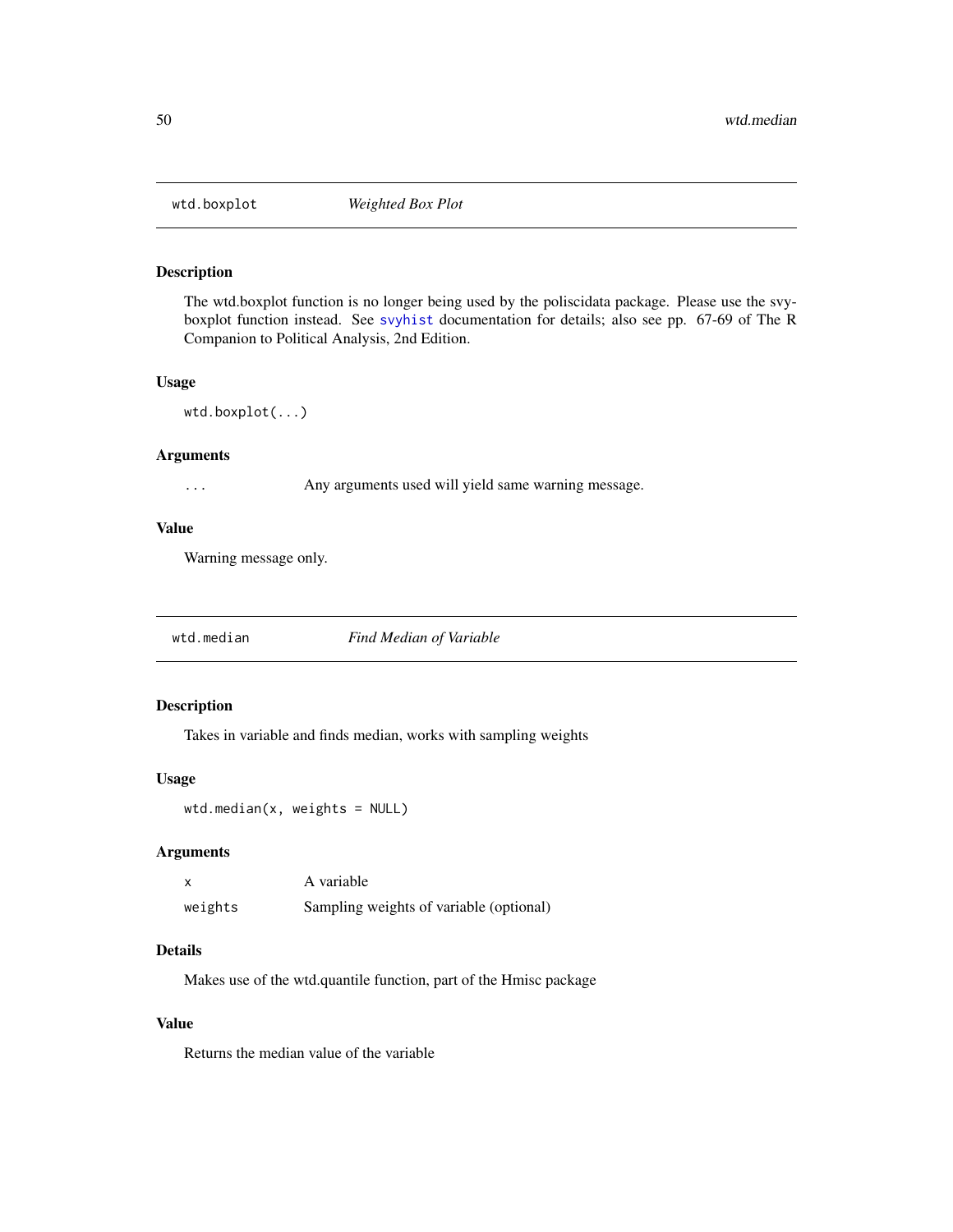#### <span id="page-50-0"></span>wtd.mode 51

# Examples

library(poliscidata)

wtd.median(nes\$budget\_deficit\_x, nes\$wt)

wtd.mode *Find Mode of Variable*

# Description

Takes in variable and finds mode, works with sampling weights

# Usage

wtd.mode(x, weights = NULL)

# Arguments

|         | A variable                              |
|---------|-----------------------------------------|
| weights | Sampling weights of variable (optional) |

#### Details

Makes use of the freq function, part of the descr package

# Value

Returns the modal value of the variable

# Examples

```
library(poliscidata)
```
wtd.mode(gss\$zodiac, gss\$wtss)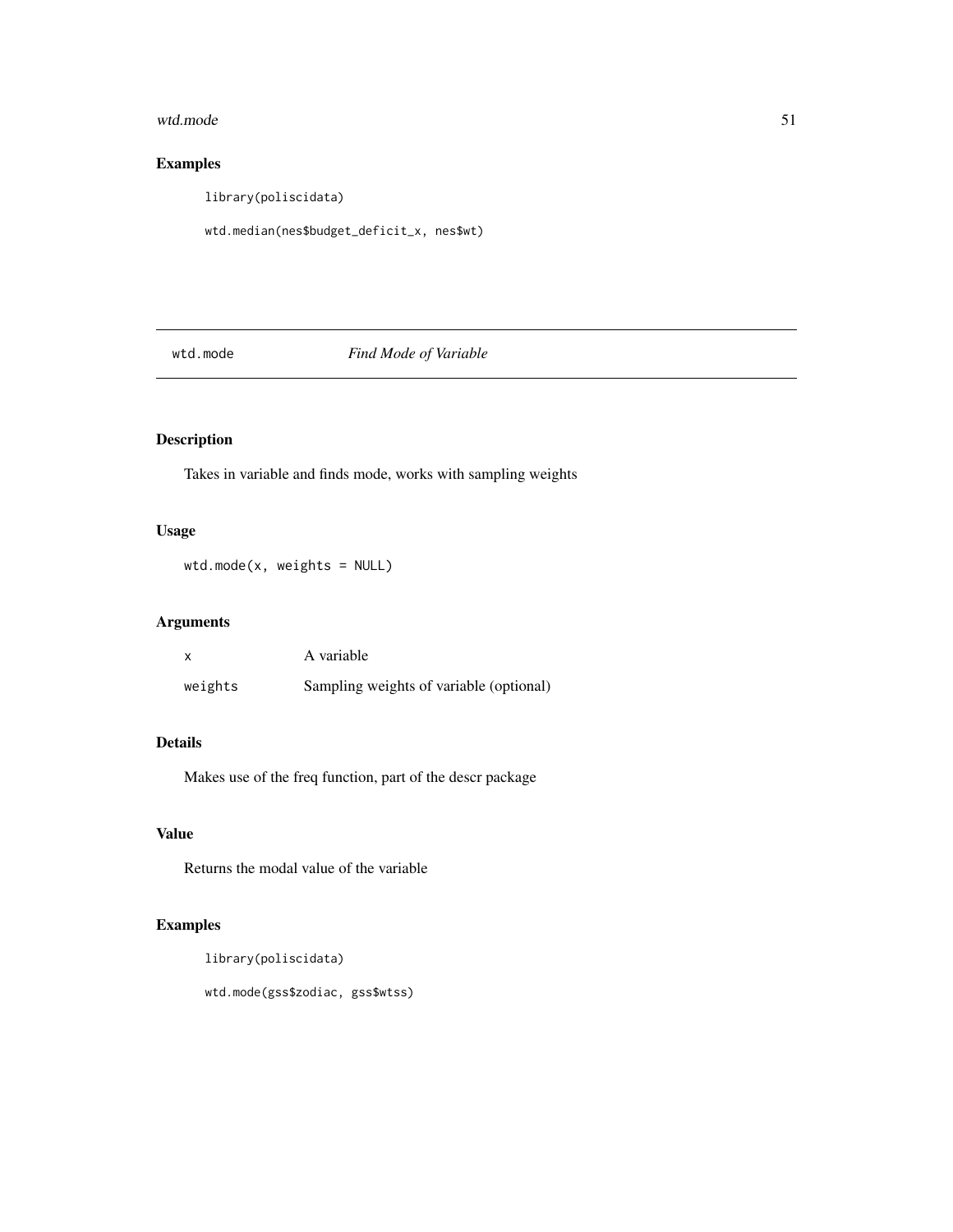<span id="page-51-0"></span>

Takes in variable and calculates standard deviation, works with sampling weights.

# Usage

wtd.sd(x, weights = NULL)

# Arguments

|         | A variable (must be numeric), should be in dataset \$var form.                 |
|---------|--------------------------------------------------------------------------------|
| weights | Sampling weights of variable (optional), should be in dataset\$weightvar form. |

# Details

Makes use of the freq function, part of the descr package.

#### Value

Returns the standard deviation of the variable, a numeric value.

# Examples

library(poliscidata)

wtd.sd(nes\$polknow\_combined, nes\$wt)

wtd.ttestC *Weighted T-Test*

# Description

This function conducts a weighted t-test

#### Usage

```
wtd.ttestC(f1, f2, data, digits = 3)
```
# Arguments

| f <sub>1</sub> | Function identifying interval-level dependent variable in the form $\sim$ depvar |
|----------------|----------------------------------------------------------------------------------|
| f2             | A function that defines groups to be compared in the form $\sim$ indeptra        |
| data           | A design dataset such as gssD, nesD, statesD, or worldD                          |
| digits         | Number of digits to report after decimal place, optional (default $= 3$ ).       |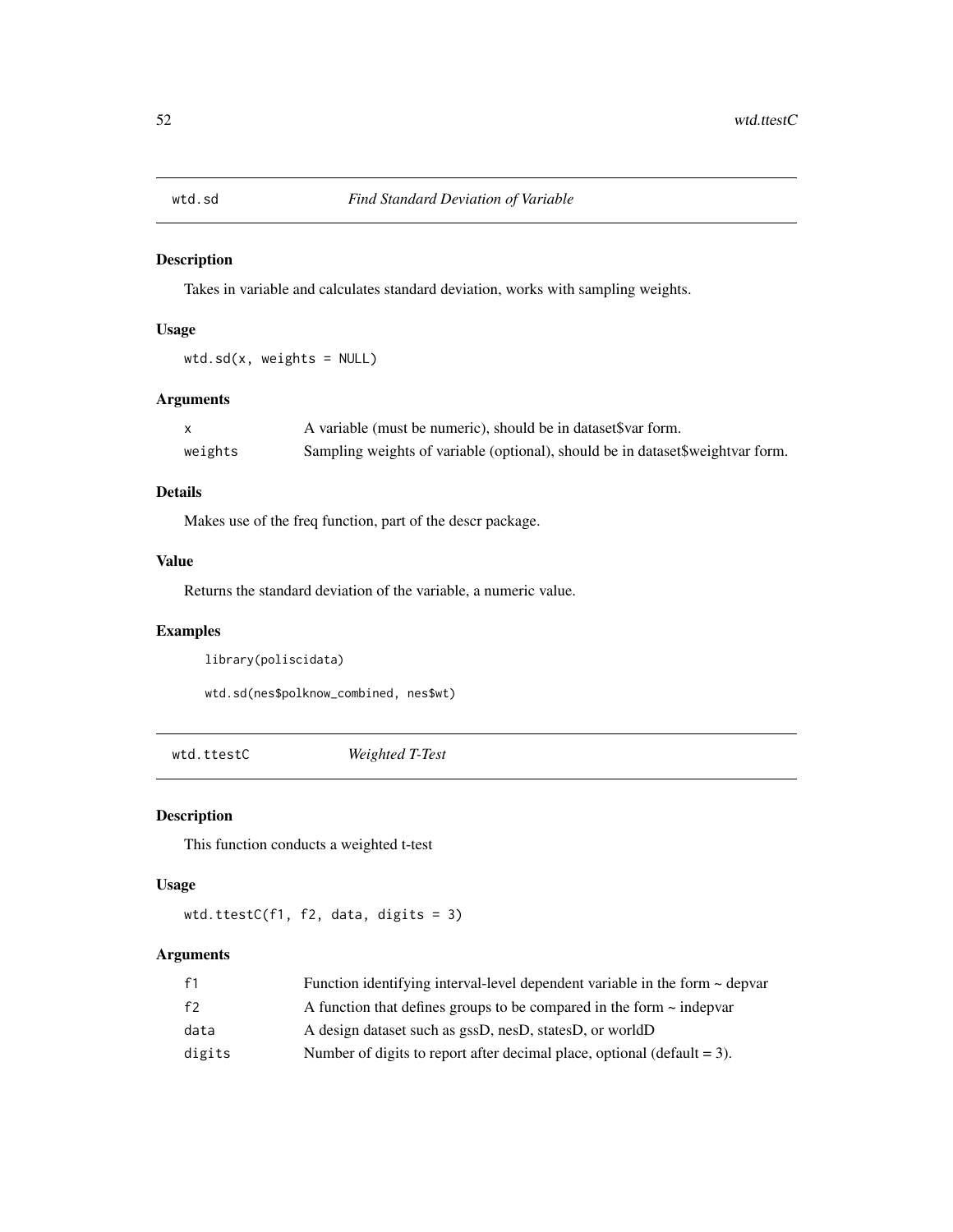<span id="page-52-0"></span> $xtabC$  53

# Value

No return

# Examples

```
library(poliscidata)
wtd.ttestC(f1 = \sim ftgr_gay, f2 = \sim gender, data = nesD)
wtd.ttestC(~ ft_rep, ~ gender, nesD)
```
#### <span id="page-52-1"></span>xtabC *Controlled cross tabulation analysis with optional weights*

# Description

Controlled cross tabulation analysis with optional weights

# Usage

```
xtabC(function1, data, digits = 2)
```
# Arguments

| function1 | A function of the relationship to be analyzed expressed in the form $\sim$ depvar +<br>indepvar + controlvar |
|-----------|--------------------------------------------------------------------------------------------------------------|
| data      | A design dataset (e.g. gssD, nesD, statesD, worldD)                                                          |
| digits    | Number of digits to report after decimal place, optional (default $= 2$ ).                                   |

# Value

A controlled cross tabulation as a multi-dimensional array.

# Examples

```
library(poliscidata)
```
xtabC(~ divlaw2 + attend3 + kids, gssD)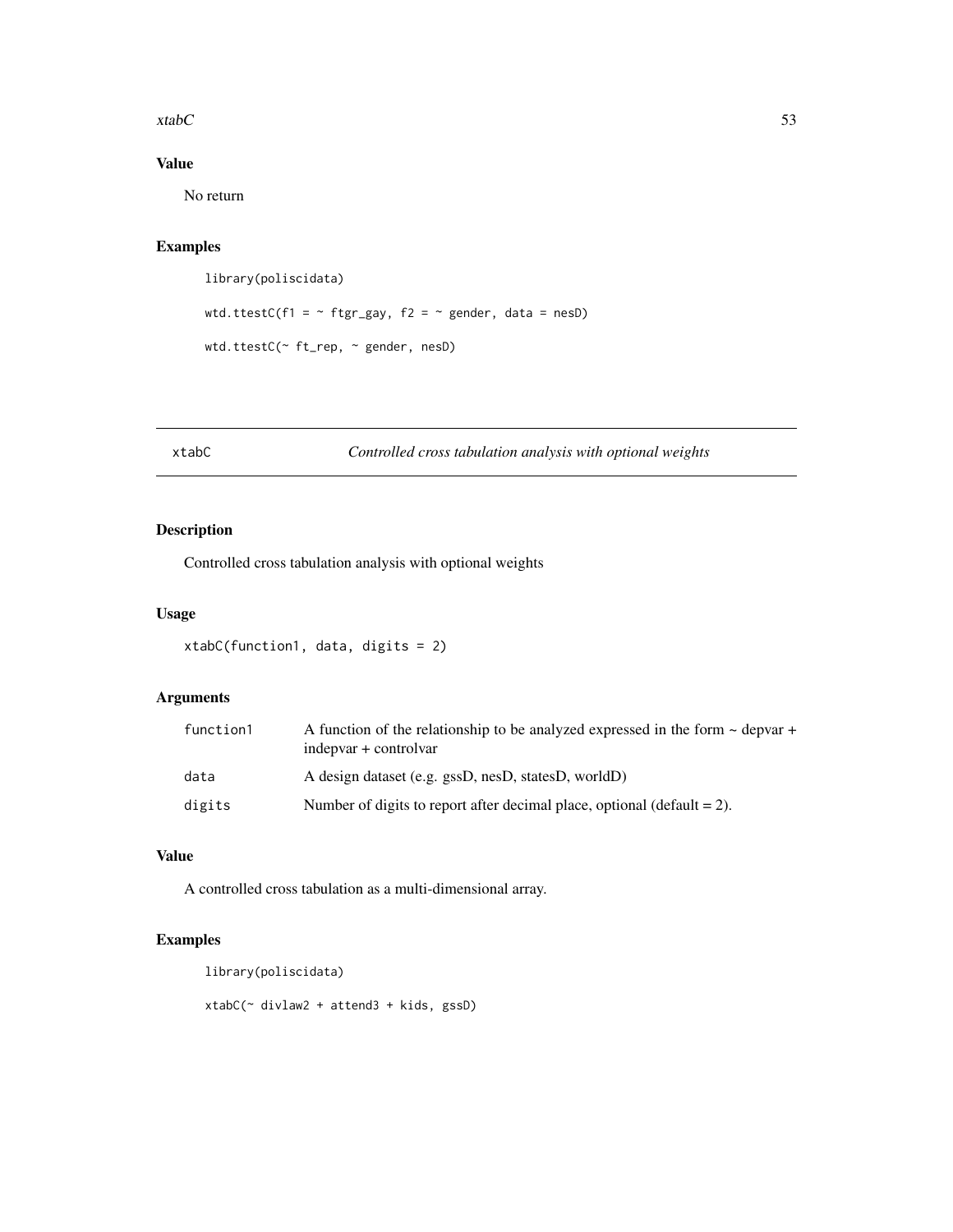<span id="page-53-0"></span>Generates cross-tabulation of dependent and indendent variables, also creates a mosiac plot. Makes use of the crosstab function in the descr package.

# Usage

```
xtp(
  data,
 y,
 x,
 w = NULL,ylab = NULL,
 xlab = NULL,
 main = NULL,
 digits = 2,
  chisq = FALSE
)
```
#### Arguments

| data         | Dataset (like gss, nes, states, or world)                                 |
|--------------|---------------------------------------------------------------------------|
| y            | Dependent variable                                                        |
| $\mathsf{x}$ | Independent variable                                                      |
| W            | Weights (optional)                                                        |
| ylab         | Y-axis label (optional)                                                   |
| xlab         | X-axis label (optional)                                                   |
| main         | Main label for plot (optional)                                            |
| digits       | Number of digits to report after decimal place, optional (default $= 2$ ) |
| chisq        | Do you want Chi-Squared test reported? (default is FALSE)                 |

#### Value

A data frame of the cross tabulation results

# Examples

```
library(poliscidata)
```
xtp(gss, grass, attend3, wtss)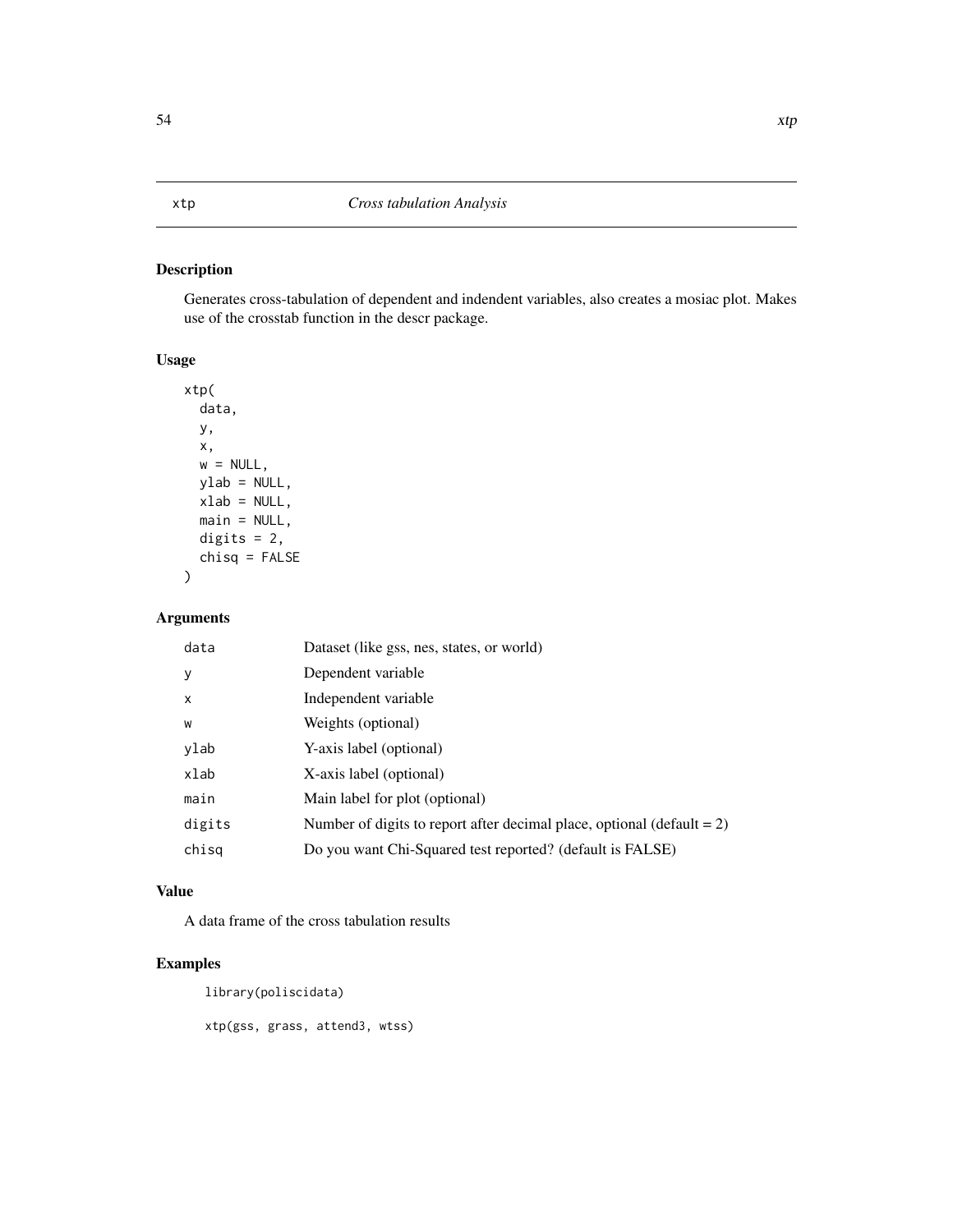<span id="page-54-0"></span>

This function makes use of the crosstab function from the descr package

# Usage

xtp.chi2(data, y, x, w = NULL, digits = 1, prop.c = FALSE)

# Arguments

| data         | Dataset to be sorted                                                       |
|--------------|----------------------------------------------------------------------------|
| У            | Dependent variable                                                         |
| $\mathsf{x}$ | Independent variable                                                       |
| W            | Weights (optional)                                                         |
| digits       | Number of digits to report after decimal place, optional (default $= 1$ ). |
| prop.c       | Do you want column percentages reported in table? (default is FALSE)       |

# Value

Returns a data frame of cross tabulation results

# Examples

```
library(poliscidata)
```

```
xtp.chi2(gss, pornlaw, attend3, wtss)
```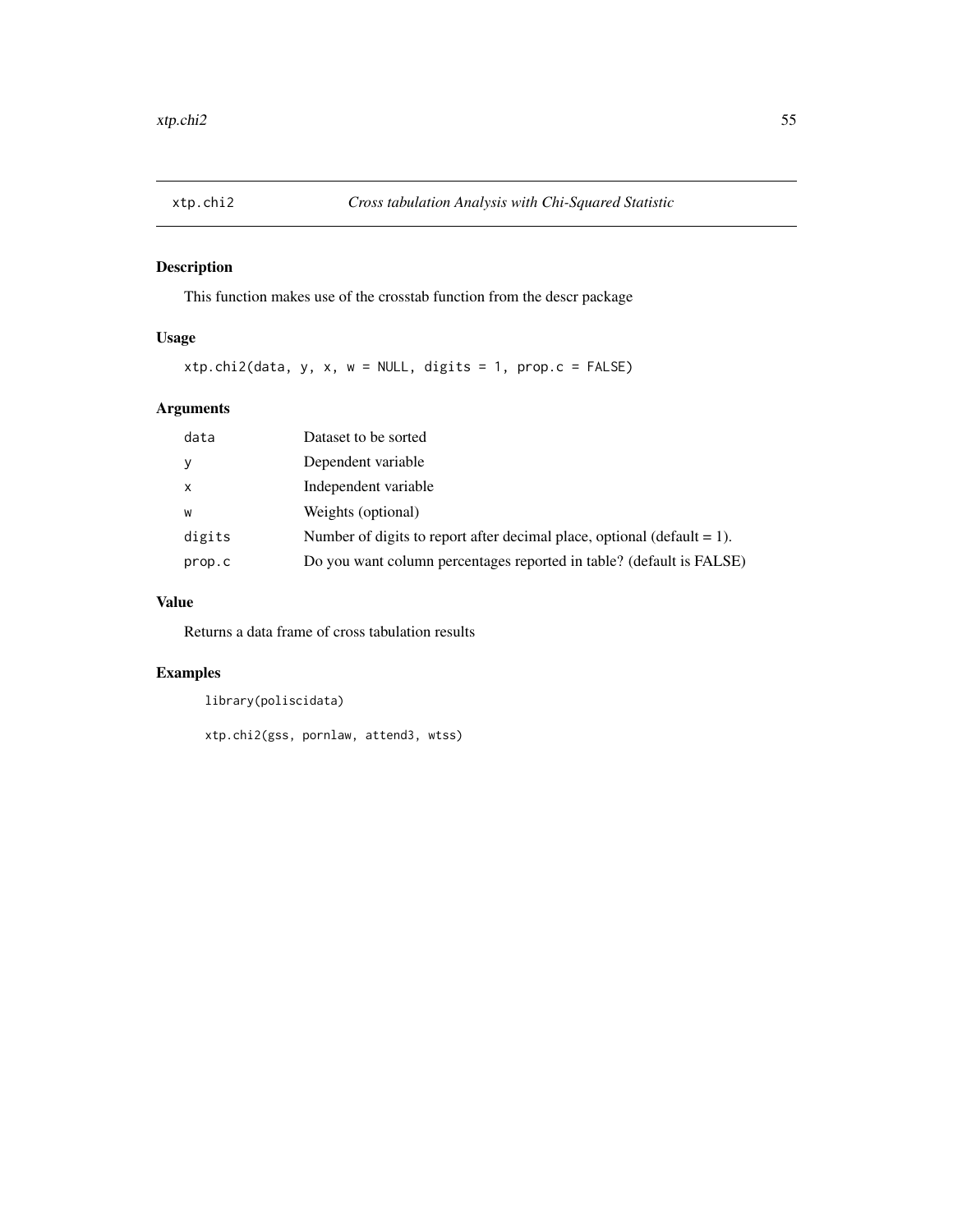# <span id="page-55-0"></span>Index

∗ datasets gss, [10](#page-9-0) gssD, [16](#page-15-0) nes, [20](#page-19-0) nesD, [32](#page-31-0) states, [39](#page-38-0) statesD, [43](#page-42-0) world, [46](#page-45-0) worldD, [49](#page-48-0) AdjR2, [2](#page-1-0) available.imported.functions, [3](#page-2-0) brkdn.plot, *[18](#page-17-0)* CI95, [5](#page-4-0) CI99, [6](#page-5-0) Colors, [7,](#page-6-0) *[37](#page-36-0)* colPercents, [7](#page-6-0) compADPQ, [8](#page-7-0) compmeans, *[3](#page-2-0)* compmeans *(*available.imported.functions*)*, [3](#page-2-0) CramersV, [8](#page-7-0) crosstab, *[3](#page-2-0)* crosstab *(*available.imported.functions*)*, [3](#page-2-0) csv.get, *[3](#page-2-0)* csv.get *(*available.imported.functions*)*, [3](#page-2-0) cut2, *[3](#page-2-0)* cut2 *(*available.imported.functions*)*, [3](#page-2-0) ddply, *[3](#page-2-0)* ddply *(*available.imported.functions*)*, [3](#page-2-0) describe, *[3](#page-2-0)* describe *(*available.imported.functions*)*, [3](#page-2-0)

fit.svyglm, *[2](#page-1-0)*, [9](#page-8-0) freq, *[3](#page-2-0)*, *[9](#page-8-0)* freq *(*available.imported.functions*)*, [3](#page-2-0) freqC, [9](#page-8-0) gss, [10,](#page-9-0) *[16](#page-15-0)* gssD, [16](#page-15-0) imeansC, [17,](#page-16-0) *[44](#page-43-0)* inverse.logit, [18](#page-17-0) iplotC, [18](#page-17-0) lineType, [19](#page-18-0) logregR2, [19](#page-18-0) nes, [20,](#page-19-0) *[32](#page-31-0)* nesD, [32](#page-31-0) orci, [32](#page-31-0) pchisqC, [33](#page-32-0) plotChar, [34](#page-33-0) plotmeans, *[3](#page-2-0)*, *[34](#page-33-0)* plotmeans *(*available.imported.functions*)*, [3](#page-2-0) plotmeansC, [34](#page-33-0) print.xtable, *[35](#page-34-0)* printC, [35](#page-34-0) prop.testC, [35](#page-34-0) quickConsolePrint, [36](#page-35-0) scatterplot, *[3](#page-2-0)* scatterplot *(*available.imported.functions*)*, [3](#page-2-0) SetTextContrastColor, [37](#page-36-0) slowConsolePrint, [37](#page-36-0) somersD, [38,](#page-37-0) *[45](#page-44-0)* sortC, [38](#page-37-0)